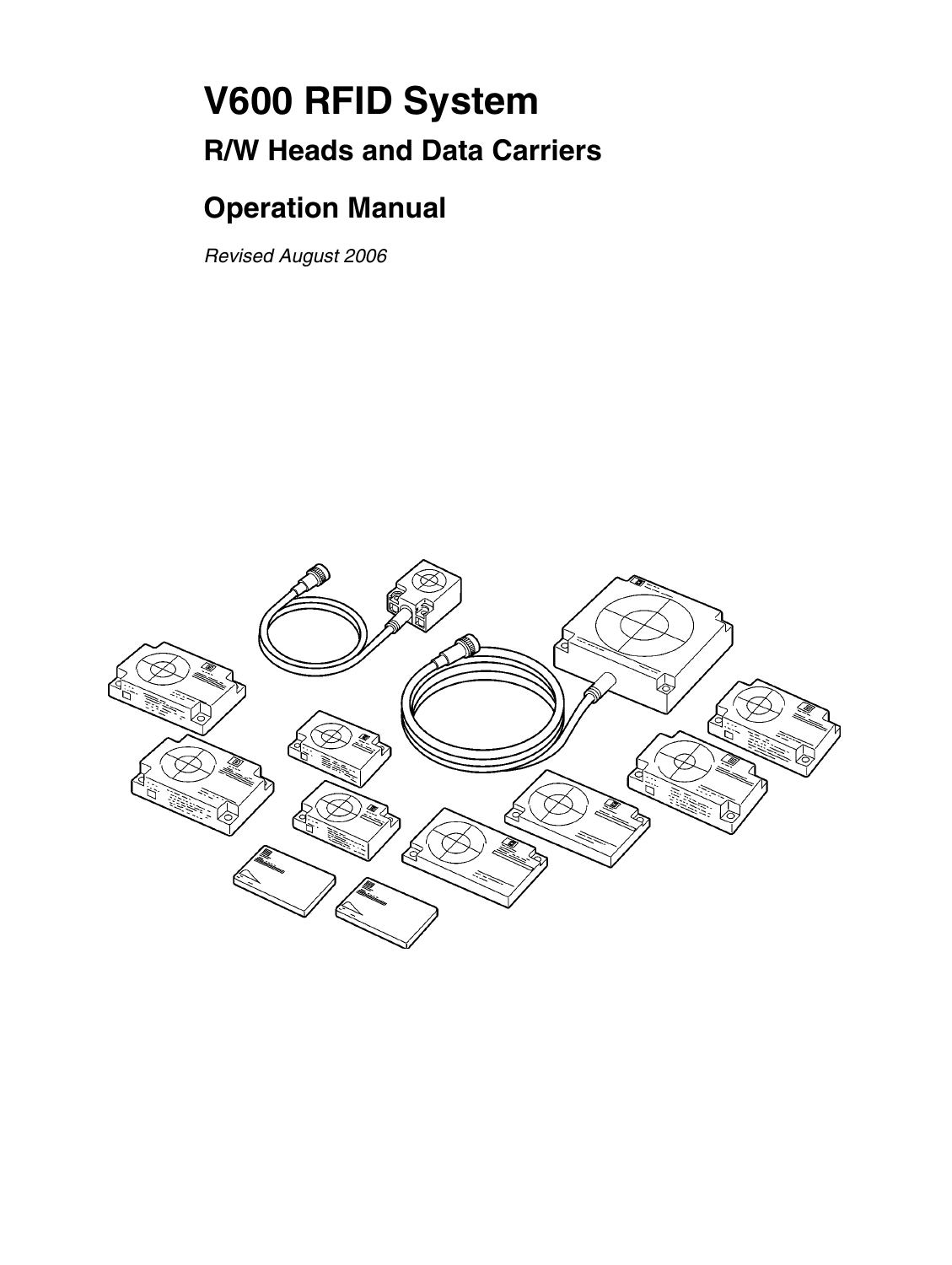### **READ AND UNDERSTAND THIS DOCUMENT**

Please read and understand this document before using the products. Please consult your OMRON representative if you have any questions or comments.

### **WARRANTY**

OMRON's exclusive warranty is that the products are free from defects in materials and workmanship for a period of one year (or other period if specified) from date of sale by OMRON.

OMRON MAKES NO WARRANTY OR REPRESENTATION, EXPRESS OR IMPLIED, REGARDING NON–INFRINGE-MENT, MERCHANTABILITY, OR FITNESS FOR PARTICULAR PURPOSE OF THE PRODUCTS. ANY BUYER OR USER ACKNOWLEDGES THAT THE BUYER OR USER ALONE HAS DETERMINED THAT THE PRODUCTS WILL SUITABLY MEET THE REQUIREMENTS OF THEIR INTENDED USE. OMRON DISCLAIMS ALL OTHER WARRANTIES, EXPRESS OR IMPLIED.

#### **LIMITATIONS OF LIABILITY**

OMRON SHALL NOT BE RESPONSIBLE FOR SPECIAL, INDIRECT, OR CONSEQUENTIAL DAMAGES, LOSS OF PROF-ITS OR COMMERCIAL LOSS IN ANY WAY CONNECTED WITH THE PRODUCTS, WHETHER SUCH CLAIM IS BASED ON CONTRACT, WARRANTY, NEGLIGENCE, OR STRICT LIABILITY.

In no event shall responsibility of OMRON for any act exceed the individual price of the product on which liability is asserted.

IN NO EVENT SHALL OMRON BE RESPONSIBLE FOR WARRANTY, REPAIR, OR OTHER CLAIMS REGARDING THE PRODUCTS UNLESS OMRON'S ANALYSIS CONFIRMS THAT THE PRODUCTS WERE PROPERLY HANDLED, STORED, INSTALLED, AND MAINTAINED AND NOT SUBJECT TO CONTAMINATION, ABUSE, MISUSE, OR INAP-PROPRIATE MODIFICATION OR REPAIR.

### **SUITABILITY FOR USE**

THE PRODUCTS CONTAINED IN THIS DOCUMENT ARE NOT SAFETY RATED. THEY ARE NOT DESIGNED OR RATED FOR ENSURING SAFETY OF PERSONS, AND SHOULD NOT BE RELIED UPON AS A SAFETY COMPONENT OR PRO-TECTIVE DEVICE FOR SUCH PURPOSES. Please refer to separate catalogs for OMRON's safety rated products.

OMRON shall not be responsible for conformity with any standards, codes, or regulations that apply to the combination of products in the customer's application or use of the product.

At the customer's request, OMRON will provide applicable third party certification documents identifying ratings and limitations of use that apply to the products. This information by itself is not sufficient for a complete determination of the suitability of the products in combination with the end product, machine, system, or other application or use.

The following are some examples of applications for which particular attention must be given. This is not intended to be an exhaustive list of all possible uses of the products, nor is it intended to imply that the uses listed may be suitable for the products:

- Outdoor use, uses involving potential chemical contamination or electrical interference, or conditions or uses not described in this document.
- Nuclear energy control systems, combustion systems, railroad systems, aviation systems, medical equipment, amusement machines, vehicles, safety equipment, and installations subject to separate industry or government regulations.
- Systems, machines, and equipment that could present a risk to life or property.

Please know and observe all prohibitions of use applicable to the products.

NEVER USE THE PRODUCTS FOR AN APPLICATION INVOLVING SERIOUS RISK TO LIFE OR PROPERTY WITHOUT ENSURING THAT THE SYSTEM AS A WHOLE HAS BEEN DESIGNED TO ADDRESS THE RISKS, AND THAT THE OMRON PRODUCT IS PROPERLY RATED AND INSTALLED FOR THE INTENDED USE WITHIN THE OVERALL EQUIP-MENT OR SYSTEM.

#### **PERFORMANCE DATA**

Performance data given in this document is provided as a guide for the user in determining suitability and does not constitute a warranty. It may represent the result of OMRON's test conditions, and the users must correlate it to actual application requirements. Actual performance is subject to the OMRON Warranty and Limitations of Liability.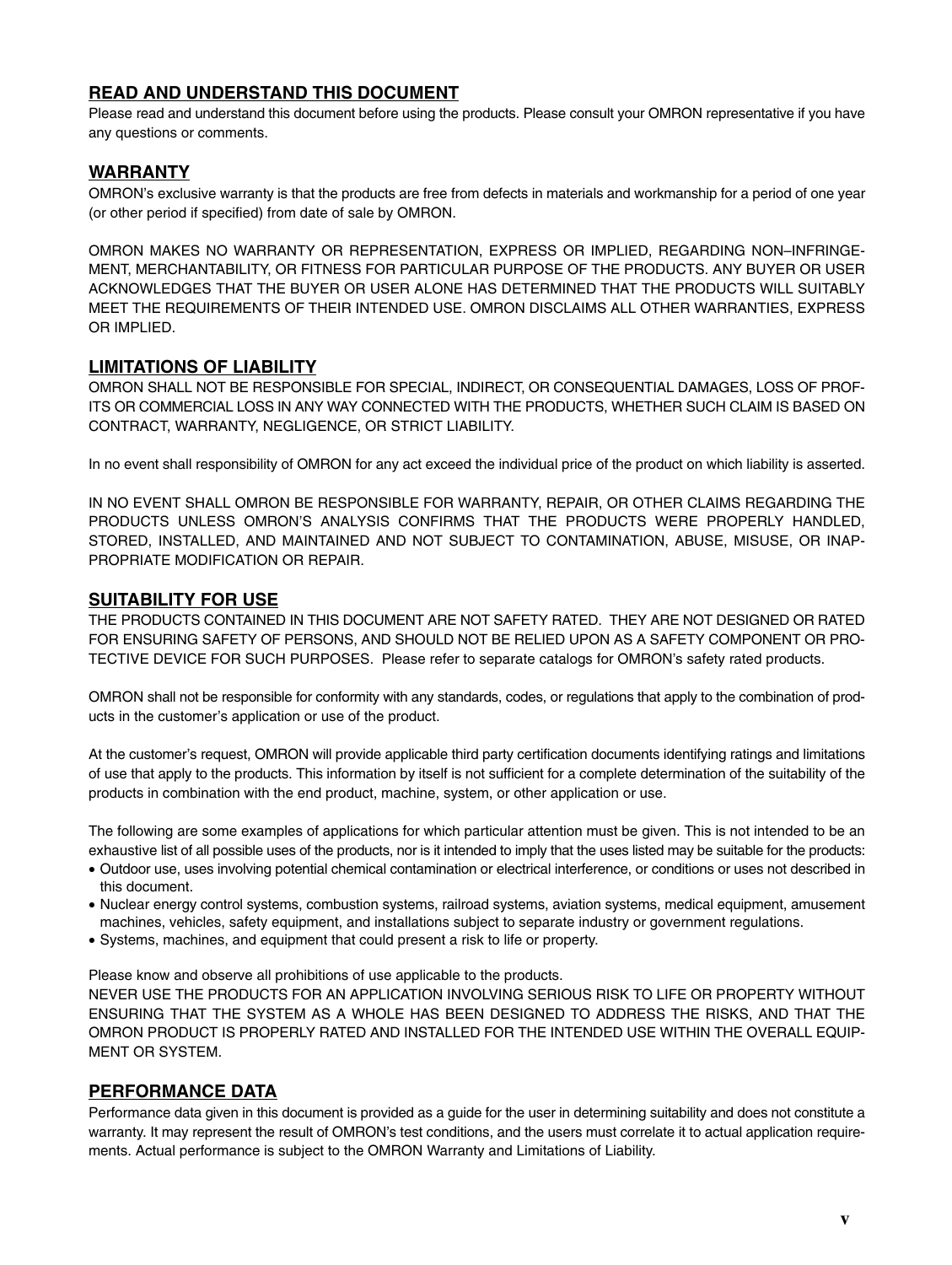### **CHANGE IN SPECIFICATIONS**

Product specifications and accessories may be changed at any time based on improvements and other reasons.

It is our practice to change model numbers when published ratings or features are changed, or when significant construction changes are made. However, some specifications of the product may be changed without any notice. When in doubt, special model numbers may be assigned to fix or establish key specifications for your application on your request. Please consult with your OMRON representative at any time to confirm actual specifications of purchased products.

#### **DIMENSIONS AND WEIGHTS**

Dimensions and weights are nominal and are not to be used for manufacturing purposes, even when tolerances are shown.

#### **ERRORS AND OMISSIONS**

The information in this document has been carefully checked and is believed to be accurate; however, no responsibility is assumed for clerical, typographical, or proofreading errors, or omissions.

#### **PROGRAMMABLE PRODUCTS**

OMRON shall not be responsible for the user's programming of a programmable product, or any consequence thereof.

#### **COPYRIGHT AND COPY PERMISSION**

This document shall not be copied for sales or promotions without permission.

This document is protected by copyright and is intended solely for use in conjunction with the product. Please notify us before copying or reproducing this document in any manner, for any other purpose. If copying or transmitting this document to another, please copy or transmit it in its entirety.

#### **Meanings of Signal Words**

The following signal words are used in this instruction manual.



Meanings of Alert Symbols



Indicates the possibility of explosion under specific conditions.

#### **Alert Statements in this Instruction Manual**

The following alert statements apply to the products in this instruction manual. Each alert statement also appears at the locations needed in the manual to attract your attention.

**! WARNING**

#### **Data Carrier Battery**

The Data Carrier has a built–in lithium battery. Serious injury may occasionally occur due to ignition or explosion.

**Built-in Battery Model**: Do not attempt to disassemble the Data Carrier, expose it to pressures that may distort it or to temperatures above  $100^{\circ}$ C, or dispose of it by incineration.



**Battery Replacement Model**: Never short–circuit the positive and negative terminals of a battery or charge, disassemble, apply deforming pressure, or expose the battery to fire.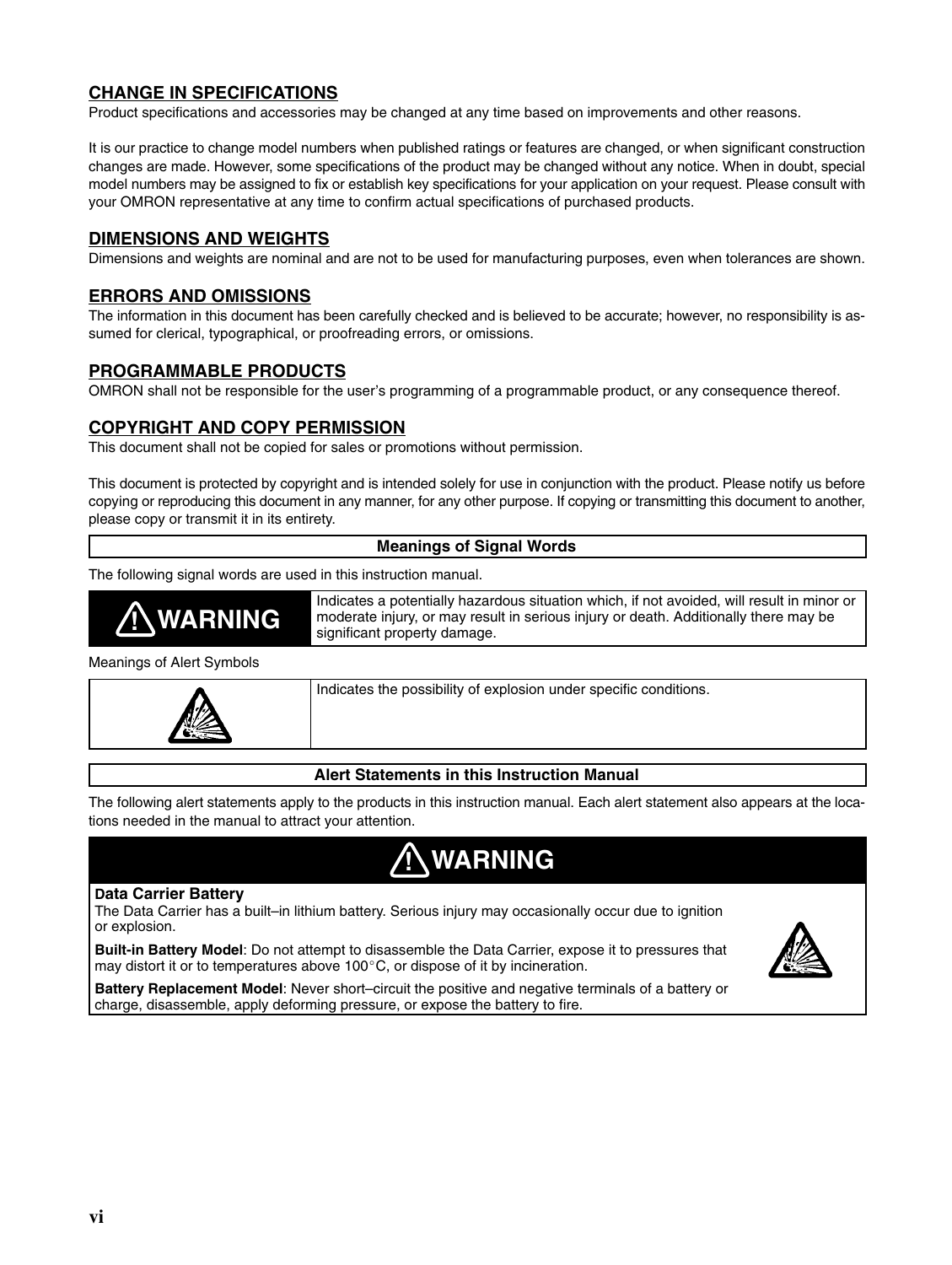# *Precautions for Safe Use*

To ensure safety, be sure to follow the following precautions:

- 1. Do not operate this device in any flammable, explosive, or corrosive gas environment.
- 2. Do not disassemble, repair, or remodel this device.
- 3. Tighten the base lock screws and terminal block screws completely.
- 4. If any cable has a locking mechanism, be sure to check that it has been locked before using it.
- 5. Be sure to follow any other warnings, cautions, and notices given in this manual.
- 6. In the event that the system gives out a foul smell, is heated abnormally in the main body portion, emits smoke, or exhibits any other abnormal condition, immediately stop using the system and turn off the power.
- 7. Dispose of this product as industrial waste.

# *Precautions for Correct Use*

Please observe the following precautions to prevent failure to operate, malfunctions, or undesirable effects on product performance.

### **Installation Site**

Install the product at a location where:

- It is not exposed to corrosive gases, dust, metal chips, or salt.
- The operating temperature is within the range stipulated in the specifications.
- There are no sudden variations in temperature (no condensation).
- The relative humidity is within the range stipulated in the specifications.
- No vibration or shock exceeding the values stipulated in the specifications is transmitted directly to the body of the product.
- It is not subject to splashing water, oil, or chemical substances.

### **Installation**

- This product uses 530 kHz frequency band to communicate with Data Carriers. Some devices, such motors, inverters, switchingpower supplies, generate electromagnetic waves (i.e., noise) that can affect communications with Data Carriers. If any of these devices are nearby, communications with Data Carriers may be affected or Data Carriers may be destroyed. If the product is to be used near such devices, check the effects on communications before using the product.
- To minimize the general influence of noise, follow the following precautions:
	- (1) Ground any metallic material located around this device to 100  $\Omega$  or less.
	- (2) Wire this device keeping the wiring away from high voltage and heavy current.
- Connectors are not waterproof. Do not use the product in a humid environment.
- Do not use any chemical that may affect the materials of the product.

### **Cleaning**

• Do not use any thinner. Resin material and case paint are dissolved by thinner.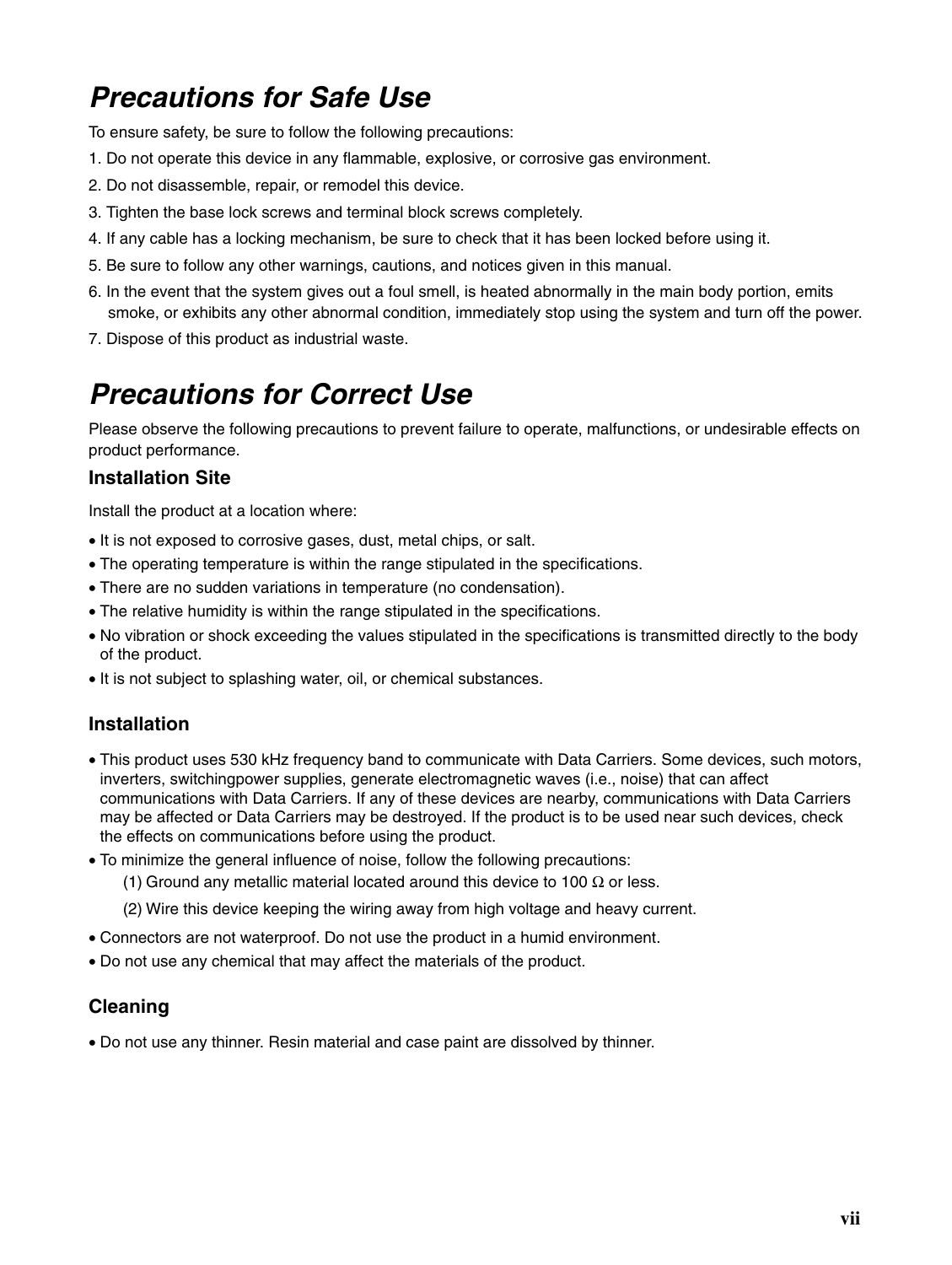# *Standard Conformity*

# **1. FCC Rules (Federal Communications Commission)**

This product complies with Part 15 Subpart C of the FCC rules.

<V600-H07, V600-H11> FCC ID: E4E6CYSIDV6000190

### **FCC WARNING**

Changes or modifications not expressly approved by the party responsible for compliance could void the user's authority to operate the equipment.

Properly shielded ground cables and connectors must be used for connection to host computer and/or peripherals in order to meet FCC emission limits.

### **2. EC Declaration of Conformity**

Hereby, OMRON Corporation declares that this product is in compliance with essential requirements and other relevant provisions of Directive 1995/5/EC, and satisfy tests for the appropriate requirements of the following relevant standards,

<V600-H07, V600-H11>

Radio: EN 300 330 (05-1999)

EMC: EN 301 489-3 (08–2002) EN 301 489-1 (08-2002)

Safety: EN 60950(IEC 950: 1992+A1: 1993+A2: 1993+A3: 1995+A4: 1997+A11: 1997 modified)

Countries of intended use:

Finland, Germany (Except V600-H07), Sweden

# $CE_{0678}$

Changes or modifications not expressly approved by the party responsible for compliance could void the user's authority to operate the equipment.

Properly shielded ground cables and connectors must be used for connection to host computer and/or peripherals in order to meet FCC emission limits.

## **3. Canada (Industrial Canada)**

<V600-H07> IC ID: 1814-K1214

<V600-H11> IC ID: 850J-K1214

# **4. South Korea**

<V600-H07> ID: OMR-V60-H07 <V600-H11> ID: OMR-V60-H11

### **5. China**

<V600-H11> CMII ID: 2006DJ0989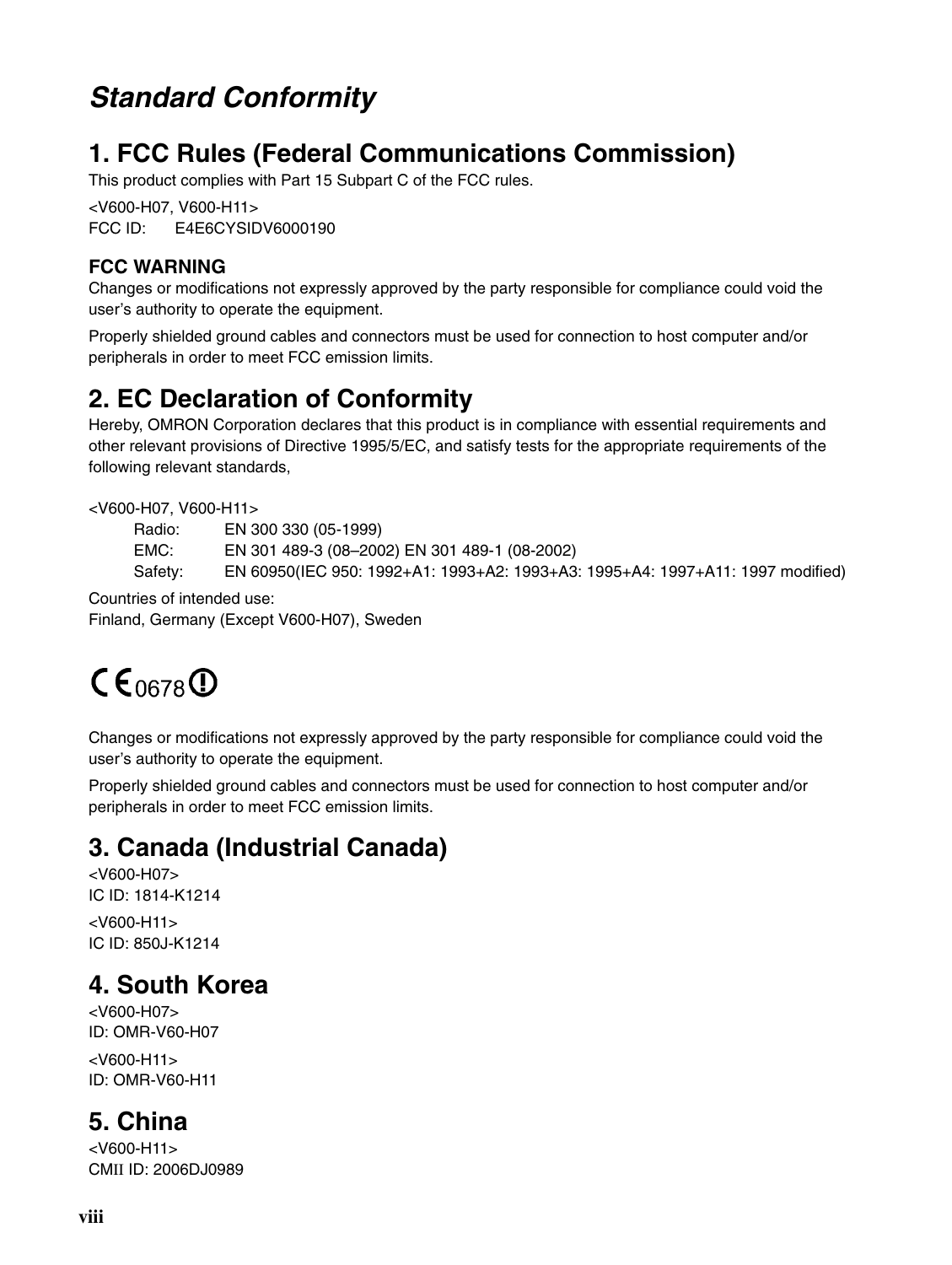### **OMRON, 1998**

All rights reserved. No part of this publication may be reproduced, stored in a retrieval system, or transmitted, in any form, or by any means, mechanical, electronic, photocopying, recording, or otherwise, without the prior written permission of OMRON.

No patent liability is assumed with respect to the use of the information contained herein. Moreover, because OMRON is constantly striving to improve its high-quality products, the information contained in this manual is subject to change without notice. Every precaution has been taken in the preparation of this manual. Nevertheless, OMRON assumes no responsibility for errors or omissions. Neither is any liability assumed for damages resulting from the use of the information contained in this publication.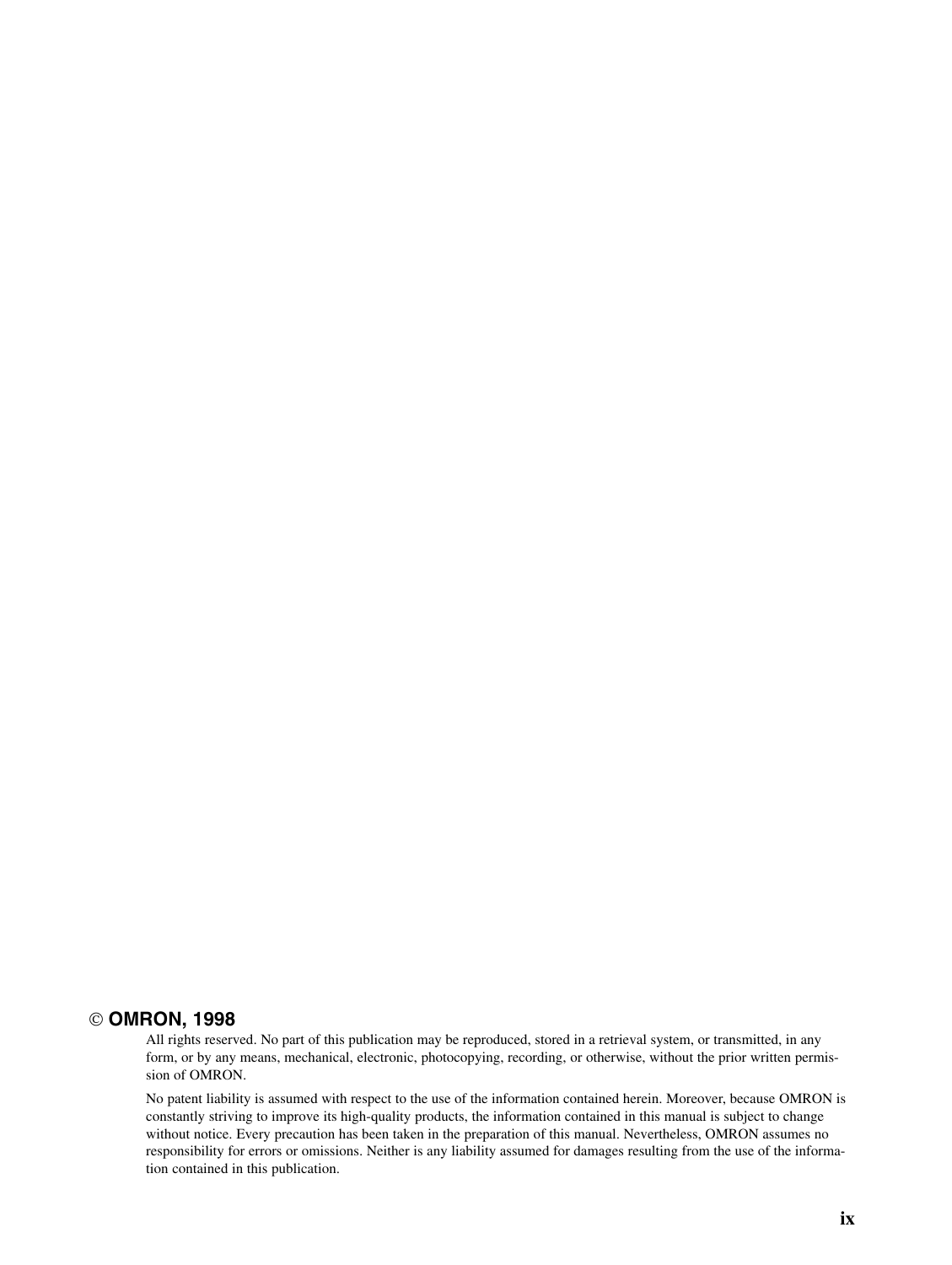# **TABLE OF CONTENTS**

|         | <b>SECTION 1</b>                          |                |
|---------|-------------------------------------------|----------------|
|         | <b>Features and System Configuration </b> | 1              |
| $1 - 1$ |                                           | $\overline{2}$ |
| $1 - 2$ |                                           | 3              |
|         | <b>SECTION 2</b>                          |                |
|         |                                           | 5              |
| $2 - 1$ |                                           | 6              |
| $2 - 2$ |                                           | 8              |
| $2 - 3$ |                                           | 13             |
|         | <b>SECTION 3</b>                          |                |
|         | Communications Specifications             | 17             |
| $3-1$   |                                           | 18             |
| $3-2$   |                                           | 21             |
| $3-3$   |                                           | 24             |
|         | <b>SECTION 4</b>                          |                |
|         | <b>Installation</b>                       | 25             |
| 4-1     |                                           | 26             |
| $4 - 2$ |                                           | 31             |
|         | <b>SECTION 5</b>                          |                |
|         | Chemical Resistance                       | 35             |
|         | <b>Appendices</b>                         |                |
|         |                                           | 37             |
|         |                                           | 39             |
|         |                                           | 53             |
|         | Revision History                          | 55             |
|         |                                           |                |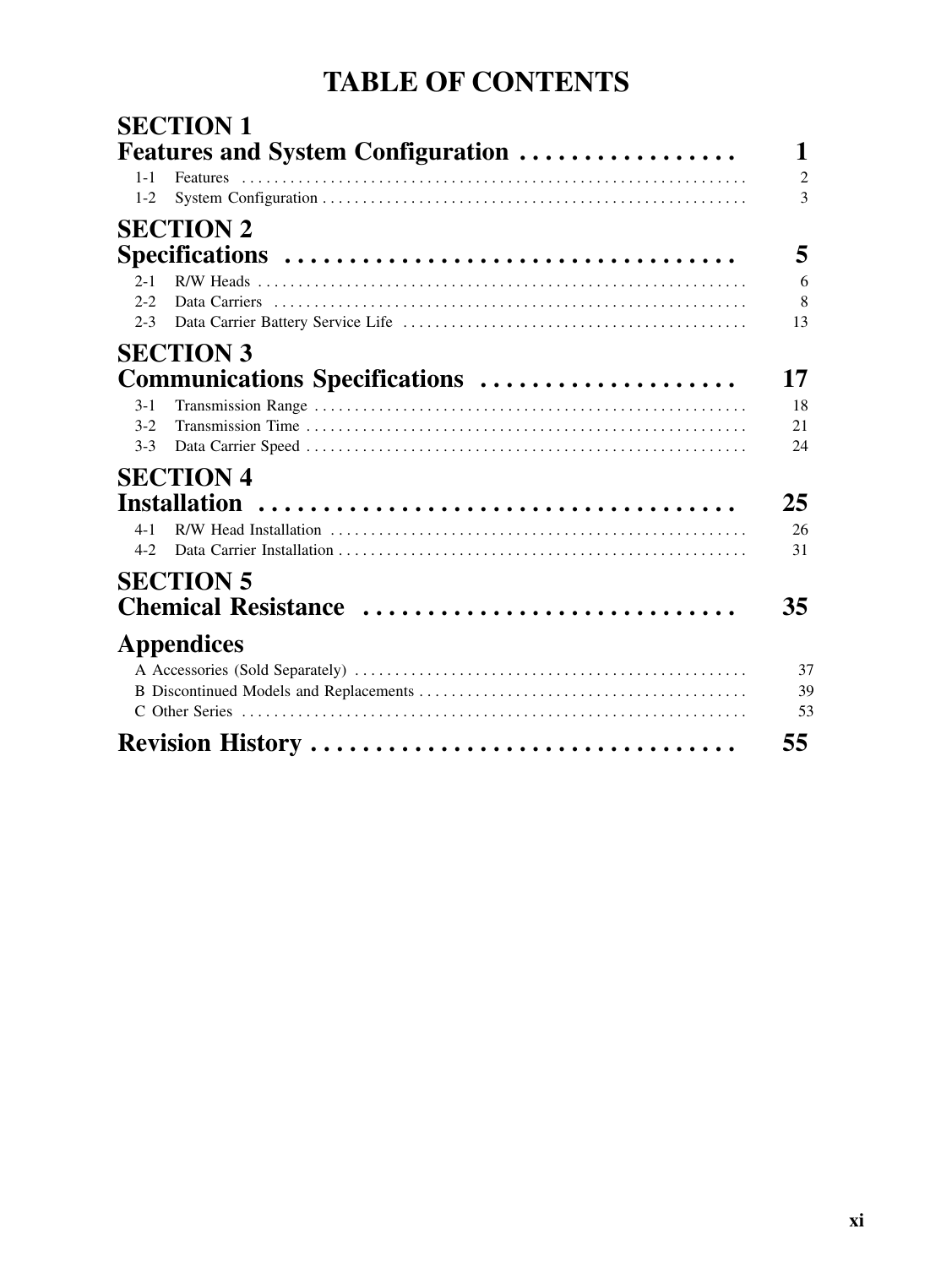# *About this Manual:*

This manual describes the installation and operation of the V600-series Read/Write Heads and batterypowered SRAM Data Carriers, and includes the sections described below.

Please read this manual carefully and be sure you understand the information provided before attempting to install and operate the Read/Write Heads and Data Carriers. Keep this manual in a convenient location where it can continue to be used for reference and guidance.

*Section 1* provides general information on features and system configuration.

**Section 2** provides specifications for the Read/Write Heads and Data Carriers.

**Section 3** provides communications specifications.

**Section 4** explains how to install the Read/Write Heads and Data Carriers.

**Section 5** provides information on specific chemicals that affect the Read/Write Heads and Data Carriers.

*Appendix A* provides information on accessories that can be purchased separately.

**Appendix B** provides information on discontinued models and their replacements.

*Appendix C* provides information on particular models to be used in England.

**WARNING** Failure to read and understand the information provided in this manual may result in **!**personal injury or death, damage to the product, or product failure. Please read each section in its entirety and be sure you understand the information provided in the section and related sections before attempting any of the procedures or operations given.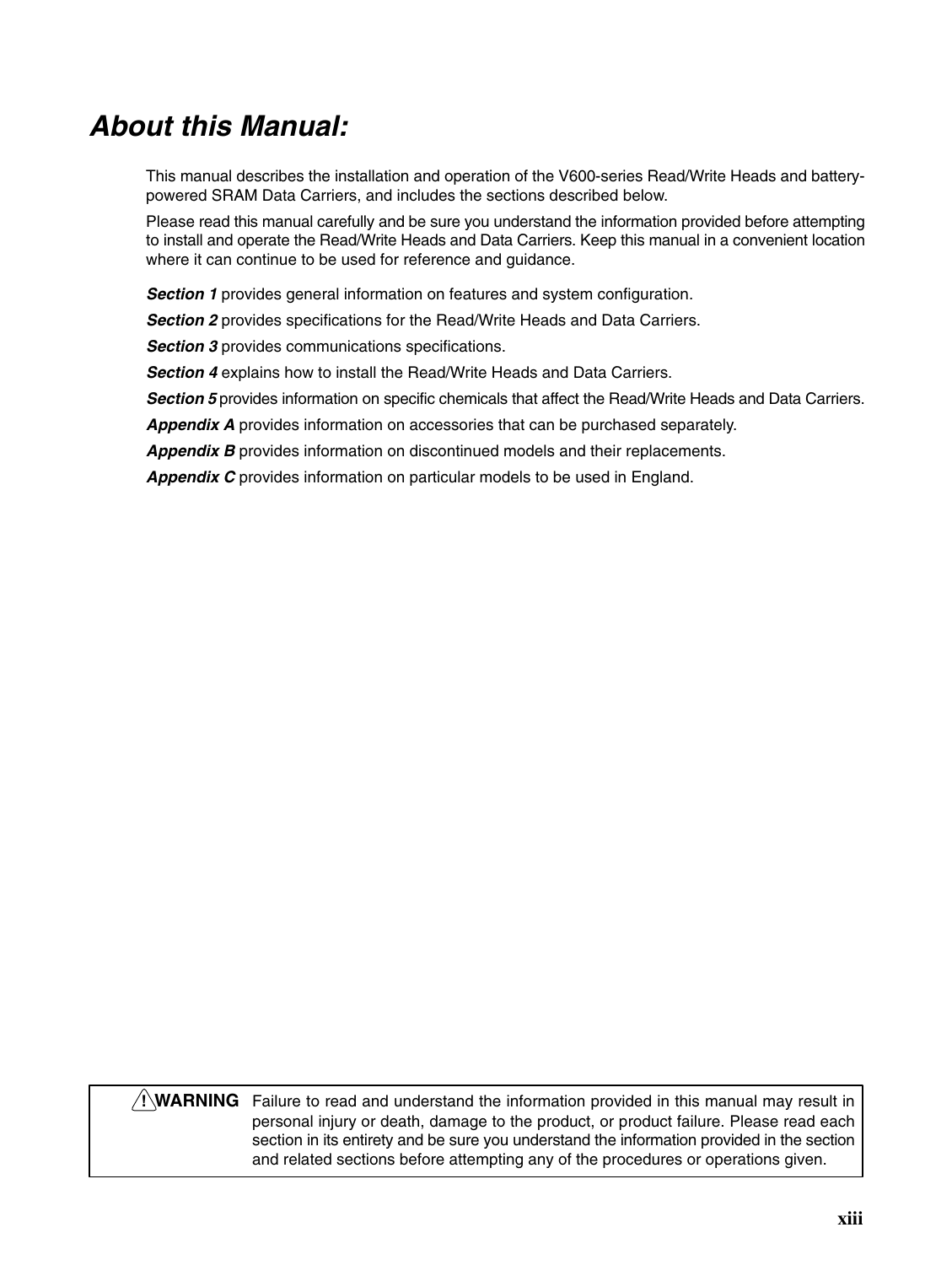# **SECTION 1 Features and System Configuration**

This section provides a general introduction to the V600 RFID System, including the V600-series Read/Write (R/W) Heads and Data Carriers. The V600 RFID System utilizes non-contact data transfer in which data is transmitted electromagnetically without physical contact between the devices.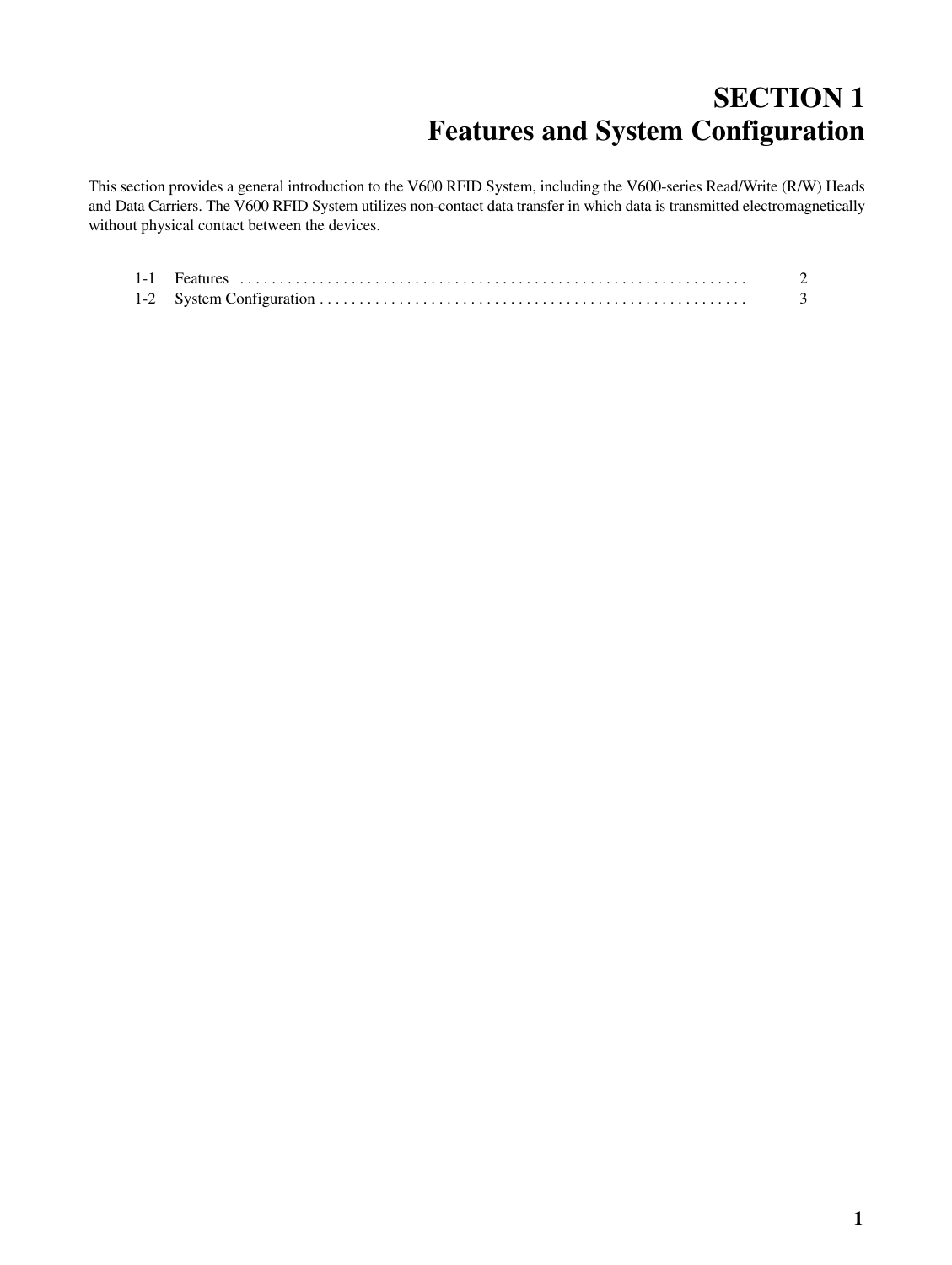# **1-1 Features**

The V600 RFID System offers powerful support to the automation of large-scale distributed control systems and multi-model small-scale production systems by means of contactless data communication.



| <b>Contactless Data</b><br><b>Transfer</b>                | The V600 Series uses electromagnetic linking that enables contactless data<br>transmission in both directions between the Data Carrier (DC) and Read/Write<br>(R/W) Head.                                                                                                                                                                                        |
|-----------------------------------------------------------|------------------------------------------------------------------------------------------------------------------------------------------------------------------------------------------------------------------------------------------------------------------------------------------------------------------------------------------------------------------|
| <b>Transmission Error</b><br><b>Detection Using CRC</b>   | A 16-bit CRC (Cyclic Redundancy Check) has been added to detect data errors<br>in both directions in wired transmission between the ID Controller and R/W<br>Head, and in electromagnetic transmission between the R/W Head and DC.<br>This feature also helps to ensure superior transmission reliability even in envi-<br>ronments where noise tends to occur. |
| <b>Superior Durability and</b><br><b>High Reliability</b> | The R/W Head and DC offer superior resistance to environmental factors such<br>as vibration, oil, water, and so on.                                                                                                                                                                                                                                              |
| <b>8K-byte Memory</b>                                     | The DCs have an 8K-byte memory. In addition to essential identification data,<br>information on models and test results can be entered on-site.                                                                                                                                                                                                                  |
| <b>Built-in Battery Models</b>                            |                                                                                                                                                                                                                                                                                                                                                                  |
| <b>SRAM Memory</b>                                        | SRAM (static random access memory) is used for the DC's memory. There is no<br>limit to the number of times that the memory can be accessed for reading or writ-<br>ing data. The memory is powered by a long-life lithium battery.                                                                                                                              |
| <b>Long Battery Life of</b><br><b>Eight Years</b>         | The battery will last up to eight years in temperatures ranging from $-25^{\circ}$ C to<br>70°C (-18°F to 158°F).                                                                                                                                                                                                                                                |
| <b>Battery Service Life</b><br><b>Detection</b>           | The projected battery service life can be easily checked by means of a command<br>from the ID Controller, which simplifies battery maintenance.                                                                                                                                                                                                                  |
| <b>Battery-less Models</b>                                | The memory can be accessed for reading or writing 1,000 million times without a<br>battery.                                                                                                                                                                                                                                                                      |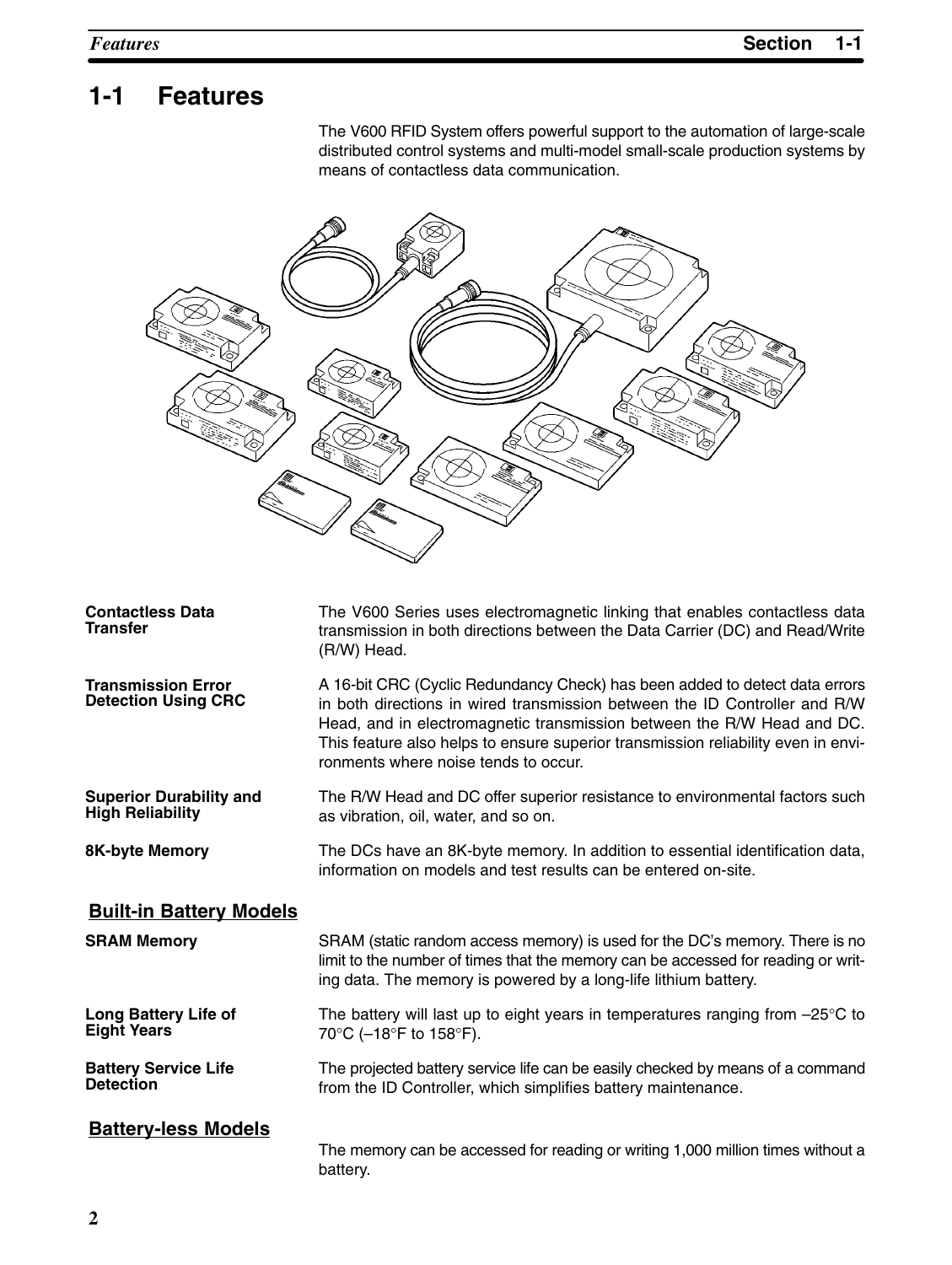## **1-2 System Configuration**

A V600 RFID System is made up of ID Controllers, R/W Heads, and DCs. A system can be assembled to suit almost any situation with different arrangements of these components.

#### **ID Controllers and ID Sensor Units**

**V600-CA5D02**





**CS1W-V600C11**

**CJ1W-V600C11 CJ1W-V600C12**





24 VDC Host: RS-232C/RS-422/RS-485



24 VDC Host: RS-232C

**V600-CD1D-V3 C500-IDS01-V2 C200H-IDS01-V1**



PLC, ID Sensor Units ID Controllers

**IDSC-C1DR-A IDSC-C1DT-A**



**R/W Heads and Data Carriers**



**Note** Refer to Appendix B for details on the availability of V600-H12 and V600-D8KR11.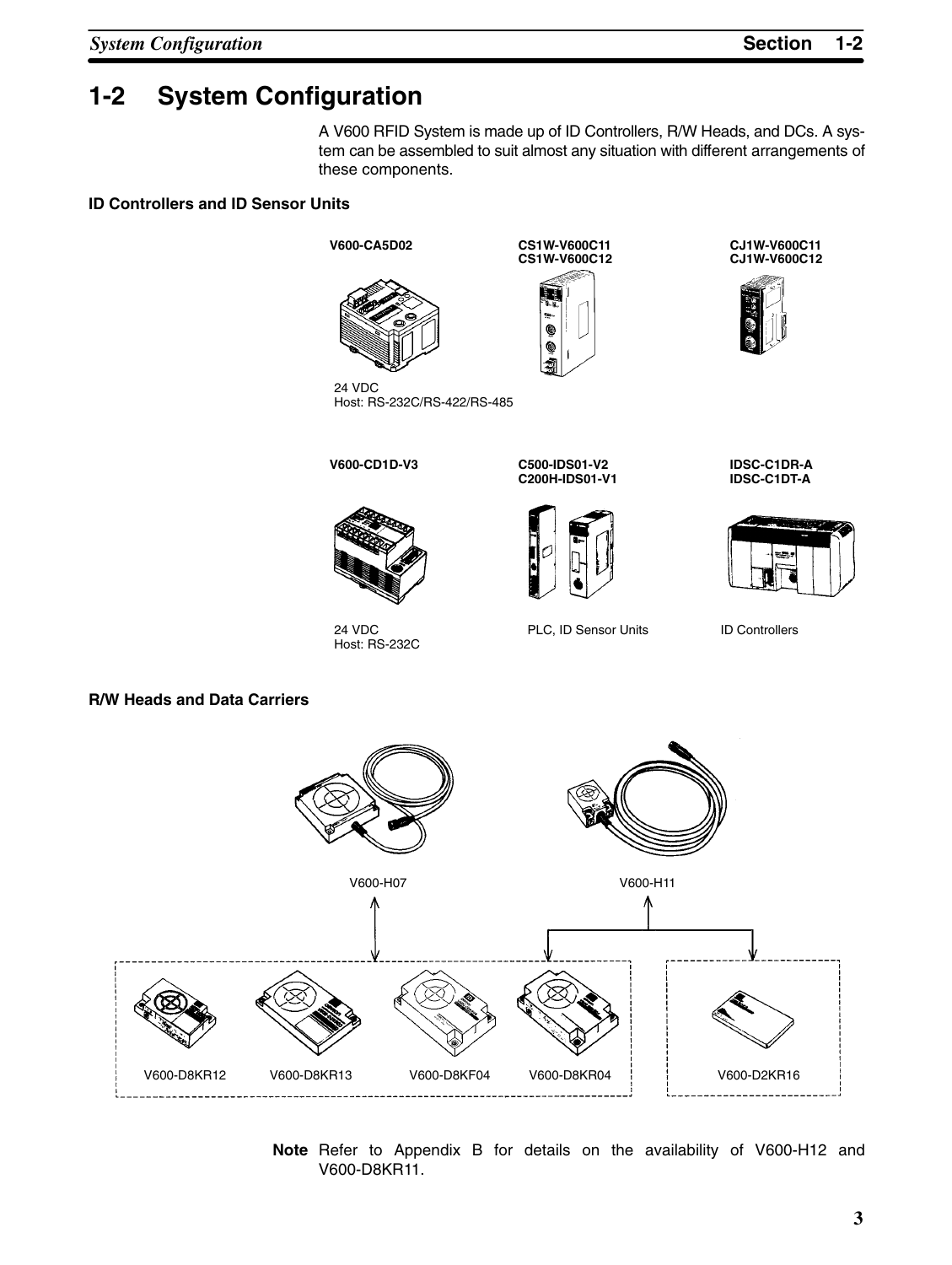# **SECTION 2 Specifications**

This section provides Read/Write (R/W) Head and Data Carrier (DC) specifications.

|             |  | - 6 |
|-------------|--|-----|
|             |  |     |
|             |  |     |
|             |  |     |
|             |  |     |
|             |  |     |
|             |  |     |
|             |  |     |
| $2 - 3 - 2$ |  |     |
|             |  |     |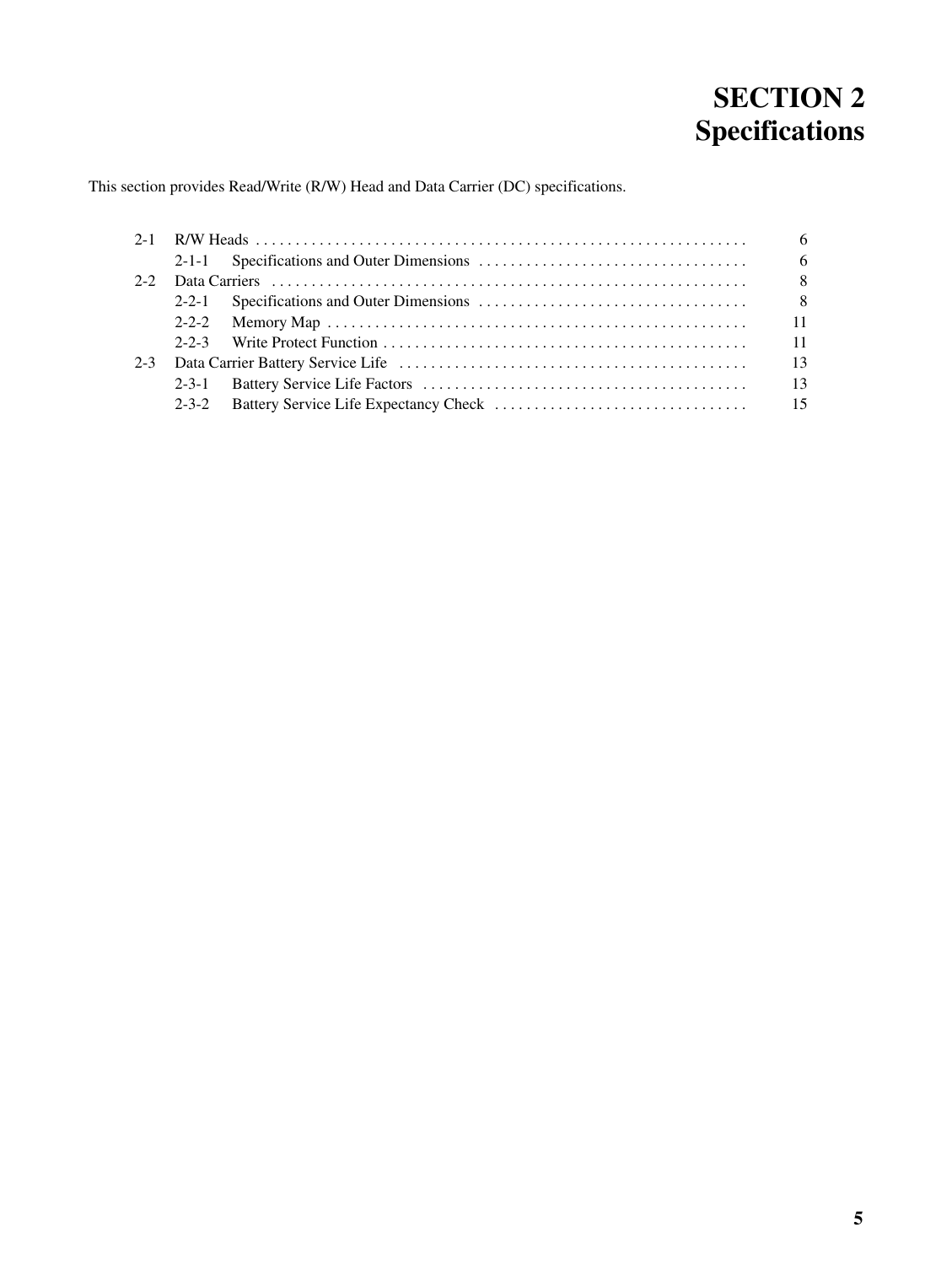## **2-1 R/W Heads**

### **2-1-1 Specifications and Outer Dimensions**

### **V600-H07/V600-H11**

| <b>Item</b>                                                               | Model                                                                                                                                                             |                                    |  |
|---------------------------------------------------------------------------|-------------------------------------------------------------------------------------------------------------------------------------------------------------------|------------------------------------|--|
|                                                                           | V600-H07                                                                                                                                                          | V600-H11                           |  |
| Operating frequency                                                       | 530 kHz                                                                                                                                                           |                                    |  |
| Operating temperature                                                     | $-25^{\circ}$ C to 70 $^{\circ}$ C                                                                                                                                | $-10^{\circ}$ C to 60 $^{\circ}$ C |  |
| Storage temperature                                                       | –40°C to 85°C.                                                                                                                                                    | $-25^{\circ}$ C to 75 $^{\circ}$ C |  |
| Operating humidity                                                        | 35% to 95% RH                                                                                                                                                     |                                    |  |
| Insulation resistance                                                     | 50 M $\Omega$ min. between cable terminals and case (at 500 VDC)                                                                                                  |                                    |  |
| Dielectric strength                                                       | 1,000 VAC 50/60 Hz for 1 minute between cable terminals and case.                                                                                                 |                                    |  |
| Degree of protection (See note.)                                          | Meets or exceeds IEC60529 IP67 and JEM IP67G standards.                                                                                                           |                                    |  |
| Vibration resistance                                                      | 10 to 500 Hz, 2.0-mm double amplitude; acceleration: 150 m/s <sup>2</sup> (about 15 G); one<br>sweep in each of three axis directions, three sweeps in 11 minutes |                                    |  |
| Shock resistance                                                          | 500 m/s <sup>2</sup> (about 50 G) three times each in X, Y, Z directions, total 18 times                                                                          |                                    |  |
| Error detection                                                           | 16-bit CRC (Cyclic Redundancy Check) is used in both directions of transmission.                                                                                  |                                    |  |
| <b>LED</b> indicators                                                     | Power supply: green; communications: orange                                                                                                                       |                                    |  |
| Cable length                                                              | Standard lengths of 0.5, 2, 5, and 10 m.                                                                                                                          |                                    |  |
| Max. cable length                                                         | 50.5 <sub>m</sub><br>30.5 <sub>m</sub>                                                                                                                            |                                    |  |
| Weight (approximate)<br>1 kg (with 10 m cable)<br>650 g (with 10 m cable) |                                                                                                                                                                   |                                    |  |

**Note** The connectors are not waterproof or oil resistant.

#### **V600-H07**



| Case material | ABS resin           |
|---------------|---------------------|
| I Fill resin  | Epoxy resin         |
| <b>Cable</b>  | PVC (oil-resistant) |

**Note** The connectors are not waterproof or oil resistant.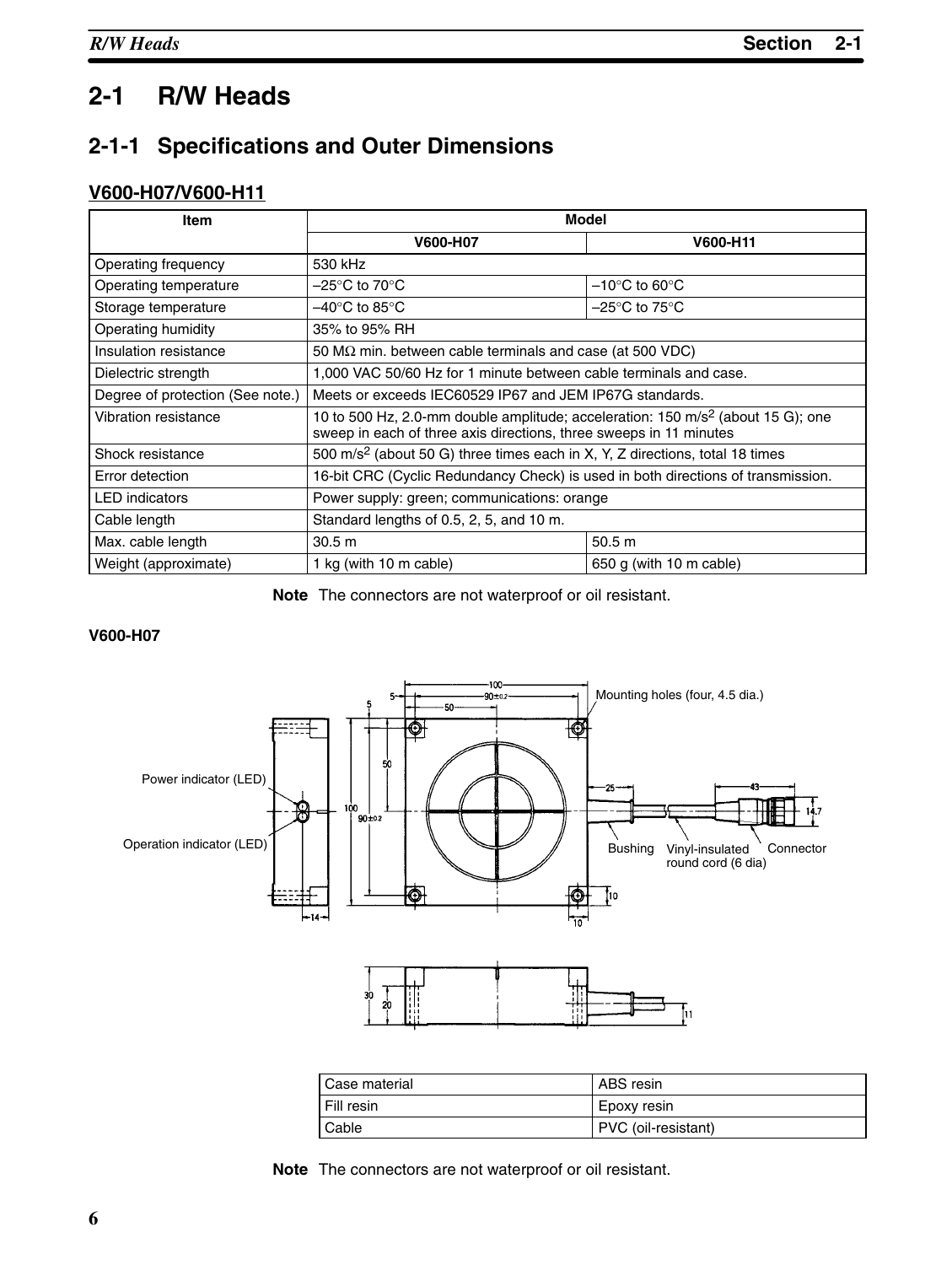### **V600-H11**



| Cable | PVC (oil-resistant) |
|-------|---------------------|
|       |                     |

**Note** The connectors are not waterproof or oil resistant.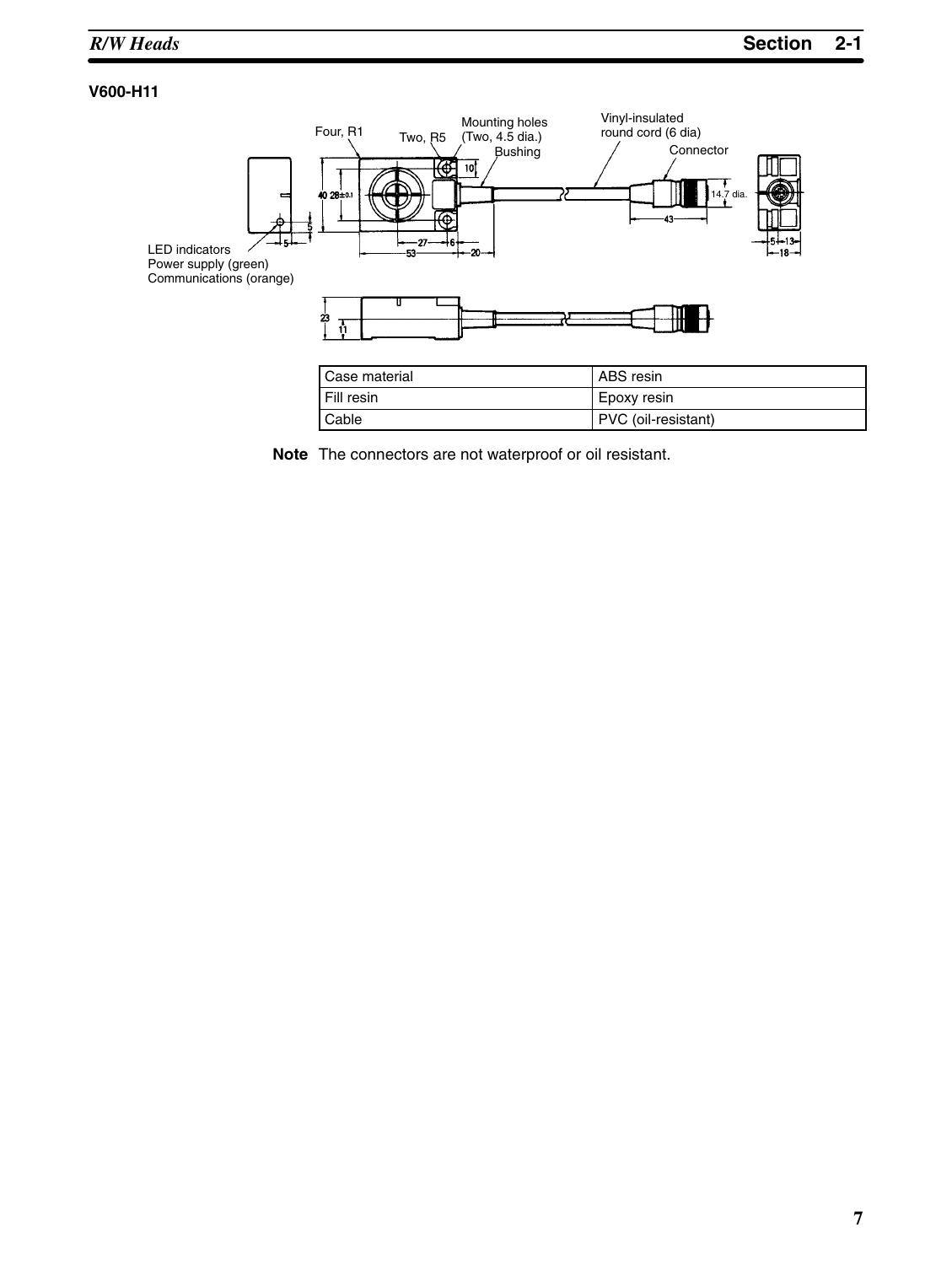### **2-2 Data Carriers**

### **2-2-1 Specifications and Outer Dimensions**

### **V600-D8KR12/13/04 (Built-in Battery Models)**

| Item                                     | Model                                                                                                                                                            |                                                                   |                    |
|------------------------------------------|------------------------------------------------------------------------------------------------------------------------------------------------------------------|-------------------------------------------------------------------|--------------------|
|                                          | <b>V600-D8KR12</b>                                                                                                                                               | <b>V600-D8KR13</b>                                                | <b>V600-D8KR04</b> |
| Memory capacity                          | 8K bytes                                                                                                                                                         |                                                                   |                    |
| Memory type                              | SRAM (static random access memory)                                                                                                                               |                                                                   |                    |
| Battery service life                     |                                                                                                                                                                  | Refer to the graphs in 2-3 Data Carrier Battery Service Life.     |                    |
| Number of data read/write<br>conversions | No limit (up to the extent of the battery service life)                                                                                                          |                                                                   |                    |
| Error detection                          | 16-bit CRC error detection is used in both directions of transmission.                                                                                           |                                                                   |                    |
| Operating temperature                    | Data retention: $-40^{\circ}$ C to 70 $^{\circ}$ C; read/write: $-25^{\circ}$ C to 70 $^{\circ}$ C                                                               |                                                                   |                    |
| Storage temperature                      | –40°C to 70°C                                                                                                                                                    |                                                                   |                    |
| Operating humidity                       | 35% to 95% RH                                                                                                                                                    |                                                                   |                    |
| Degree of protection                     |                                                                                                                                                                  | Meets or exceeds IEC60529 IP67 standards and JEM IP67G standards. |                    |
| Vibration resistance                     | 10 to 500 Hz, 2.0-mm double amplitude; acceleration: $150 \text{ m/s}^2$ (about 15 G); one sweep<br>in each of three axis directions, three sweeps in 11 minutes |                                                                   |                    |
| Shock resistance                         | 1,000 m/s <sup>2</sup> (about 100 G) three times each in X, Y, Z directions, total 18 times                                                                      |                                                                   |                    |
| Weight (approximate)                     | 70 g                                                                                                                                                             | 70 g                                                              | 160 <sub>g</sub>   |

### **V600-D8KR12 V600-D8KR13**





#### **V600-D8KR04**



| I Case material | ABS resin   |
|-----------------|-------------|
| I Fill resin    | Epoxy resin |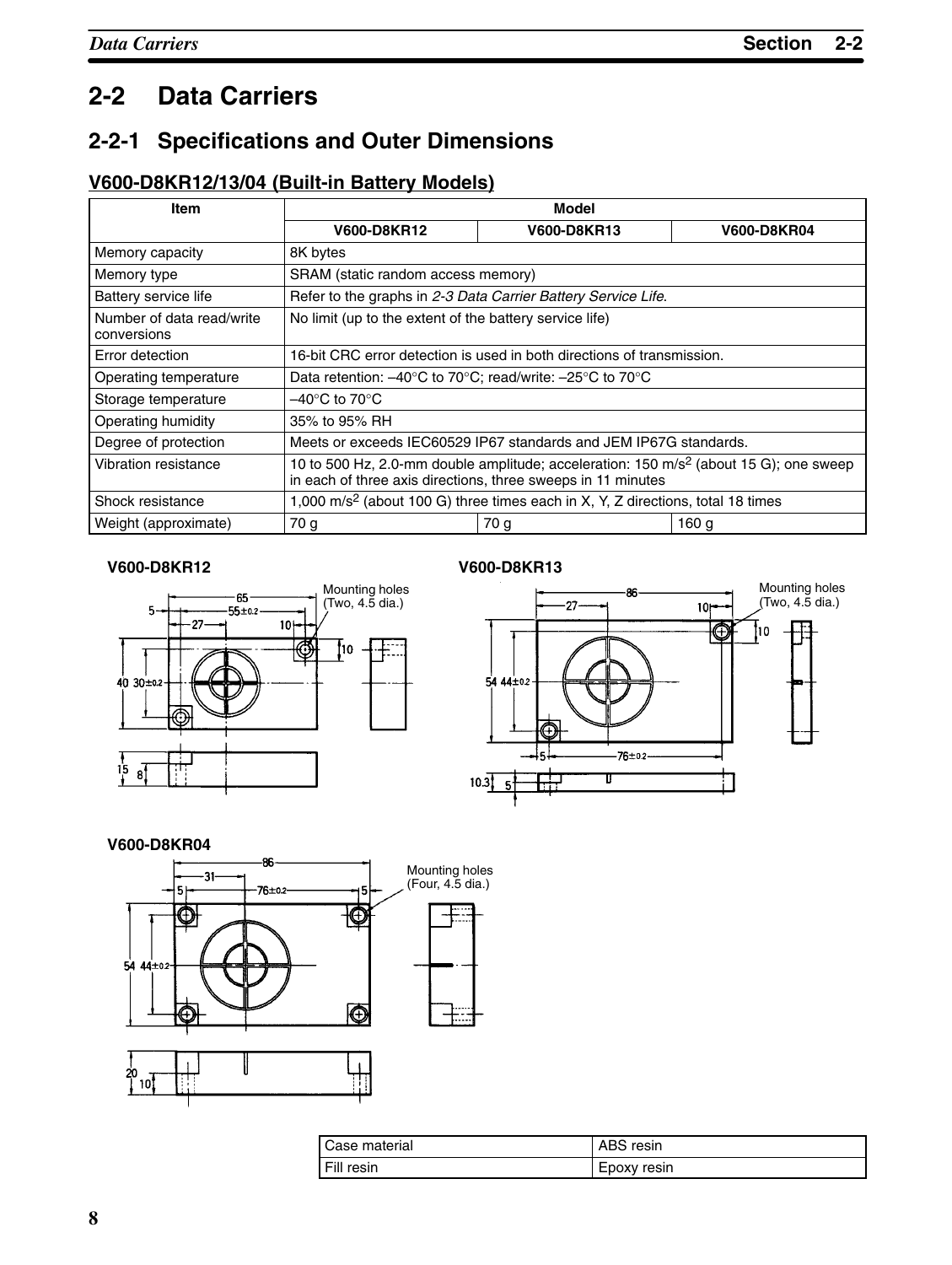# **! WARNING**

The Data Carrier has a built–in lithium battery. Serious injury may occasionally occur due to ignition or explosion. Do not attempt to disassemble the Data Carrier, expose it to pressures that may distort it or to temperatures above 100 $^{\circ}$ C, or dispose of it by incineration.



### **V600-D8KF04 (Battery-less Models)**

| <b>Item</b>                              | <b>V600-D8KF04</b>                                                                                                                                               |
|------------------------------------------|------------------------------------------------------------------------------------------------------------------------------------------------------------------|
| Memory capacity                          | 8K bytes                                                                                                                                                         |
| Memory type                              | FeRAM (non-volatile memory)                                                                                                                                      |
| Data-holding time                        | 10 years                                                                                                                                                         |
| Number of data read/write<br>conversions | 1,000 million times                                                                                                                                              |
| Error detection                          | A 16-bit CRC (Cyclic Redundancy Check) is used in both directions of transmission.                                                                               |
| Operating temperature                    | Data retention: -40°C to 70°C; read/write: -25°C to 70°C                                                                                                         |
| Storage temperature                      | $-40^{\circ}$ C to 70 $^{\circ}$ C                                                                                                                               |
| Operating humidity                       | 35% to 95% RH                                                                                                                                                    |
| Degree of protection                     | Meets or exceeds IEC60529 IP67 and JEM IP67G standards for submersion and<br>oil-resistance.                                                                     |
| Vibration resistance                     | 10 to 500 Hz, 2.0-mm double amplitude; acceleration: $150 \text{ m/s}^2$ (about 15 G); one sweep<br>in each of three axis directions, three sweeps in 11 minutes |
| Shock resistance                         | 500 m/s <sup>2</sup> (about 50 G) three times each in X, Y, Z directions                                                                                         |
| Weight (approximate)                     | 150 <sub>q</sub>                                                                                                                                                 |

#### **V600-D8KF04**



| Case material | ABS resin   |
|---------------|-------------|
| Fill resin    | Epoxy resin |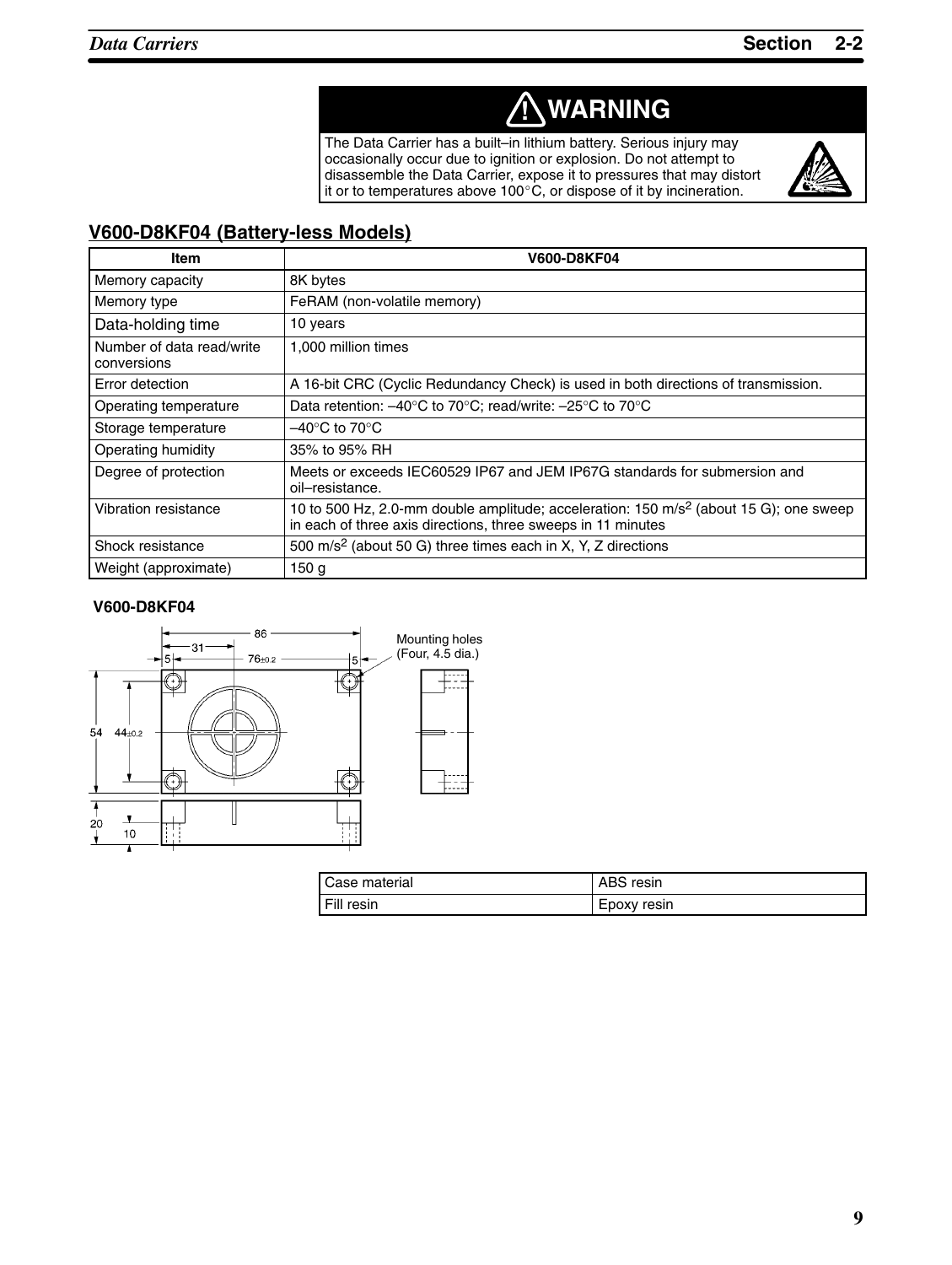### **V600-D2KR16 (Battery Replacement Models)**

| <b>Item</b>                              | <b>V600-D2KR16</b>                                                                                                                 |
|------------------------------------------|------------------------------------------------------------------------------------------------------------------------------------|
| Memory capacity                          | 2K bytes                                                                                                                           |
| Memory type                              | SRAM (static random access memory)                                                                                                 |
| Battery service life (See<br>note $1.$ ) | 2 years (replaceable battery)                                                                                                      |
| Number of data read/write<br>conversions | No limit (unrelated to battery service life)                                                                                       |
| Error detection                          | 16-bit CRC error detection is used in both directions of transmission.                                                             |
| Operating temperature                    | Data retention: $-15^{\circ}$ C to 70 $^{\circ}$ C; read/write: 0 $^{\circ}$ C to 50 $^{\circ}$ C                                  |
| Storage temperature                      | $-15^{\circ}$ C to 70 $^{\circ}$ C                                                                                                 |
| Operating humidity                       | 35% to 85% RH                                                                                                                      |
| Degree of protection (See<br>note $2.$ ) | IEC60529 IP50 standards                                                                                                            |
| Vibration resistance                     | 10 to 150 Hz, 1.5-mm double amplitude; acceleration: 100 m/s <sup>2</sup> (about 10 G); for 30 min.<br>each in X, Y, Z directions. |
| Shock resistance                         | 300 m/s <sup>2</sup> (about 30 G) three times each in X, Y, Z directions, total 18 times                                           |
| Weight (approximate)                     | 15 <sub>g</sub>                                                                                                                    |

**Note** 1. This is the battery service life when the battery is used in an environment with an ambient temperature of below 25°C. For the relationship between temperature and battery service life, refer to *2-3 Data Carrier Battery Service Life*.

For the commercially available replacement battery (CR2016), refer to *Appendix A.*

2. When the accessory battery replacement cover seal is in place.





Case material and a set of the ABS resin



The Data Carrier has a built–in lithium battery. Serious injury may occasionally occur due to ignition or explosion. Never short-circuit the positive and negative terminals of a battery or charge, disassemble, apply deforming pressure, or expose the battery to fire.

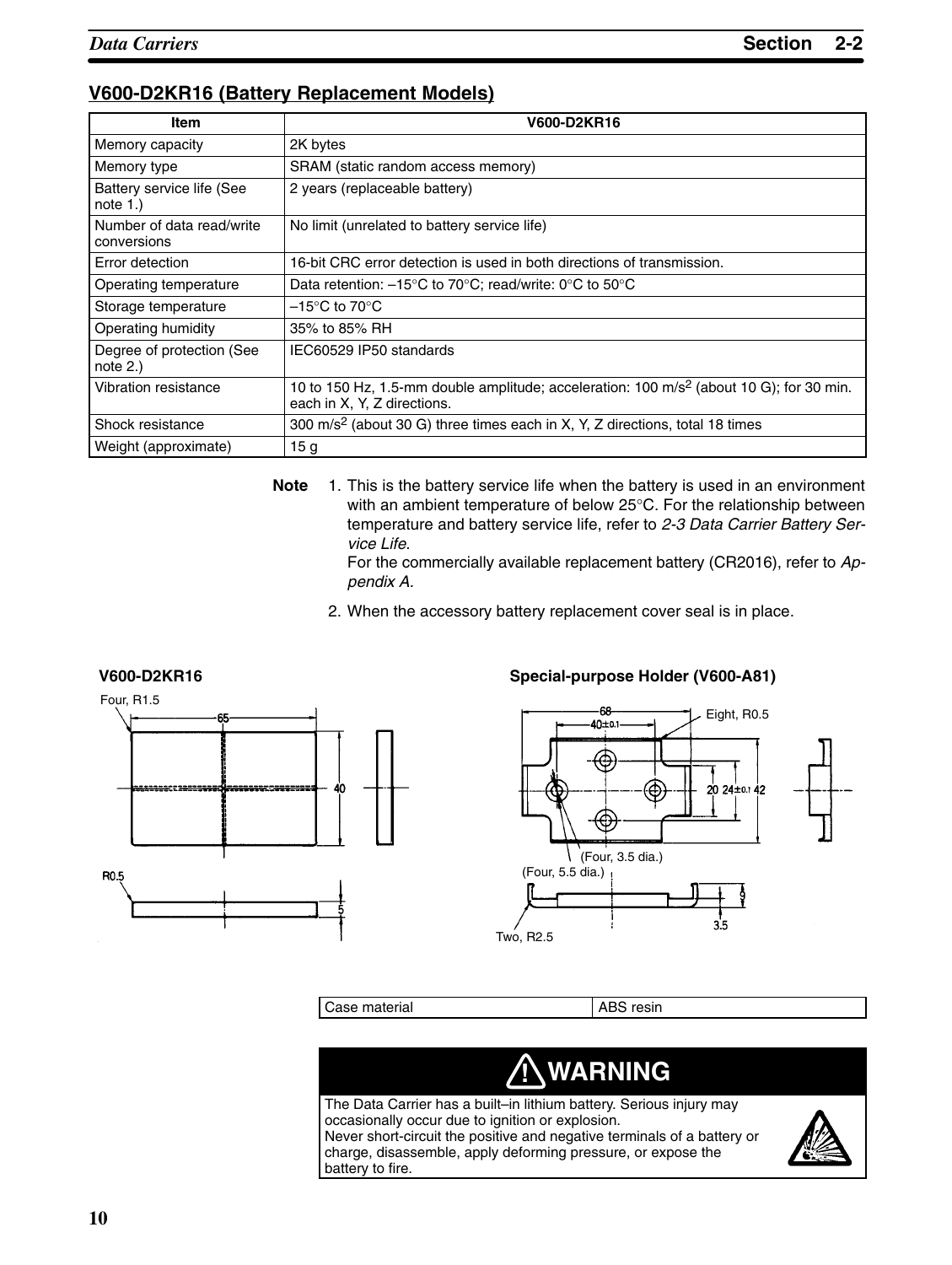### **2-2-2 Memory Map**

The Data Carrier (DC) has a memory area of up to 8K bytes. Each address of the memory area specifies one byte. A single byte of data can be written to one address.

|    | <b>Address</b>    | Data                                           |  |
|----|-------------------|------------------------------------------------|--|
|    | 0000 <sub>H</sub> | Production date area                           |  |
|    | $0001_H$          |                                                |  |
|    | 0002 <sub>H</sub> |                                                |  |
|    | to                | Write protect setting area                     |  |
|    | 0005 <sub>H</sub> |                                                |  |
|    | 0006 <sub>H</sub> |                                                |  |
|    | to                | to                                             |  |
|    | 00FF <sub>H</sub> |                                                |  |
|    | 0100 <sub>H</sub> |                                                |  |
| 8K | to                | to                                             |  |
|    | 01FF <sub>H</sub> |                                                |  |
|    | to                | to                                             |  |
|    | 0700 <sub>H</sub> |                                                |  |
|    | to                | to                                             |  |
|    | 1FFF <sub>H</sub> |                                                |  |
|    |                   | + Leftmost digit → Rightmost digit →<br>1 byte |  |

#### **Production Date Area (Written by Maker)**

| <b>Address</b>    | Bit               |   |  |  |                 |                  |  |  |
|-------------------|-------------------|---|--|--|-----------------|------------------|--|--|
|                   |                   | 6 |  |  | 2               |                  |  |  |
| 0000 <sub>H</sub> | Month (10s digit) |   |  |  |                 | Month (1s digit) |  |  |
| 0001 <sub>H</sub> | Year (10s digit)  |   |  |  | Year (1s digit) |                  |  |  |

- **Note** 1. Address 0000 contains the month of production (March→"03," October→"10").
	- 2. Address 0001 contains the lower two digits of the year (1997 $\rightarrow$ "97").
	- 3. This area is read only.

SRAM (static random access memory) is used for the DC's memory (excluding the V600–D8KF04).

There is no limit to the number of times that the memory can be accessed for reading or writing data.

The memory capacity is 8 KB, and the available addresses are  $0000_H$  to 1FFF $_H$ .

The memory capacity stored in the Data Carrier (excluding the V600–D8KF04) is maintained using the built–in lithium battery.

### **2-2-3 Write Protect Function**

The write protect function protects important data stored in the memory of the Data Carrier, such as product number and model, from being overwritten inadvertently. With this function, the data in a specified memory area can be protected. It is recommended that important data be write-protected as follows: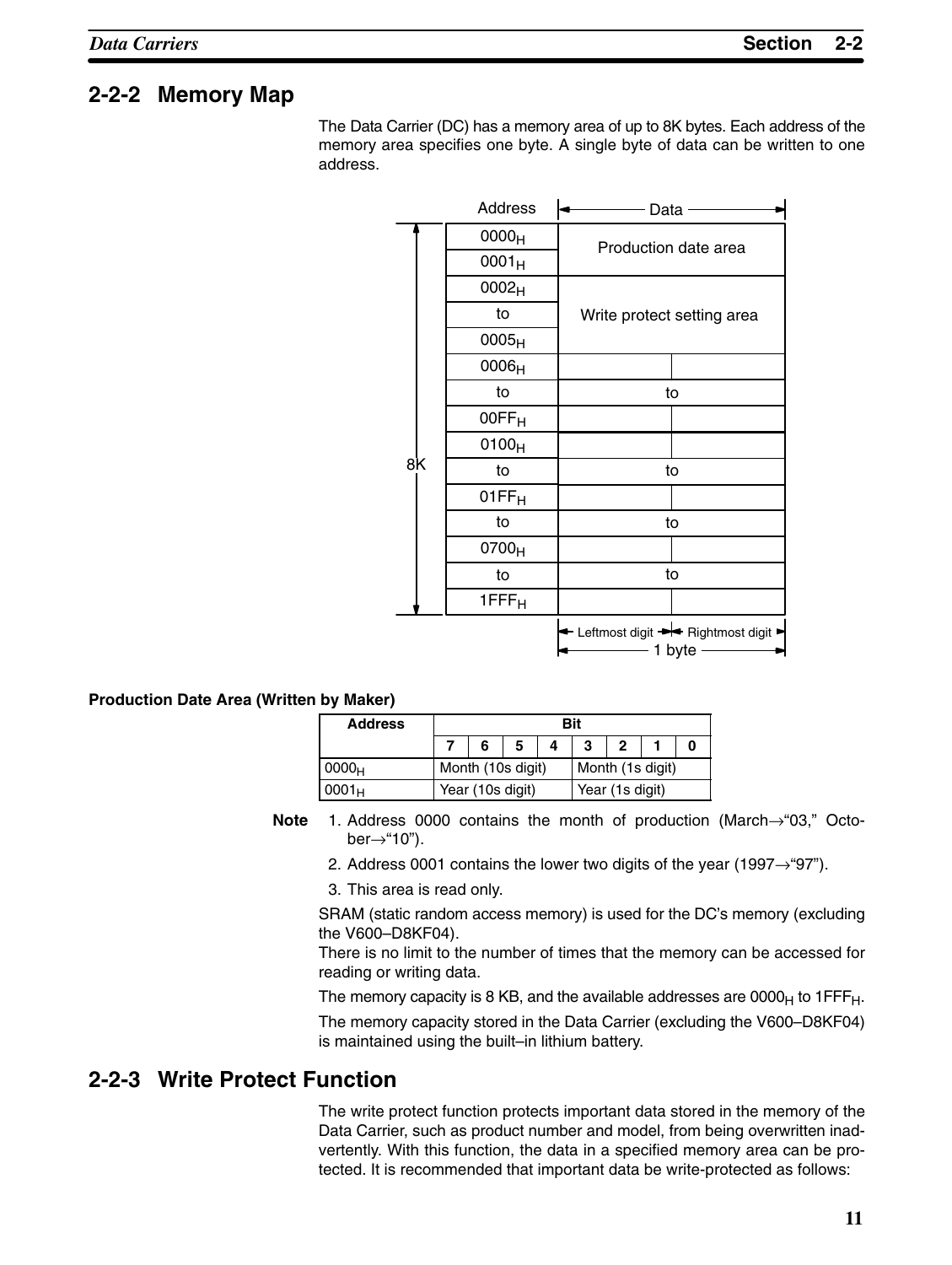### **Setting the Write Protect Function**

The write protect function is set in the four bytes of addresses  $0002<sub>H</sub>$  through  $0005<sub>H</sub>$  of the Data Carrier's memory. The status of the leftmost bit of address  $0002_H$  determines whether or not the write protect function is in effect.

#### **When Executing the Write Protect Function**

| <b>Address</b>    |                   | Bit                                       |   |  |   |   |  |  |
|-------------------|-------------------|-------------------------------------------|---|--|---|---|--|--|
|                   |                   | 6                                         | 5 |  | 3 | 2 |  |  |
| 0002 <sub>H</sub> | YES/<br><b>NO</b> | Leftmost two digits of beginning address  |   |  |   |   |  |  |
| 0003 <sub>H</sub> |                   | Rightmost two digits of beginning address |   |  |   |   |  |  |
| 0004 <sub>H</sub> |                   | Leftmost two digits of ending address     |   |  |   |   |  |  |
| 0005 <sub>H</sub> |                   | Rightmost two digits of ending address    |   |  |   |   |  |  |

The region specified by the beginning and ending addresses will be protected when the write protect control bit (leftmost bit of address  $0002_H$ ) is ON, as shown in the following table.

| Leftmost bit of<br>0002 <sub>H</sub> | <b>Write Protect Function</b> |
|--------------------------------------|-------------------------------|
| KC                                   | Data is write-protected.      |
|                                      | Data is not write-protected.  |

Area that can be set:

Beginning address: 0006<sub>H</sub> to 1FFF<sub>H</sub><br>Ending address: 0006<sub>H</sub> to 1FFF<sub>H</sub>  $0006_H$  to 1FFF $_H$ 

### **Examples**

**1, 2, 3...** 1. The following settings would write-protect addresses 0015 $_H$  through 0120 $_H$ (i.e., the beginning address to the ending addresses):

| <b>Address</b>    | <b>Bit</b> |   |   |   |   |                |   |   |
|-------------------|------------|---|---|---|---|----------------|---|---|
|                   | 7          | 6 | 5 | 4 | 3 | $\overline{2}$ | 1 | 0 |
| 0002 <sub>H</sub> |            | 0 | 0 | 0 | 0 | 0              | 0 | 0 |
|                   |            | 8 |   |   |   | n              |   |   |
| 0003 <sub>H</sub> | 0          | 0 | 0 | 1 | 0 | 1              | 0 |   |
|                   |            |   |   | 5 |   |                |   |   |
| 0004 <sub>H</sub> | 0          | 0 | 0 | 0 | 0 | 0              | 0 |   |
|                   | ი          |   |   |   |   |                |   |   |
| 0005 <sub>H</sub> | ი          | 0 |   | O | 0 | 0              | 0 | 0 |
|                   |            | 2 |   |   |   |                |   |   |



2. To write-protect only 1 byte, set the same address as the start and ending addresses (beginning address = ending address).

Address



3. If the ending address exceeds the last address of the Data Carrier memory (ending address > 1FFF $_H$ ), the addresses up to 1FFF $_H$  will be write-protected:.

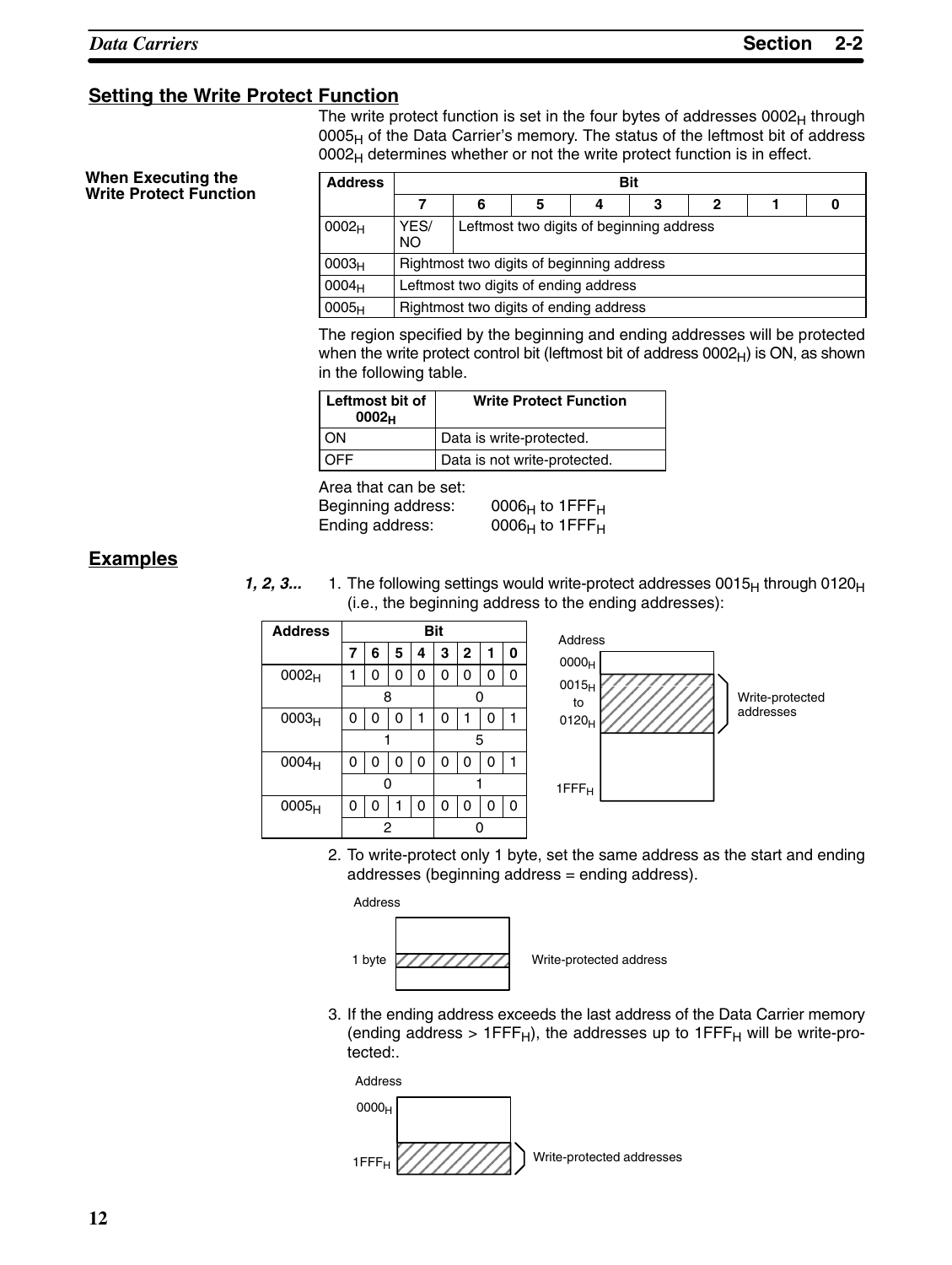4. If the beginning address is greater than the ending address (beginning address > ending address), the write-protected area will wrap through  $0006<sub>H</sub>$ , so that addresses from  $0006<sub>H</sub>$  through the ending address, and from the beginning address through  $1$ FFF $H$  will be write-protected.



### **Canceling Write Protection**

To cancel write protection, turn OFF the leftmost bit of address  $0002<sub>H</sub>$ . The write protection will be cancelled, and the beginning and ending addresses that are set for  $0002_H$  to  $0005_H$  will be ignored.

### **2-3 Data Carrier Battery Service Life**

### **2-3-1 Battery Service Life Factors**

The built-in battery model Data Carrier has a built-in lithium battery that provides power. The service life of the battery depends on the number and size of data transmissions. The graphs below show the relationship between daily number and size of transmissions and battery service life. (The illustrations shown here are representative examples.)



#### 1,000 500  $\overline{100}$ Daily number of transmissions x 100 300 Daily number of transmissions x 100 50 30 5 years  $10$ 5 3 8 years  $1\frac{1}{0}$  $\frac{1}{80}$  $\frac{1}{120}$  $\overline{160}$  $\overline{200}$ 240 280 40



Number of bytes/transmission

 $160, 200$ 

 $240,280$ 

 $\frac{1}{20}$ 

**RO** 

 $40$ 

### **V600-D8KR04**

Daily number of transmissions x 100

Daily number of transmissions x 100



**V600-D8KR13**



Number of bytes/transmission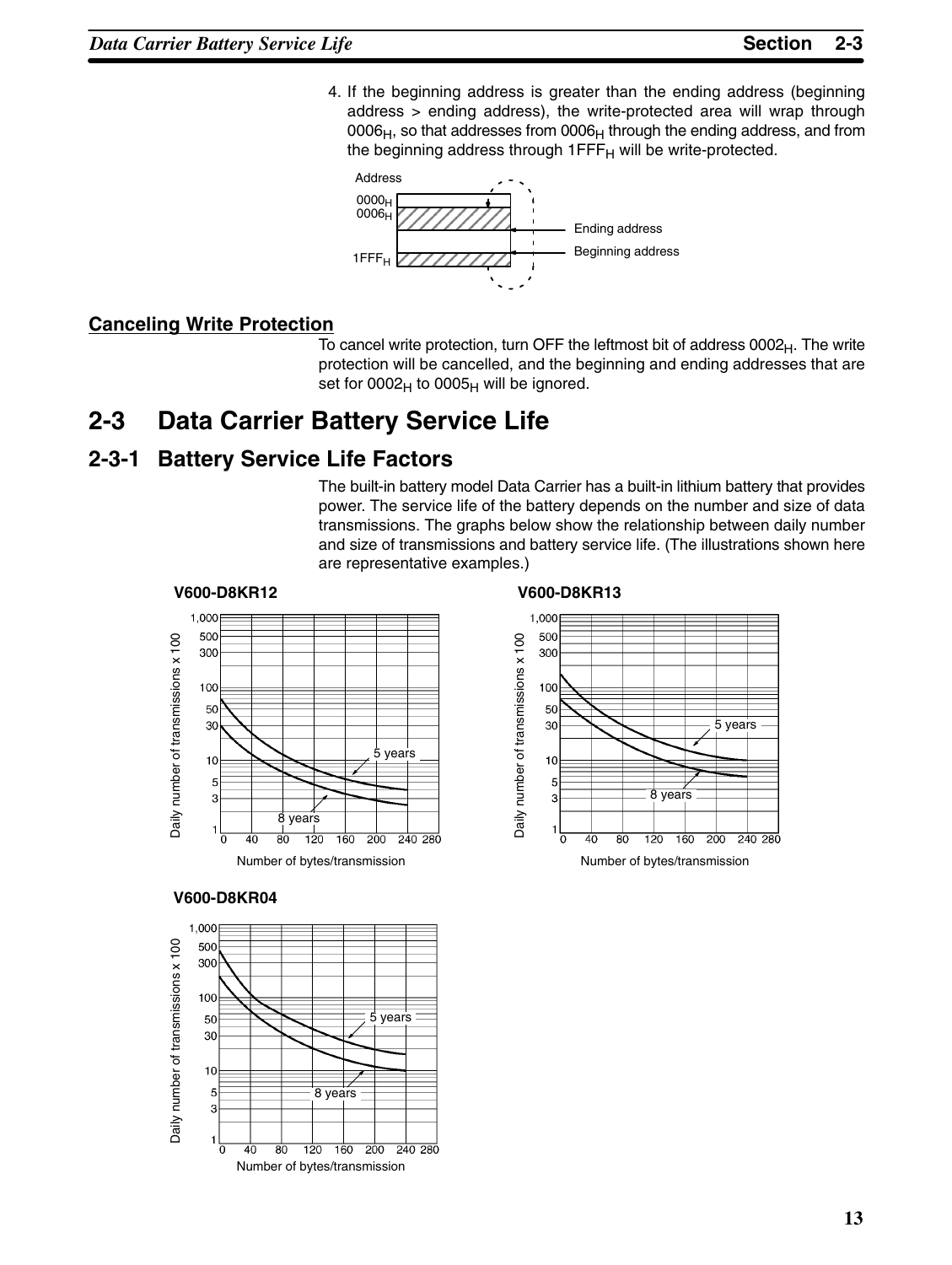The preceding graphs show the lowest possible lifetimes for DCs in the temperature range –10°C to 55°C (14°F to 131°F). Normally, batteries will last longer at lower ambient temperatures.

With a V600-D8KR04 DC at 55°C (131°F), for example, 200 bytes of data can be accessed 3,000 times a day for 8 years or 6,500 times a day for 5 years.

With a V600-D8KR12 DC at 55°C (131°F), 40 bytes of data can be accessed 2,000 times a day for 8 years or 4,500 times a day for 5 years.

The battery used for the V600-D2KR16 has a service life of 2 years at an ambient temperature of 25°C, regardless of the number of access times or R/W bytes. **V600-D2KR16**



#### **Battery Service Life vs. Temperature**

The above graph shows the relationship between the service life of a built-in battery and ambient temperature (after the insulation sheet is removed). The table below shows the life expectancy of a battery that is stored separately (without being installed in the DC).

| <b>Temperature</b> | Battery consumption rate (%) per year |
|--------------------|---------------------------------------|
| 20                 |                                       |
| 30                 | 2                                     |
| 40                 | 4                                     |
| 50                 | 8                                     |
| 60                 | 16                                    |
|                    | 32                                    |

If the DC is kept at a temperature of 70°C without removing the insulation sheet, the battery will last for 1.36 years (2 years  $x(1 - 0.32)$ ). Furthermore, if the DC is kept for one year at a temperature of 70°C without removing the insulation sheet, the battery will last for an additional period of approximately 1.4 years if used at an ambient temperature of 25°C. The life of the battery will be shorter if used at an ambient temperature of 0° or 50°C.

- **Note** 1. The data in the V600-D2KR16 will be lost at the time of battery replacement. Be sure to make a backup of the data before replacing the battery.
	- 2. After replacing the battery, be sure to affix the battery cover seal. IP50 is not guaranteed if the battery cover seal is not affixed.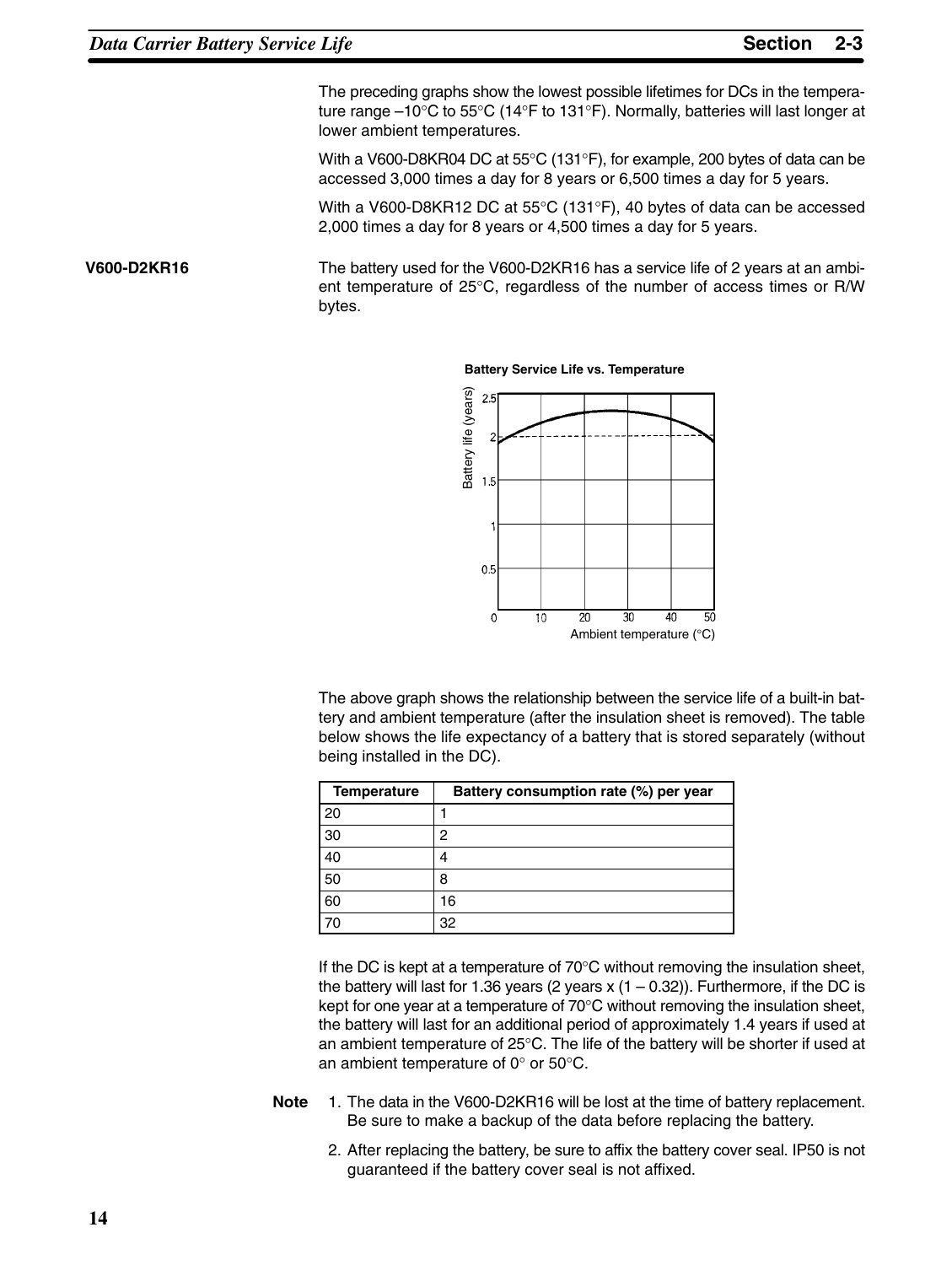### **2-3-2 Battery Service Life Expectancy Check**

### **Checking Whether the Battery is Low**

#### **Models With Built-in Battery (Except V600-D2KR16)**

- **1, 2, 3...** 1. Data Carrier battery checks are not performed automatically, only during times of special access. When a battery check is performed, a small current is passed through the DC's internal circuitry. Too much power would be consumed if a battery check was performed automatically every time DC memory was accessed. Incorporate a routine once-a-day check when creating the system program.
	- 2. Access for checking whether the battery is low is only enabled when the two bytes of data from address  $0000_H$  to  $0001_H$  are read. Use one of the following commands to check the battery status. (The *CR* at the end of each command means carriage return.)
		- a) Read command: RD H/A 1 0000 02 $*$ *CR*
		- b) Auto Read command: AR H/A 1 0000 02 $*$ *CR*
		- c) Polling Auto Read command: PR H/A 1 0000 02 $*$ *CR*
	- 3. If the end code of the response is 00, the battery is operating normally. If the end code is 7B, the battery is low. The following are responses to Read and Auto Read commands sent to a DC with a good battery:



The following are responses to Read and Auto Read commands sent to a DC with a low battery:



**Note** With the V600-D2KR16 (replaceable-battery model), read/write commands are executed without regard to addresses.

### **Service Life of Data Carriers After the Battery-low Code is Generated**

Under ordinary operating conditions the DC can be used for about one month after a low battery end code is received. However, it is recommended that the DC be replaced with a new one as soon as possible.

The V600-D2KR16 (replaceable-battery model) can be used for approximately two weeks under normal operating conditions, but it is recommended that the battery be replaced with a new one as soon as possible.

**Precautions for Correct Use** The Built-in Battery DC (except for the V600–D2KR16) contains a thionyl chloride-type lithium battery. One characteristic of this type of battery is its tendency to develop a higher internal resistance when it is not used. If the battery isn't used for several months, the internal resistance can increase enough to cause a low battery response, even if the battery is good Consequently, after several months of disuse it is recommended to

transmit data to/from the DC for about 10 minutes to "warm up" the battery and decrease its internal resistance. This operation will have almost no effect on the useful life of the battery.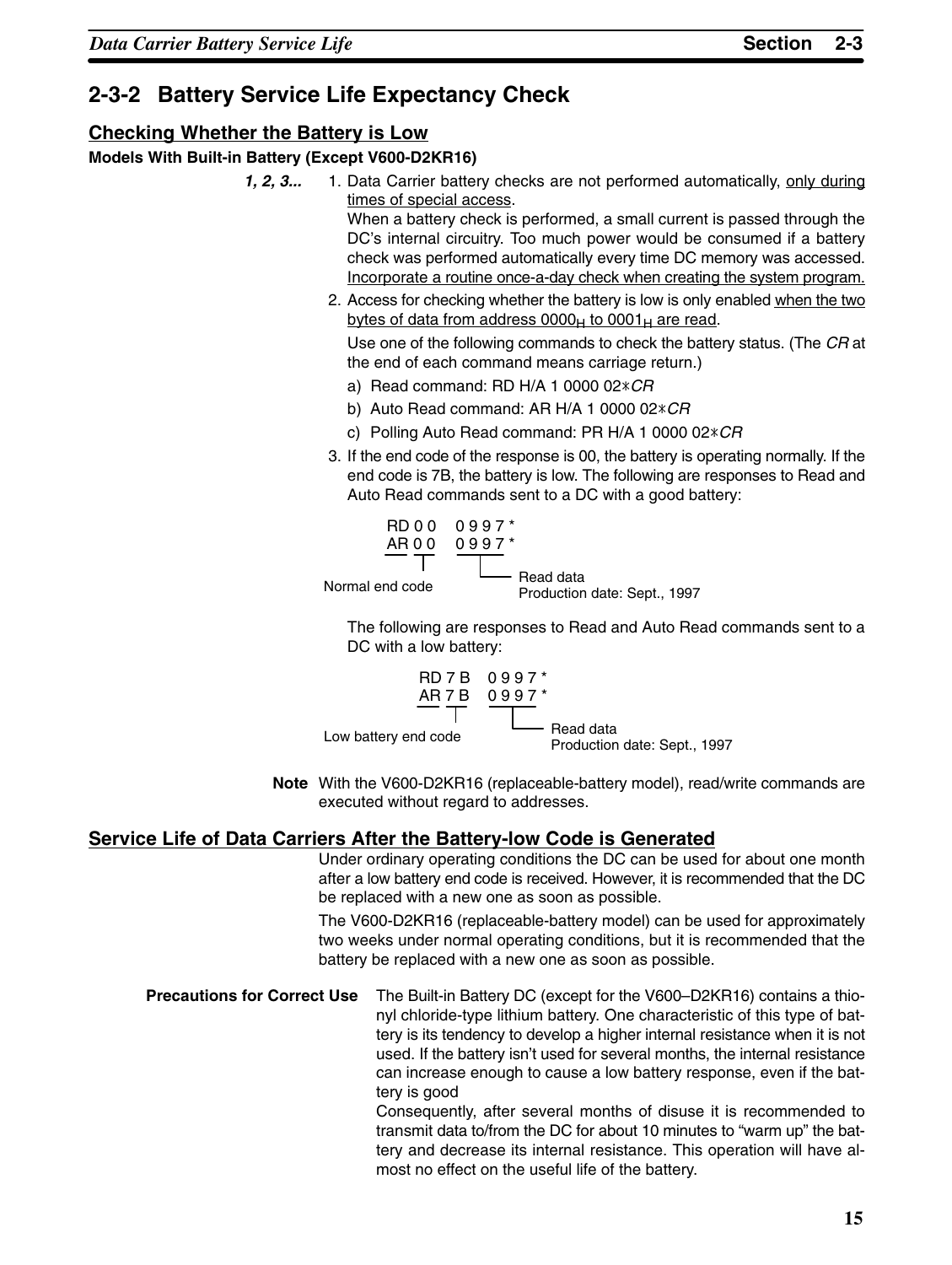# **SECTION 3 Communications Specifications**

This section provides specifications for communications.

|  | -18  |
|--|------|
|  |      |
|  | - 20 |
|  | 21   |
|  | - 24 |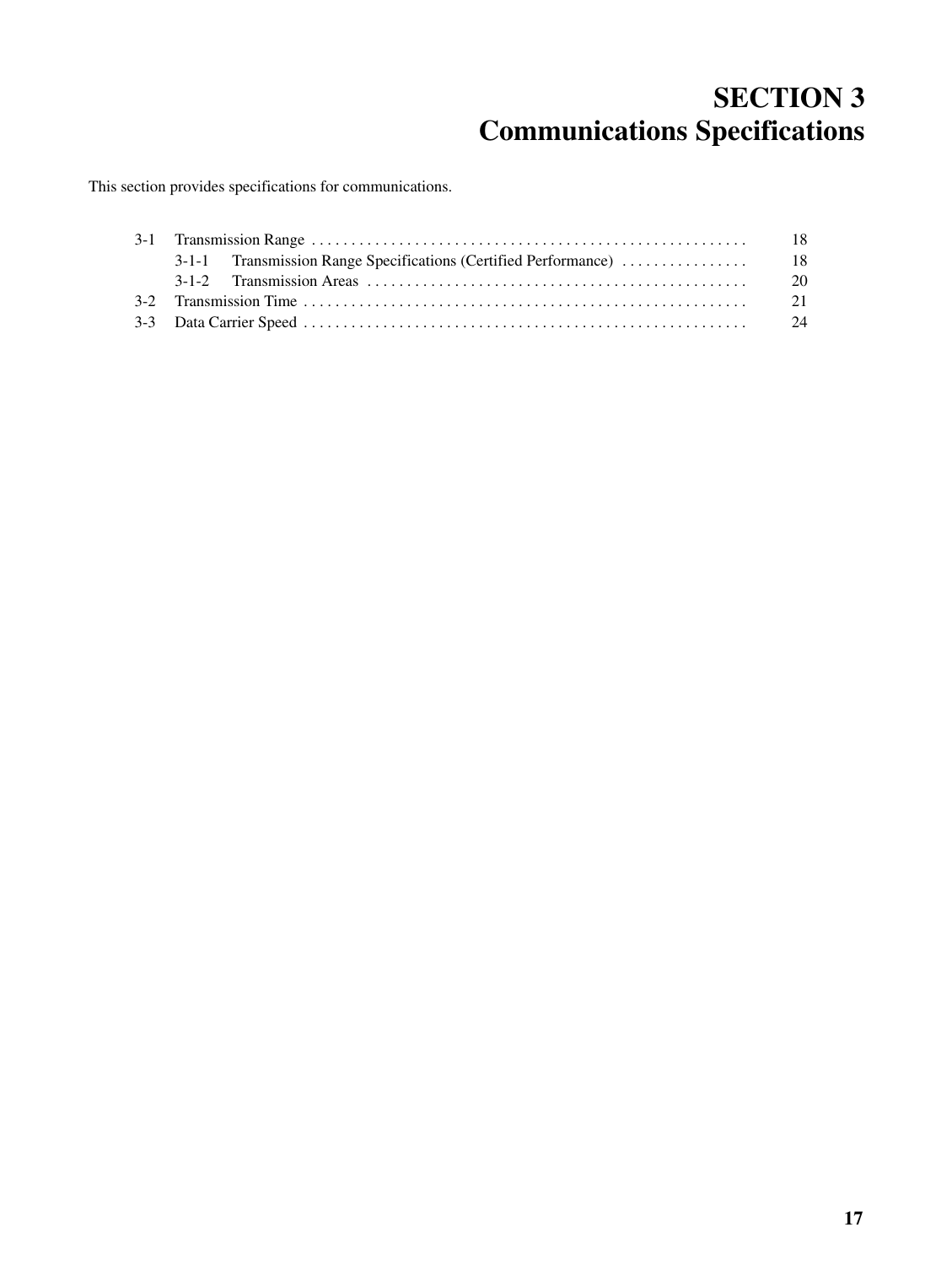# **3-1 Transmission Range**

### **3-1-1 Transmission Range Specifications (Certified Performance)**

| R/W Head | <b>Setting conditions</b> |                            | Transmission range (unit: mm, axis slip: $\pm$ 10 mm) |             |                    |             |  |  |
|----------|---------------------------|----------------------------|-------------------------------------------------------|-------------|--------------------|-------------|--|--|
|          |                           |                            | V600-D8KR12                                           | V600-D8KR13 | <b>V600-D8KR04</b> | V600-D2KR16 |  |  |
| V600-H07 | Stationary                | Flush-mounted within metal | 10 to 50                                              | 10 to 30    | See page 32.       | $- - -$     |  |  |
|          |                           | Surface-mounted on metal   | 10 to 60                                              | 10 to 35    | 10 to 100          | $---$       |  |  |
|          | Moving                    | Flush-mounted within metal | 25 to 50                                              | 20 to 30    | See page 32.       | $---$       |  |  |
|          |                           | Surface-mounted on metal   | 25 to 60                                              | 20 to 35    | 50 to 100          | $---$       |  |  |
| V600-H11 | Stationary                | Flush-mounted within metal | 5 to 40                                               | 10 to 30    | See page 32.       | 2 to 15     |  |  |
|          |                           | Surface-mounted on metal   | 5 to 45                                               | 10 to 30    | 10 to 65           | 2 to 15     |  |  |
|          | Moving                    | Flush-mounted within metal | 25 to 40                                              | 15 to 30    | See page 32.       | 6 to 15     |  |  |
|          |                           | Surface-mounted on metal   | 25 to 45                                              | 15 to 30    | 30 to 65           | 10 to 15    |  |  |

| <b>R/W Head</b> |            | <b>Setting conditions</b>                                  | Transmission range (unit: mm, axis slip: ±10 mm) |
|-----------------|------------|------------------------------------------------------------|--------------------------------------------------|
|                 |            |                                                            | <b>V600-D8KF04</b>                               |
| V600-H07        | Stationary | Flush-mounted within metal and<br>surface-mounted on metal | See page 32.                                     |
|                 |            | No surface-mounted on metal                                | 10 to 50                                         |
|                 | Moving     | Flush-mounted within metal and<br>surface-mounted on metal | See page 32.                                     |
|                 |            | No surface-mounted on metal                                | 25 to 50                                         |
| V600-H11        | Stationary | Flush-mounted within metal and<br>surface-mounted on metal | See page 32.                                     |
|                 |            | No surface-mounted on metal                                | 10 to 32                                         |
|                 | Moving     | Flush-mounted within metal and<br>surface-mounted on metal | See page 32.                                     |
|                 |            | No surface-mounted on metal                                | 15 to 32                                         |

- **Note** 1. These specifications are the certified performance when taking into consideration variations in ambient temperatures and products.
	- 2. The read range and the write range are the same.
	- 3. The Data Carrier and Read/Write Head installation conditions are as follows:

#### **1) V600-D8KR12, V600-D8KR13 Data Carriers**



Surface-mounted on metal Flush-mounted within metal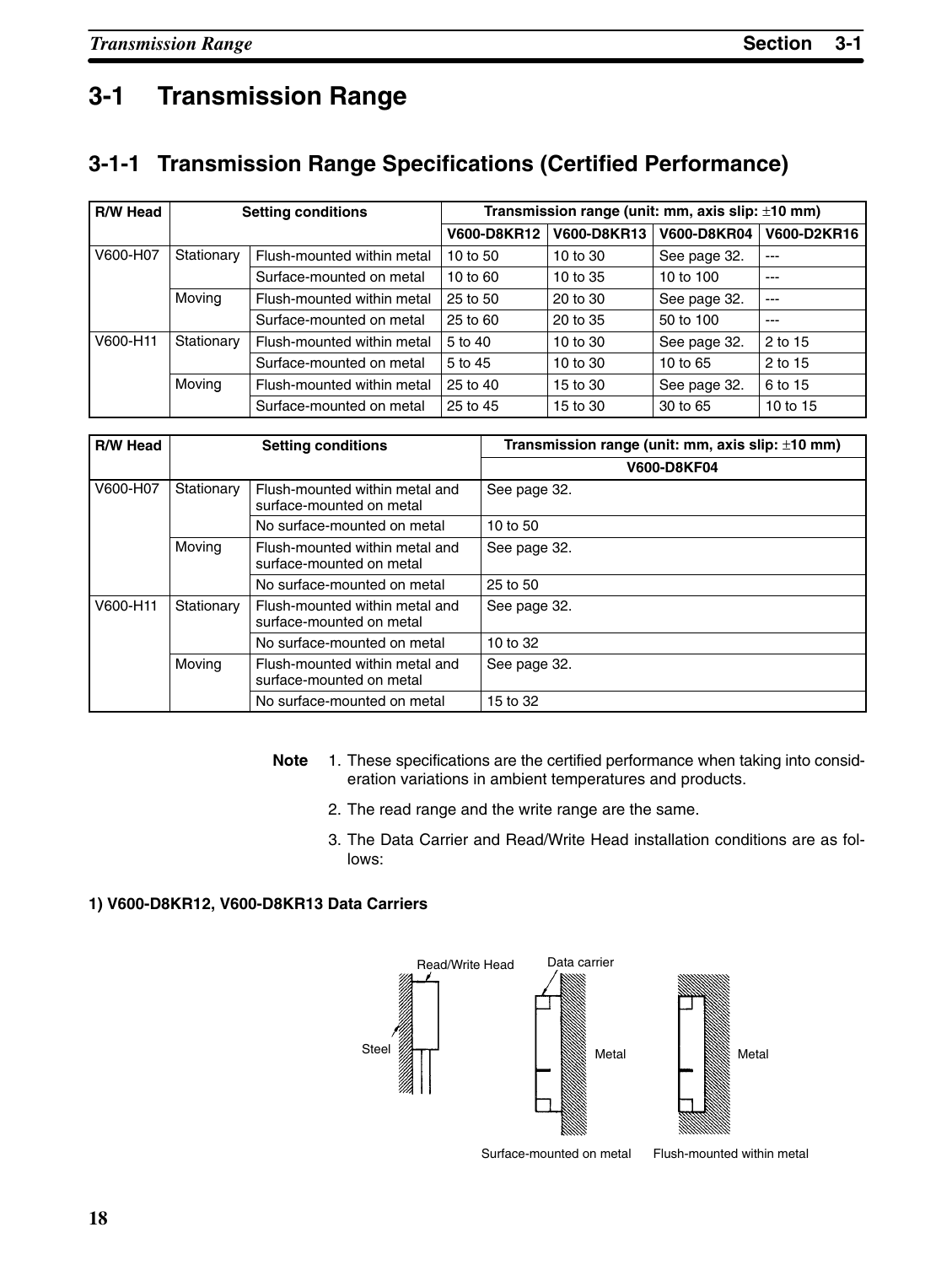### **2) V600-D8KR04/V600-D8KF04 Data Carriers**

For flush-mounting within metal, the read/write distance changes depending on distance *x* from the metal.



Flush-mounted within metal

Surface-mounted on metal

For details regarding R/W Head and DC installation, refer to *Section 4 Installation*.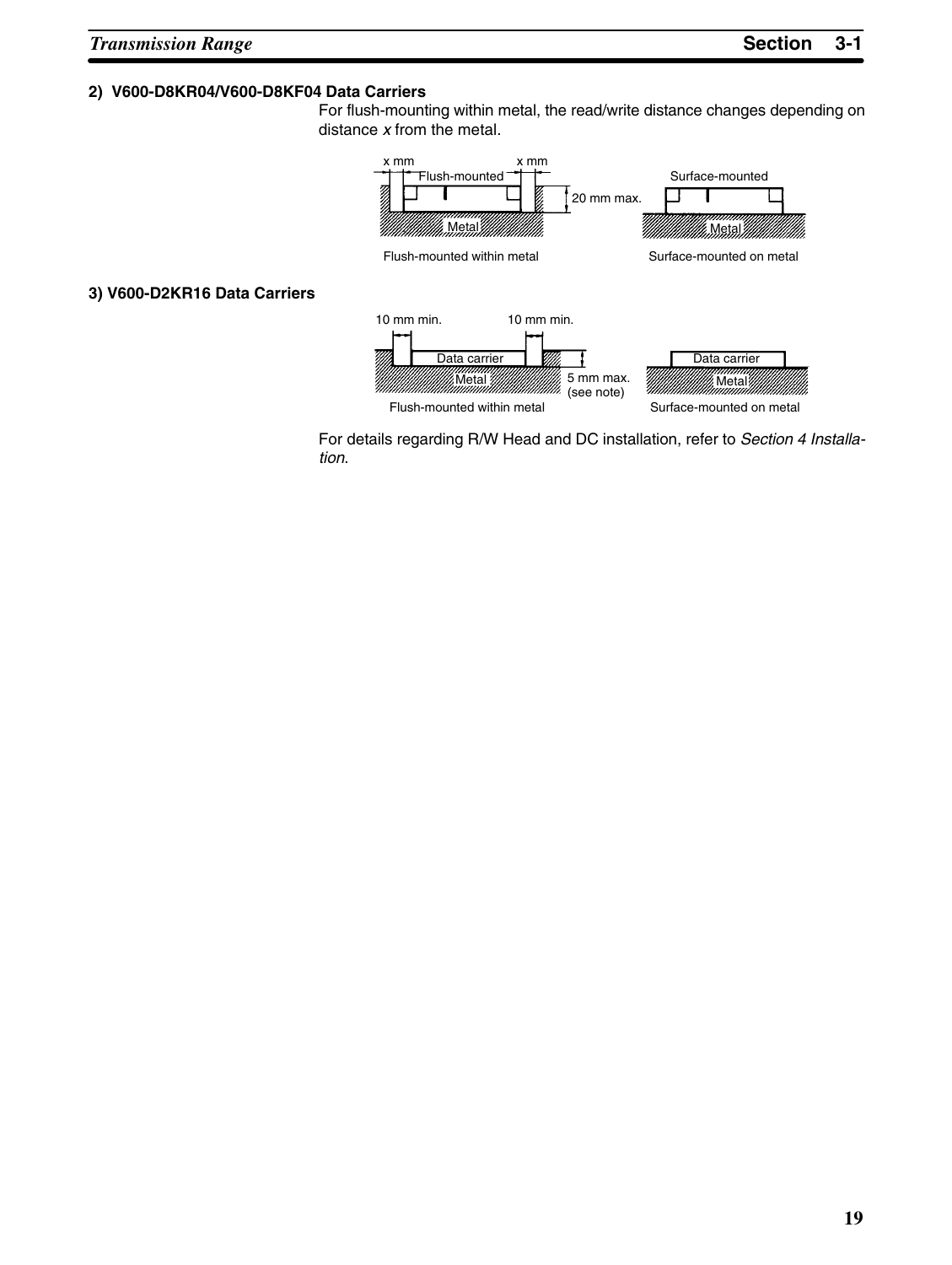### **3-1-2 Transmission Areas**

The following diagrams show representative examples of the communications areas. All measurement units are shown in mm.





**Note** The mounting method is surface-mounted on metal in all cases.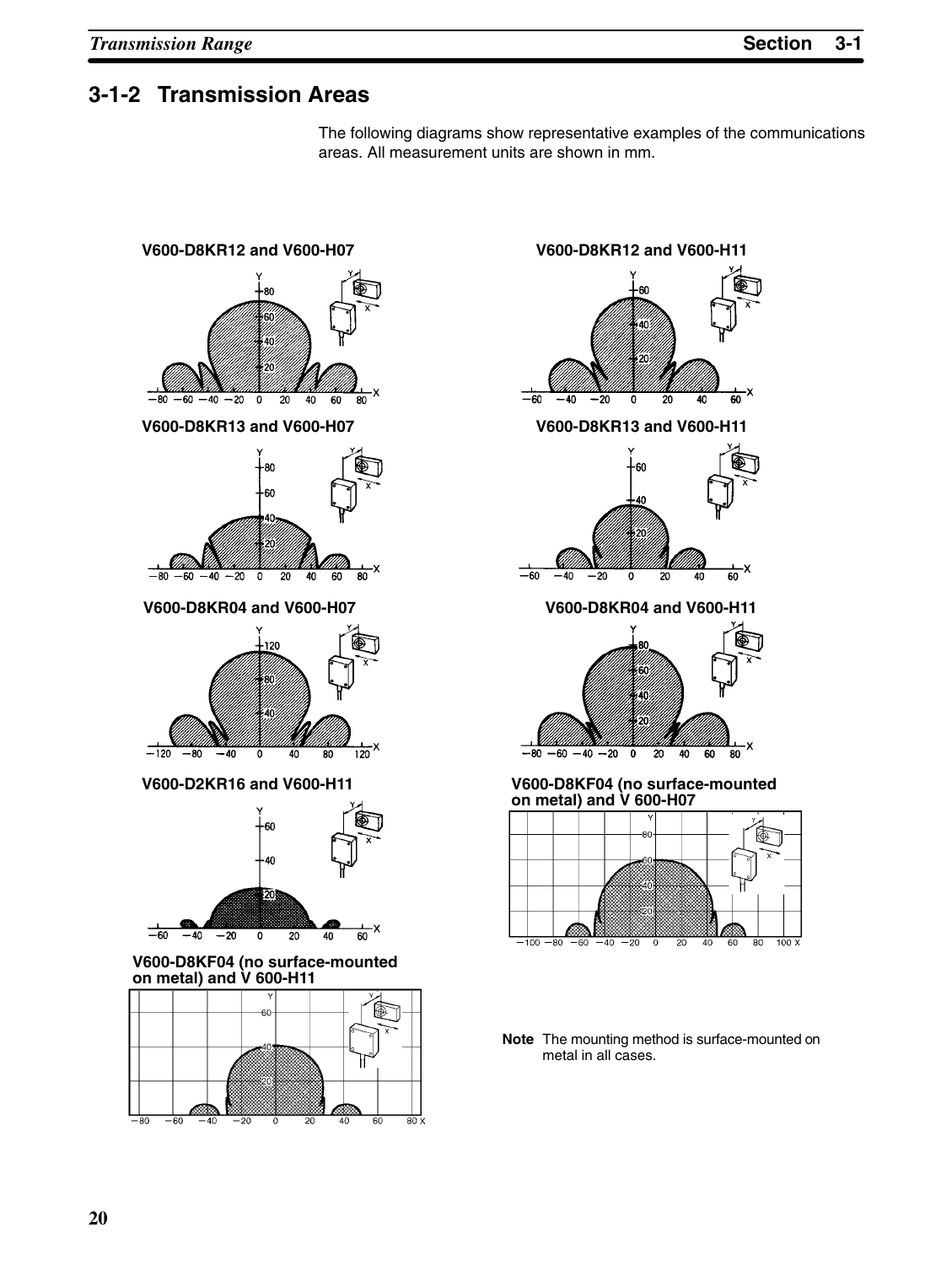### **3-2 Transmission Time**

**Transmission Time**

Transmission times are the same for all models of R/W Heads and DCs covered in this manual.

- The term "transmission time" is used to indicate both the turn–around time (TAT) and the lower level transmission time between the R/W Head and DC.
- The TAT is the total time required from the transmission of a command from a host device (such as a host computer) until the reception of a response at the host device.
- The lower–level transmission time is the time required for transmission of data between the R/W Head and DC.

Refer to these times for calculating the transfer speeds for auto commands.

The following diagram shows the TAT and lower-level transmission time for the READ command.



Turn-around time (TAT)

### **Built-in Battery Models**

**TAT (Reference)**

The following diagrams show the TAT and lower-level transmission time for V600-CA5D02 and V600-CD1D-V3 Serial Interface ID Controllers. (The TAT for Parallel Interface ID Controllers and ID Sensor Units varies with the host's software.)



Number of bytes processed

| Calculation Method (Reference |  |  |
|-------------------------------|--|--|
|-------------------------------|--|--|

(Unit: ms)

| <b>Read/Write</b> | TAT                |
|-------------------|--------------------|
| Read              | $T = 2.9N + 69.8$  |
| Write             | $T = 5.3N + 105.6$ |

N: Number of bytes processed

- **Note** 1. The value given for the TAT data assumes that the communications settings for the V600-CA5D02 ID Controller are as follows: Baud rate: 9600 bps; data length: 8 bits; stop bits: 1; parity: odd.
	- 2. The number of bytes is the number for ASCII code. (For details, refer to the *RFID System Operation Manual (Z83)*.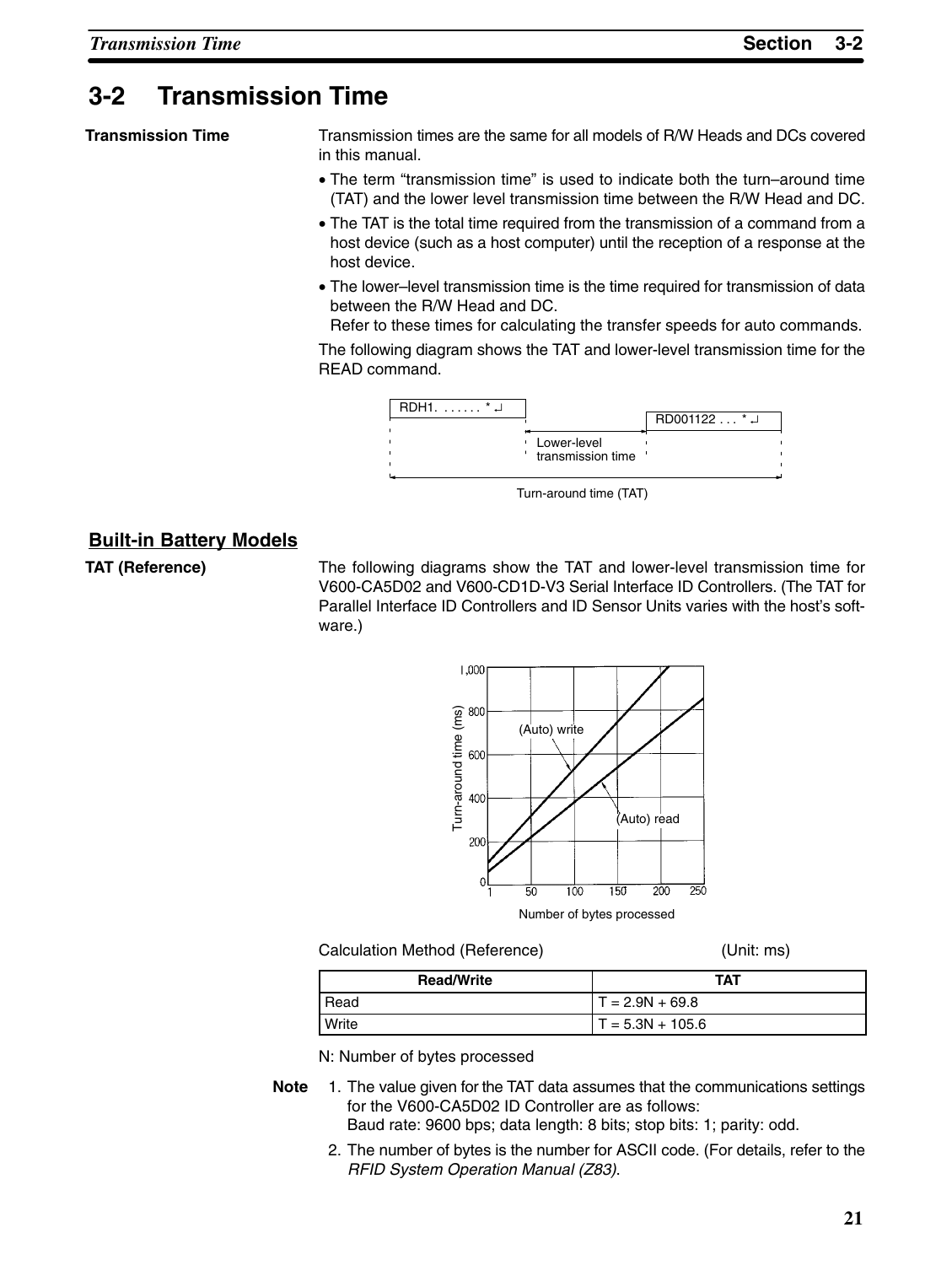#### **Transmission Time With the Data Carrier (Reference)**



Number of bytes processed

#### Calculation Method (Reference) (Unit: ms)

| <b>Read/Write</b> | Lower-level transmission time |
|-------------------|-------------------------------|
| Read              | $T = 1.8N + 48.4$             |
| Write             | $T = 4.2N + 86.5$             |

N: Number of bytes processed

### **Battery-less Models**

**TAT (Reference)**

The following diagrams show the TAT and lower–level transmission time for the V600-CA1A-V2, V600-CA2A-V2, and V600-CD1D-V3 Serial Interface ID Controllers.



#### Calculation Method (Reference) (Unit: ms)

| <b>Read/Write</b> | Lower-level transmission time |
|-------------------|-------------------------------|
| Read              | $T = 2.9N + 189.8$            |
| Write             | $T = 5.3N + 225.6$            |

N: Number of bytes processed

**Note** 1. The value given for the TAT data assumes that the settings for communications with the host device for the V600-CA1A-V2 ID Controller are as follows:

Baud rate: 9600 bps; data length: 8 bits; stop bits: 1; parity: odd. Also assumed is that there are no spaces between characters and transmission is continuous.

2. The number of bytes is the number for ASCII code. (For details, refer to the *ID Controller Operation Manual* ).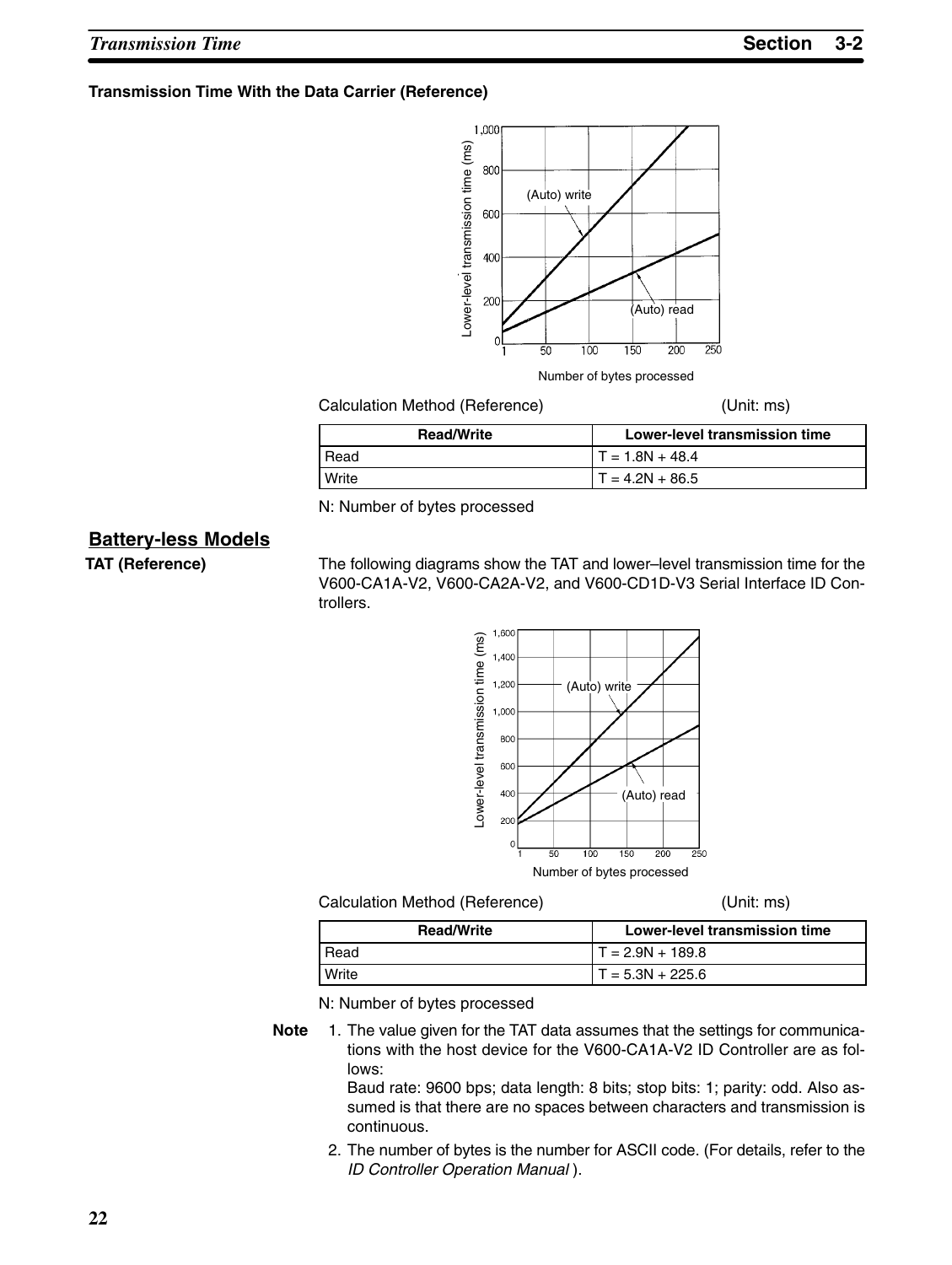The TAT for Parallel Interface ID Controllers and ID Sensor Units varies with the host's software.

#### **Transmission Time With the Data Carrier (Reference)**



Calculation Method (Reference) (Unit: ms)

| <b>Read/Write</b> | Lower-level transmission time |  |  |
|-------------------|-------------------------------|--|--|
| Read              | $T = 1.8N + 168.4$            |  |  |
| Write             | $T = 4.2N + 206.5$            |  |  |

N: Number of bytes processed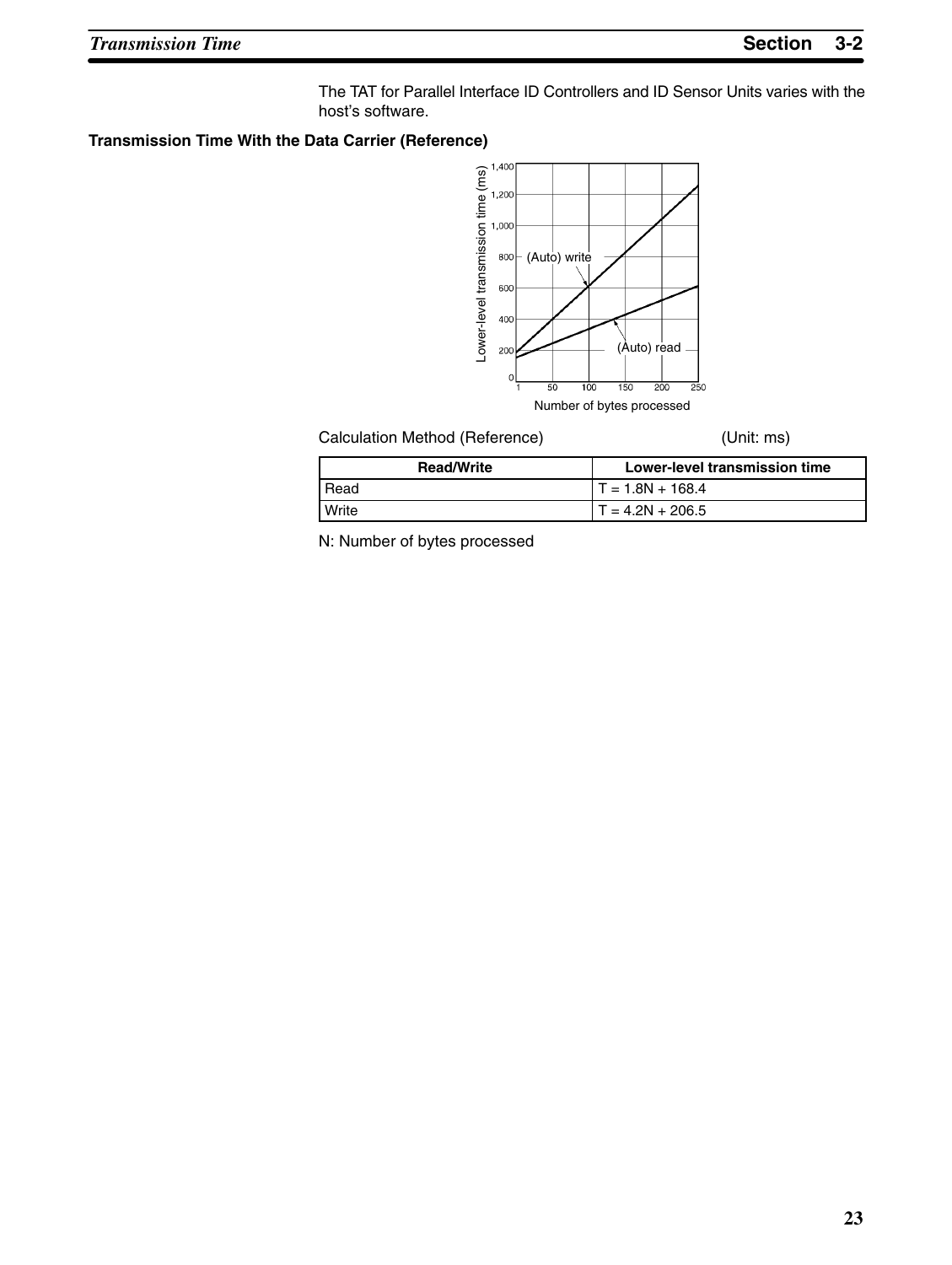### **3-3 Data Carrier Speed**

The number of bytes that can be processed using the Auto Read and Auto Write commands depends on the speed of the DC. The relationship between the number of bytes and DC speed in m/minute can be determined from the following equation.

Max. DC Speed =  $\frac{\text{Distance travelled in the transmission range (m)}}{\text{mean (m)}}$ Lower-level transmission time (min)

- The "distance travelled in the transmission range (m)" is the maximum width of the transmission range (in the X direction). Refer to the diagrams in *3-1 Transmission Range*.
- The "lower-level transmission time (min)" is the time required for transmission between the DC and the R/W Head. For details regarding this calculation, refer to *3-2 Transmission Time*.

In this example diagram, the V600-D8KR04 and V600-H07 are combined and four bytes are read.



Distance travelled in transmission range, Y (transmission distance) = 110 mm Lower-level transmission time,  $T = 1.8 \times 4 + 48.4 = 55.6$  ms.

Accordingly, the DC speed in this case will be as follows:

| Max. DC Speed $=$ | Distance travelled in the transmission range (m) |  | 110 $(mm)$      |
|-------------------|--------------------------------------------------|--|-----------------|
|                   | Lower-level transmission time (min)              |  | $55.6$ (ms)     |
|                   |                                                  |  | $= 118.7$ m/min |

- **Note** 1. The distance travelled in the transmission time will vary depending on the read/write distance and the shaft slippage. Refer to the diagrams in *3-1 Transmission Range*.
	- 2. The DC speed is the standard value. Before using the equipment, run a test to determine the speed under the actual operating conditions.
	- 3. The DC speed data above do not take into account possible transmission errors in host or lower-level communications.
	- 4. When the V600-CA8A/CA9A is used, the speed will vary depending on the software at the host device.

**Calculation Example**

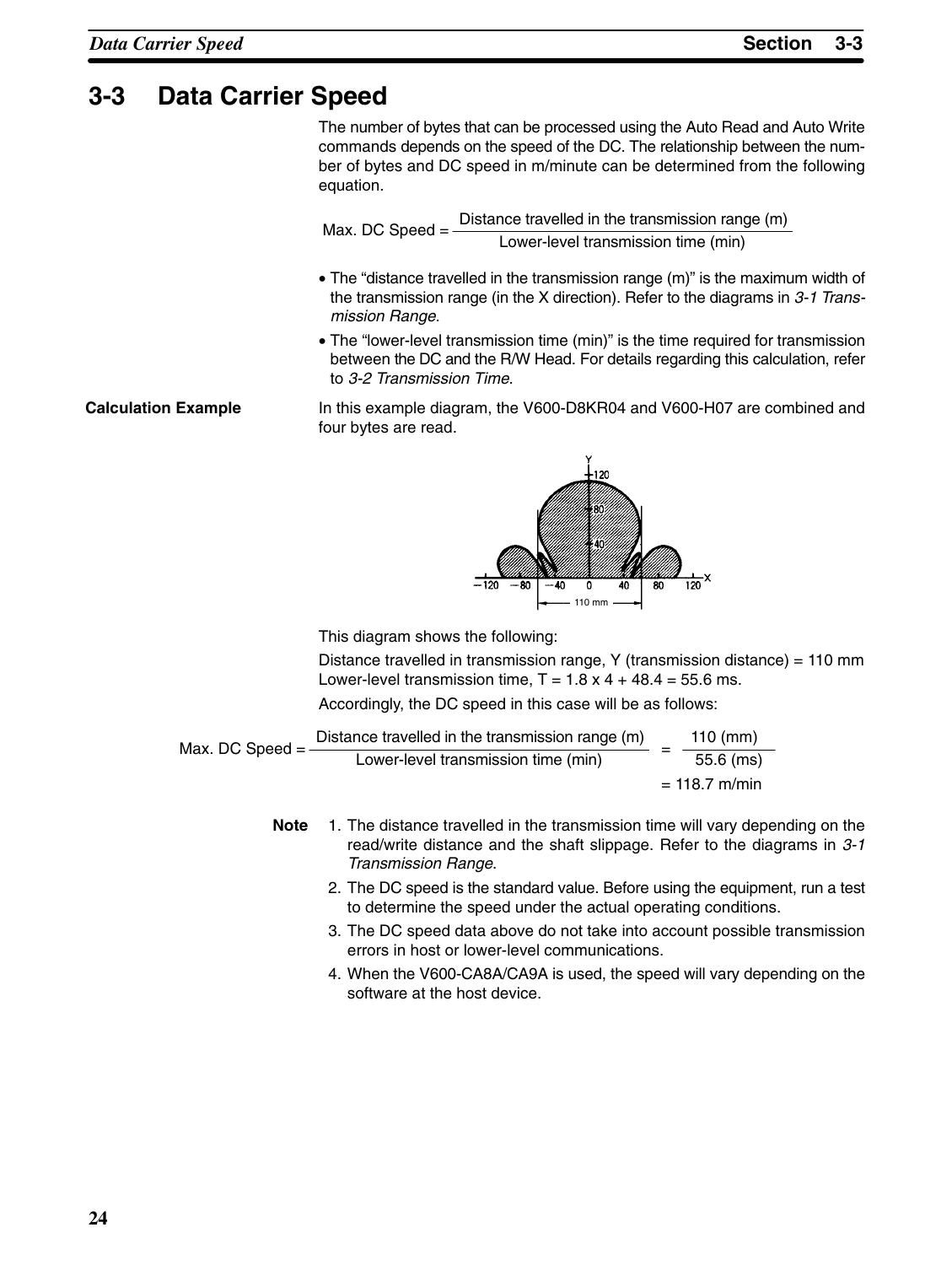# **SECTION 4 Installation**

This section describes the recommended installation methods for the R/W Heads and Data Carriers (DCs), and provides details on the battery's service life expectancy and methods to check the battery's condition.

|  | 26   |
|--|------|
|  | 26   |
|  | 28   |
|  | 29   |
|  | - 30 |
|  |      |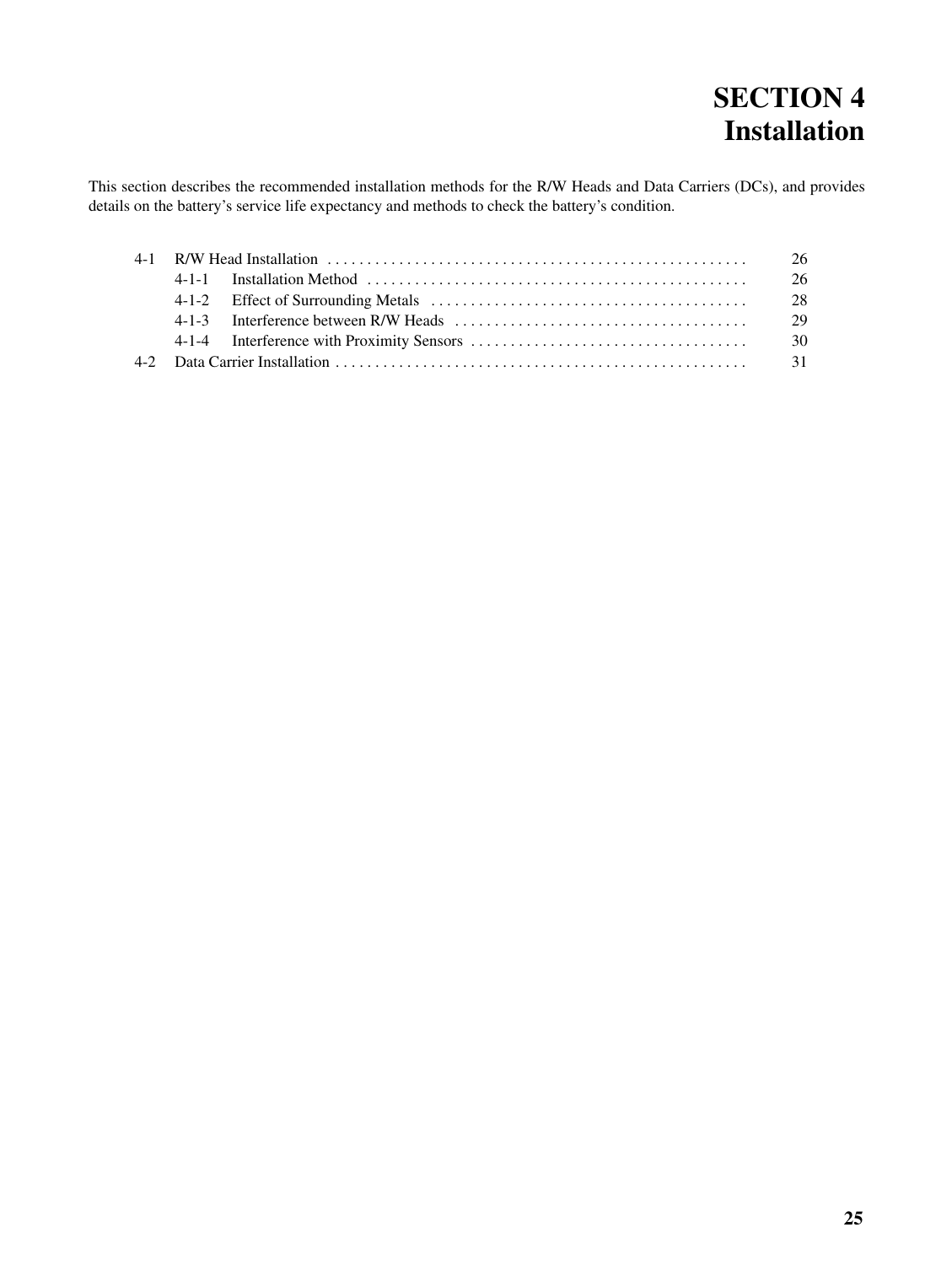### **4-1 R/W Head Installation**

### **4-1-1 Installation Method**

### **V600-H07 R/W Head**

Use M4 screws and spring washers (in four places) for R/W Head installation. Tighten the screws to a torque of 0.7 to 1.2 N•m (approximately 7 to 12 kgf•cm).

There are no restrictions on the mounting direction or the direction of access to the DC, but if the R/W Head is to be installed near a device such as a conveyance belt, make sure there is no danger of the R/W Head being accidentally struck.



**Mounting Bracket Dimensions (V600-H07 Only)**

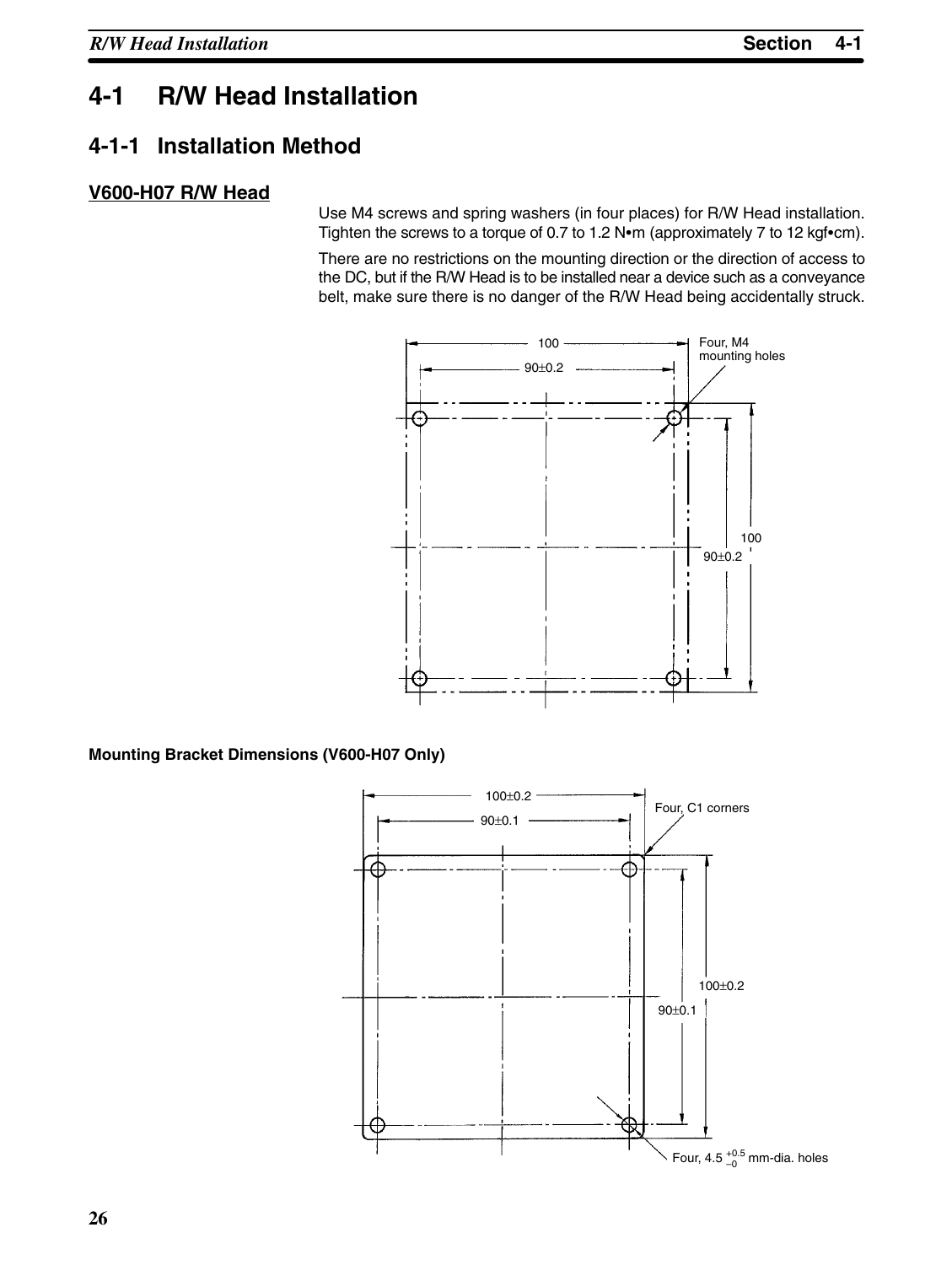**Note** A mounting bracket is provided with the V600-H07. It is not necessary to use this bracket if a metal mounting plate larger than the 100×100 mm "footprint" of the R/W Head is used for installation.



**Note** If the mounting surface of the R/W Head is metal, be sure to ground it with ground resistance of 100  $\Omega$  or less.

### **V600-H11 R/W Head**

### **(1) Front Panel Mounting**





**2) Rear Panel Mounting**

Insert the nuts that are included with the R/W Head into the locations marked "A."

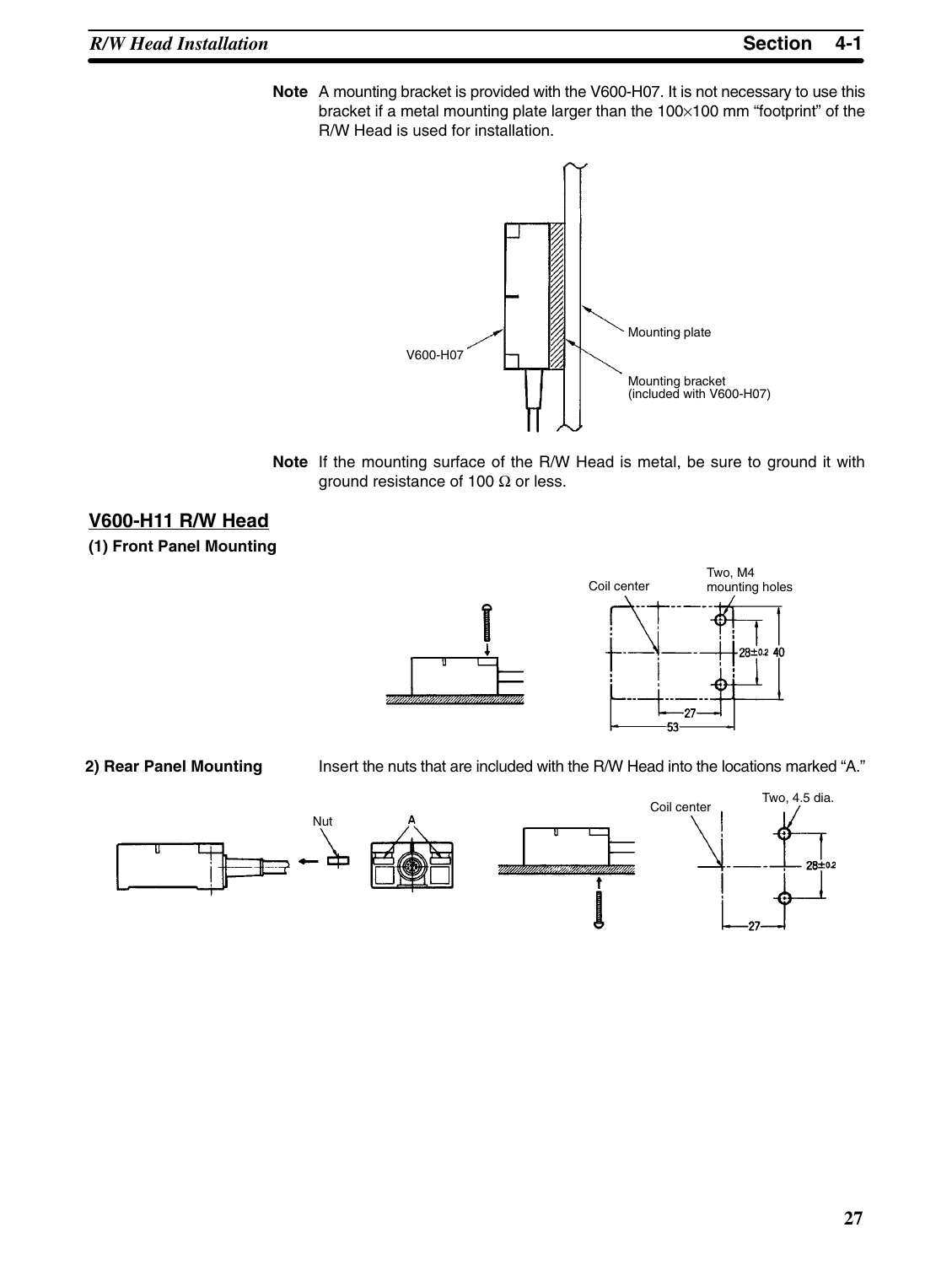### **4-1-2 Effect of Surrounding Metals**

#### **V600-H07 R/W Head**

In addition to surface mounting, it is also possible to flush-mount the V600-H07 within a metal casing to protect it from being struck by other objects. To prevent malfunctioning, allow at least 50 mm between the sides of the R/W Head and the metal casing, and do not mount the R/W Head below the metal surface. If the gap between sides of the R/W Head and the metal casing is less than 50 mm, the read/write transmission range will be greatly diminished.



- **Note** 1. Do not bend the R/W Head's cable into a curve tighter than 11 mm in radius.
	- 2. The read/write transmission range will be reduced significantly if the R/W Head is installed closer than 50 mm to metal surfaces.

#### **V600-H11 R/W Head**

In addition to surface mounting, it is also possible to flush-mount the V600-H11 within a metal casing to protect it from being struck by other objects. To prevent malfunctioning, allow at least 30 mm between the sides of the R/W Head and the metal casing, and do not mount the R/W Head below the metal surface. If the gap between sides of the R/W Head and the metal casing is less than 30 mm, the read/write transmission range will be greatly diminished.



- **Note** 1. Do not bend the R/W Head's cable in a curve tighter than 11 mm in radius.
	- 2. The read/write transmission range will be reduced significantly if the R/W Head is installed closer than 30 mm to metal surfaces.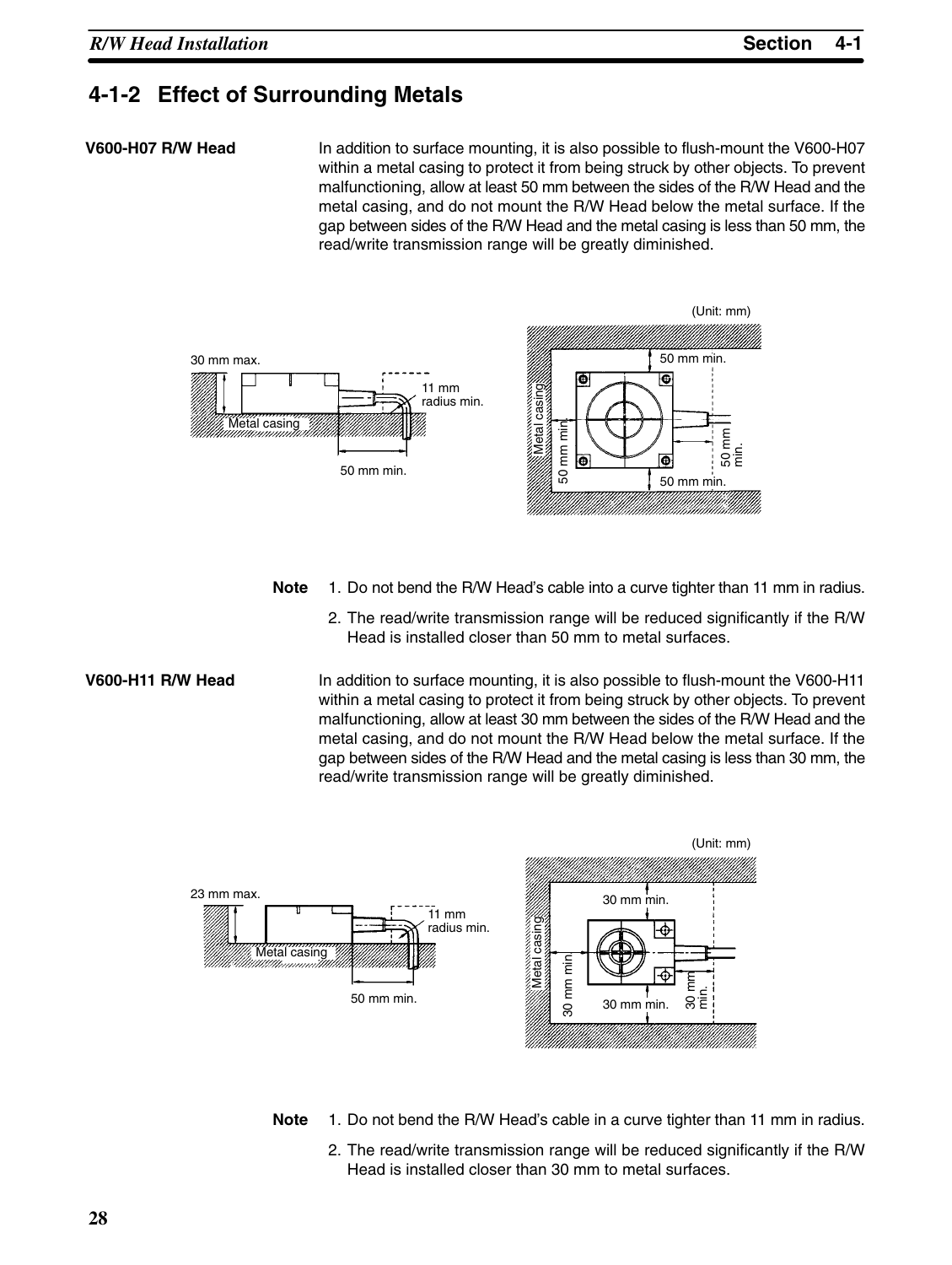### **4-1-3 Interference between R/W Heads**

When using two or more R/W Heads, be sure to allow enough space between the R/W Heads to avoid errors caused by mutual interference. The diagrams below show the minimum spacing required.

When facing each other, V600-H07 R/W Heads should be installed at least 650 mm apart if RD/WT commands are used, and 900 mm apart if auto commands are used. **V600-H07 R/W Head**

> When facing the same direction, V600-H07 R/W Heads should be installed at least 550 mm apart (center to center) if RD/WT commands are used, and1,200 mm apart (center to center) if auto commands are used.



#### **V600-H11 R/W Head**

When facing each other, V600-H07 R/W Heads should be installed at least 200 mm apart regardless of whether RD/WT commands or auto commands are used.

When facing the same direction, V600-H07 R/W Heads should be installed at least 200 mm apart regardless of whether RD/WT commands or auto commands are used.



**Note** For applications in which no two R/W Heads transmit or receive data at the same time (i.e., in which the R/W Heads read and write independently), there is no risk of mutual interference and the R/W Heads can be installed in proximity. Transmission and reception in this case refer to the R/W Heads oscillating after receiving commands.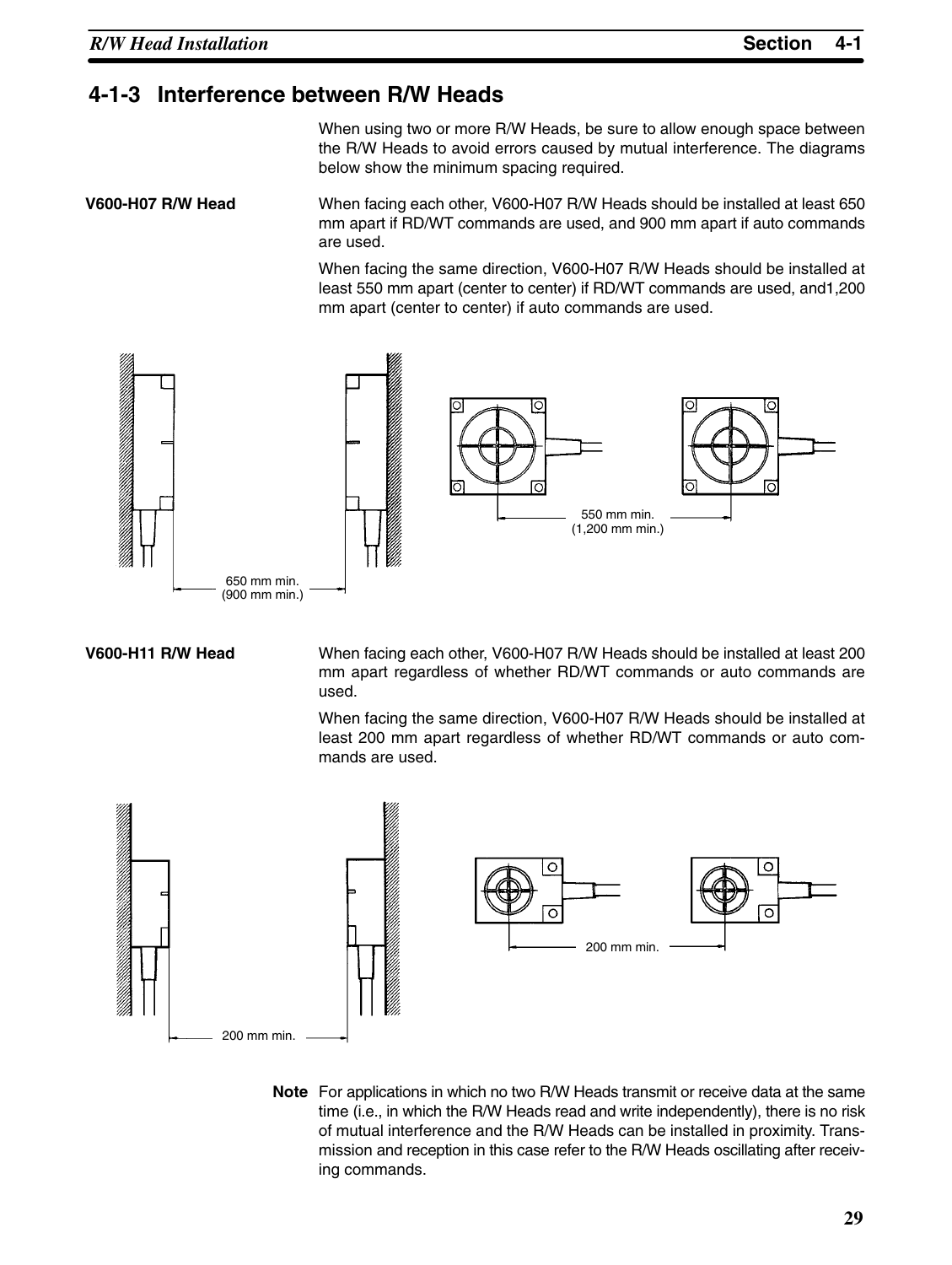### **4-1-4 Interference with Proximity Sensors**

V600-series R/W Heads use electromagnetic linking (frequency: 530 kHz), so, if they are installed near sensors (such as proximity sensors) with an oscillation frequency of 400 to 600 kHz, it may cause the sensors to malfunction. Before installing R/W Heads, and when selecting sensors, be sure to conduct tests to make sure that there will be no interference.

As shown in the following diagrams, a V600-H07 R/W Head should be at least 400 mm from a proximity sensor when the two are facing the same direction or perpendicular. When the two are facing each other, they should be at least 300 mm apart. **V600-H07 R/W Head**



**V600-H11 R/W Head**

As shown in the following diagrams, a V600-H11 R/W Head should be at least 100 mm from a proximity sensor regardless of whether the two are parallel, perpendicular, or facing each other.

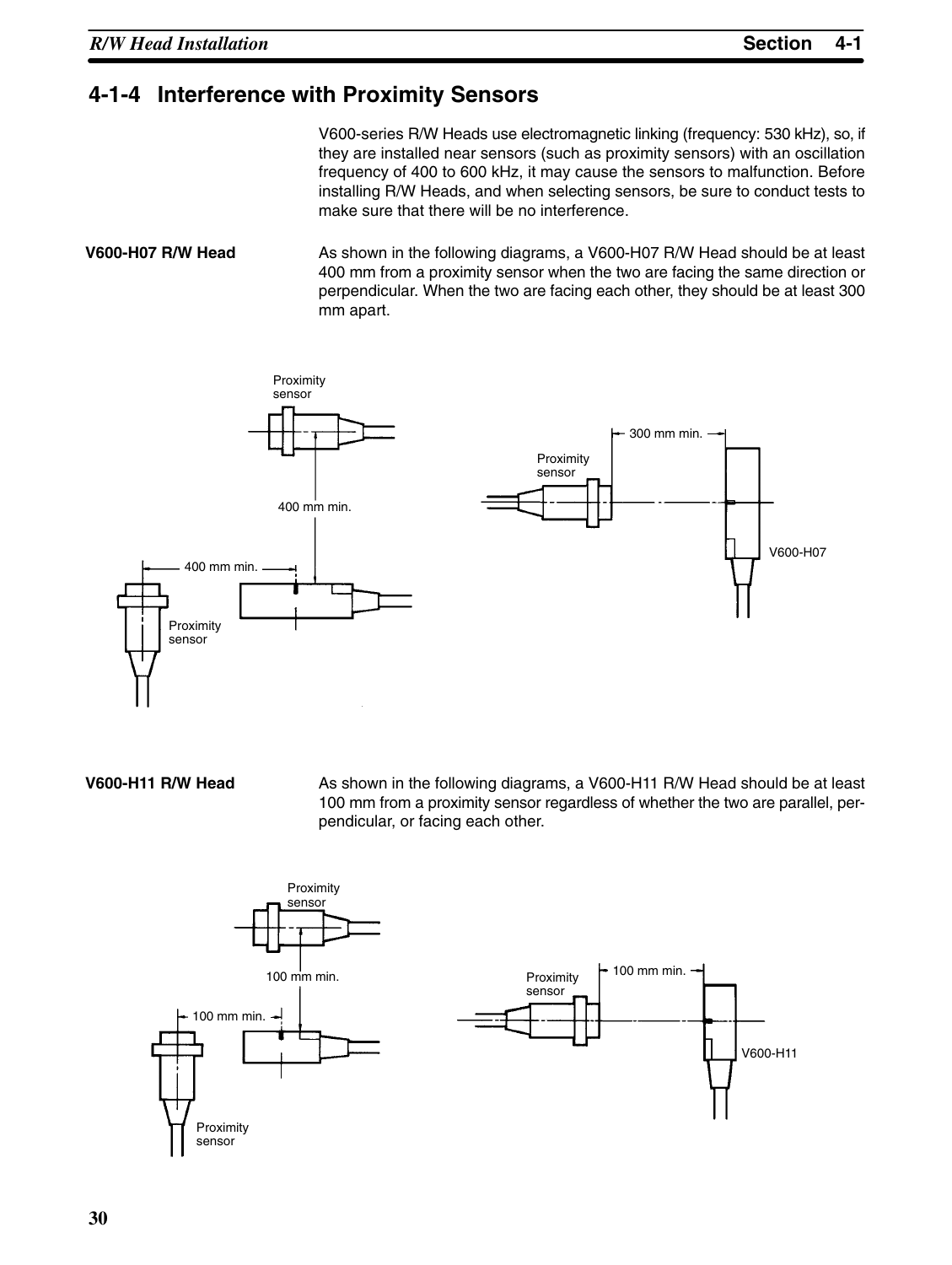### **4-2 Data Carrier Installation**

### **V600-D8KR12/KR13/KR04/KF04 Data Carriers**

### **Installation Method**

Use M4 screws and spring washers for DC installation. Tighten the screws to a torque of 0.7 to 1.2 N•m (approximately 7 to 12 kgf•cm).

There are no restrictions on the mounting direction or the direction with respect to the R/W Heads.

#### **V600-D8KR12 V600-D8KR13**





#### **V600-D8KR04/V600-D8KF04**



#### **Mounting in Metal Casing**

#### **V600-D8KR12**



The V600-D8KR12 and V600-D8KR13 DCs can be either surface-mounted or flush-mounted. When flush-mounted in metal, the top of the DC must not be lower than the surface of the metal casing.

**V600-D8KR04**

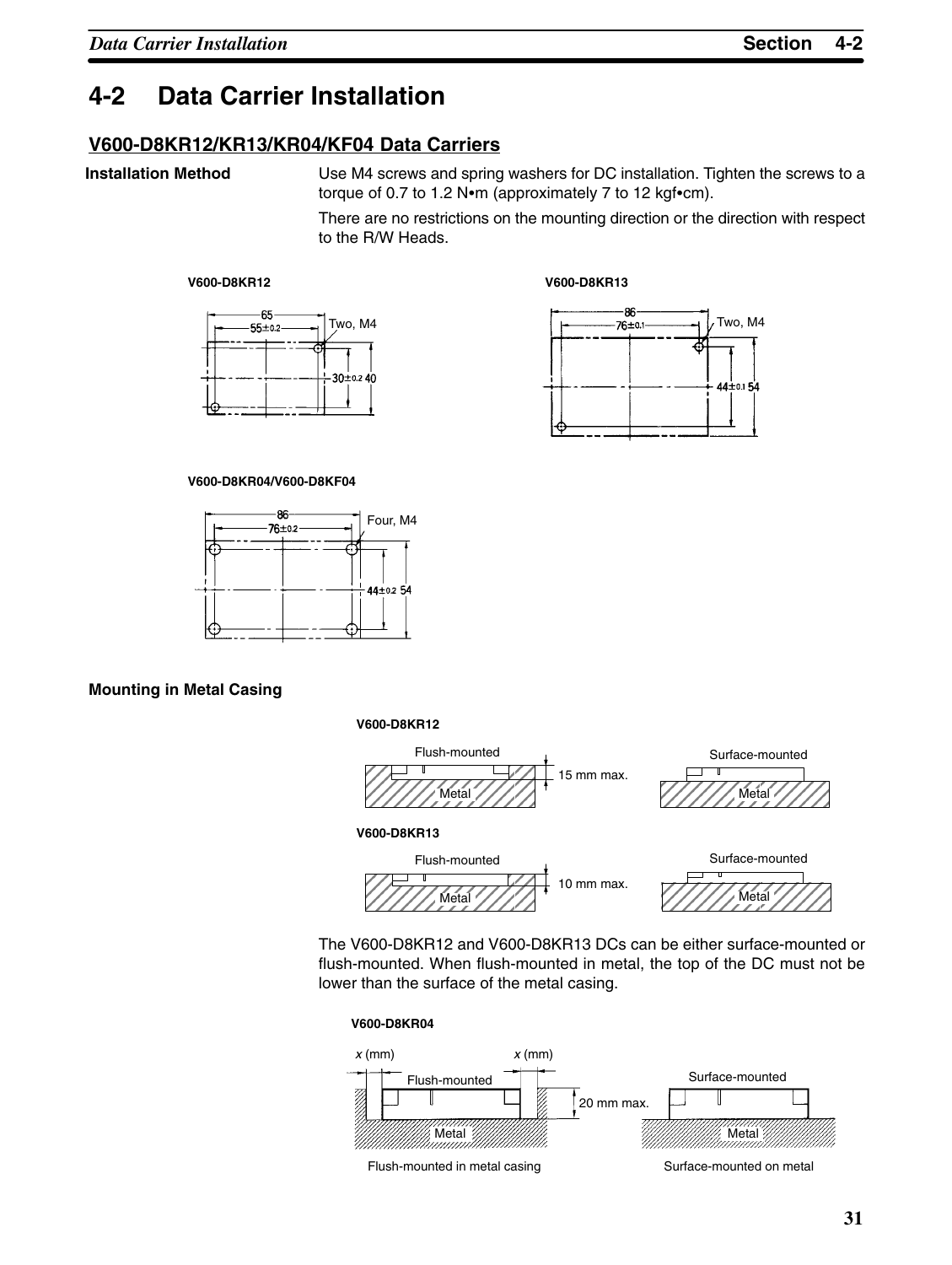When the V600-D8KR04 is flush-mounted in a metal casing, the transmission range varies according to the width of the gap (*x*) between the metal and the DC, as shown in the following graphs.



#### **Effect of Misalignment**

The transmission range will be reduced if the R/W Head does not face the DC directly when data is transmitted. Try to keep any misalignment below 10°, as shown in the following diagram.



(The transmission range varies according to the width of the gap (x).)

**V600-D8KF04**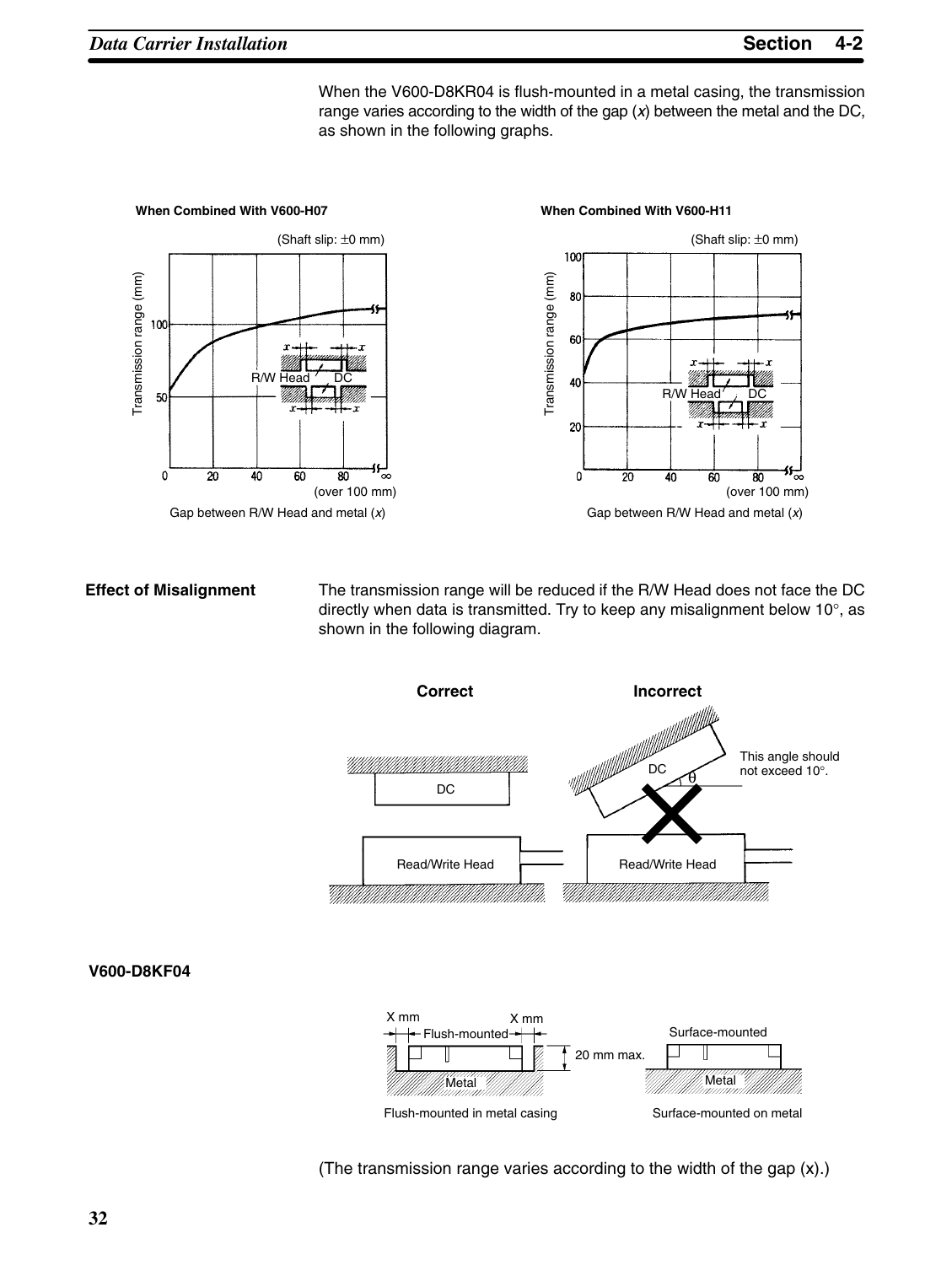When the V600-D8KF04 is flush-mounted in a metal casing, the transmission range varies according to the width of the gap (x) between the metal and the R/W Head and DC, as shown in the following graphs.







Gap between metal and the R/W Head and DC (x)

### **Effect of Misalignment**

Try to keep any misalignment  $\theta$  between the R/W Head and DC below 10 $^{\circ}$ , as shown in the following diagram.



### **V600-D2KR16 Data Carriers**

**Installation Method**

Use a special-purpose holder (purchased separately) for installation. First secure the holder with flat countersunk-head screws in at least two places, and tighten the screws to a torque of 0.3 to 0.5 N•m (approximately 3 to 5 kgf•cm). Then insert the DC into this holder by hand.

Be sure to attach the battery cover seal to the back of the DC. If this seal is not affixed, the IP protective structure standards will not be satisfied.



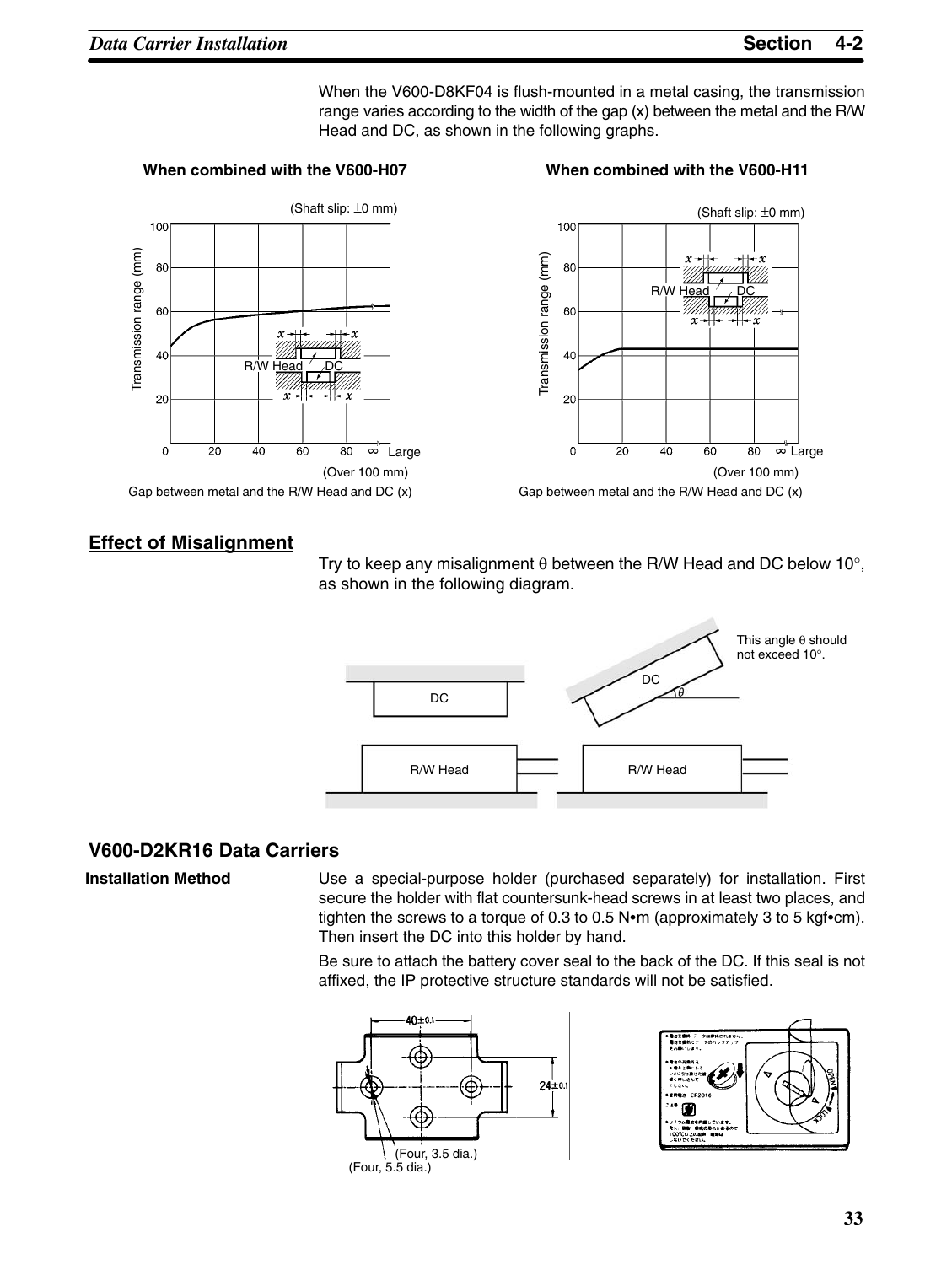#### **Mounting in a Metal Casing**

The V600-D2KR16 can be either surface-mounted or flush-mounted in a metal casing. If mounted as shown in the following diagrams, there will be no effect on the transmission range.



**Note** When the special-purpose holder is used, this becomes 9 mm max.

The transmission range will be reduced if the R/W Head does not face the DC directly when data is transmitted. Try to keep any misalignment below 10°, as shown in the following diagram. **Effect of Misalignment**

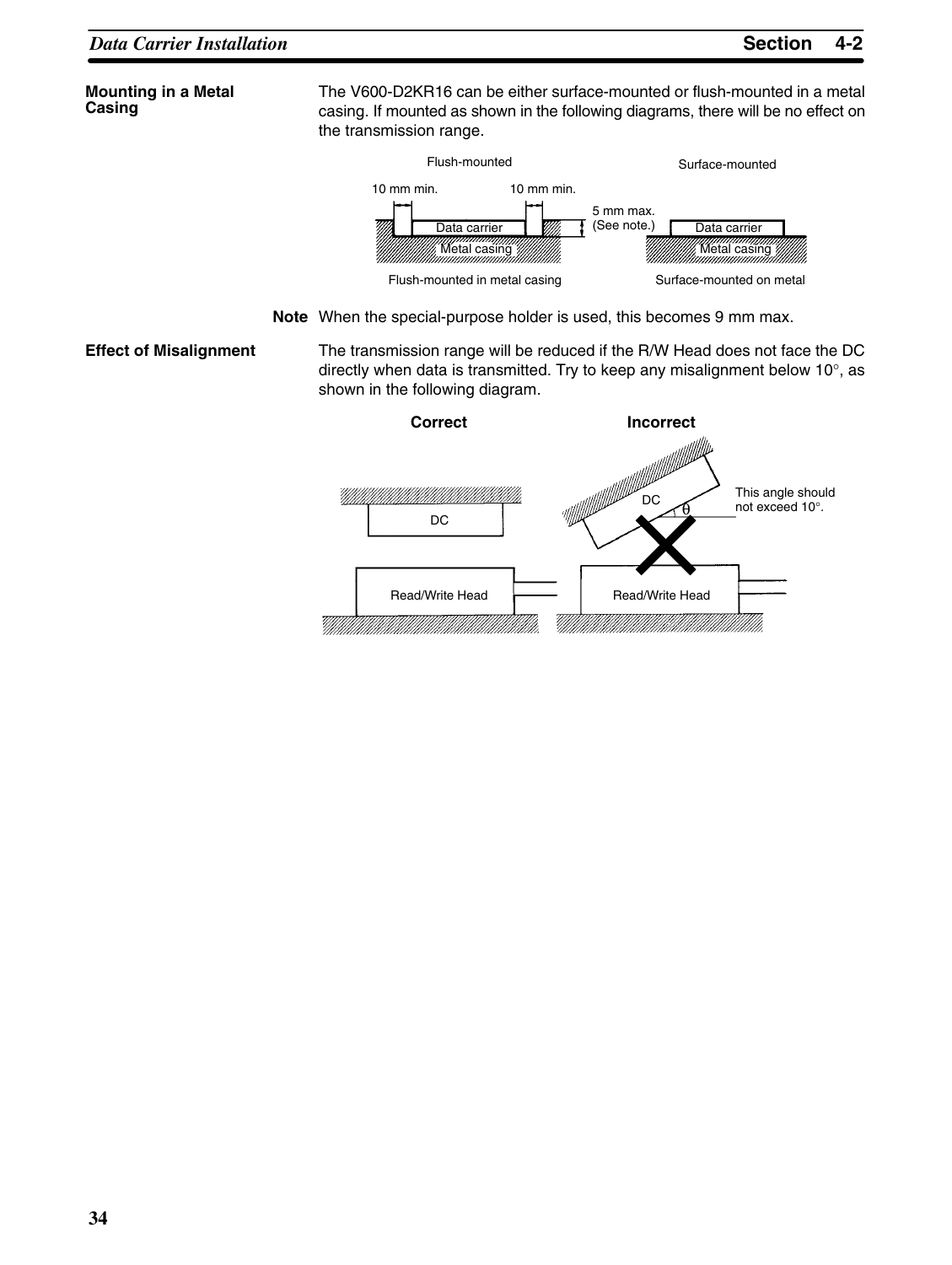# **SECTION 5 Chemical Resistance**

This section shows the chemicals that affect R/W Heads and Data Carriers.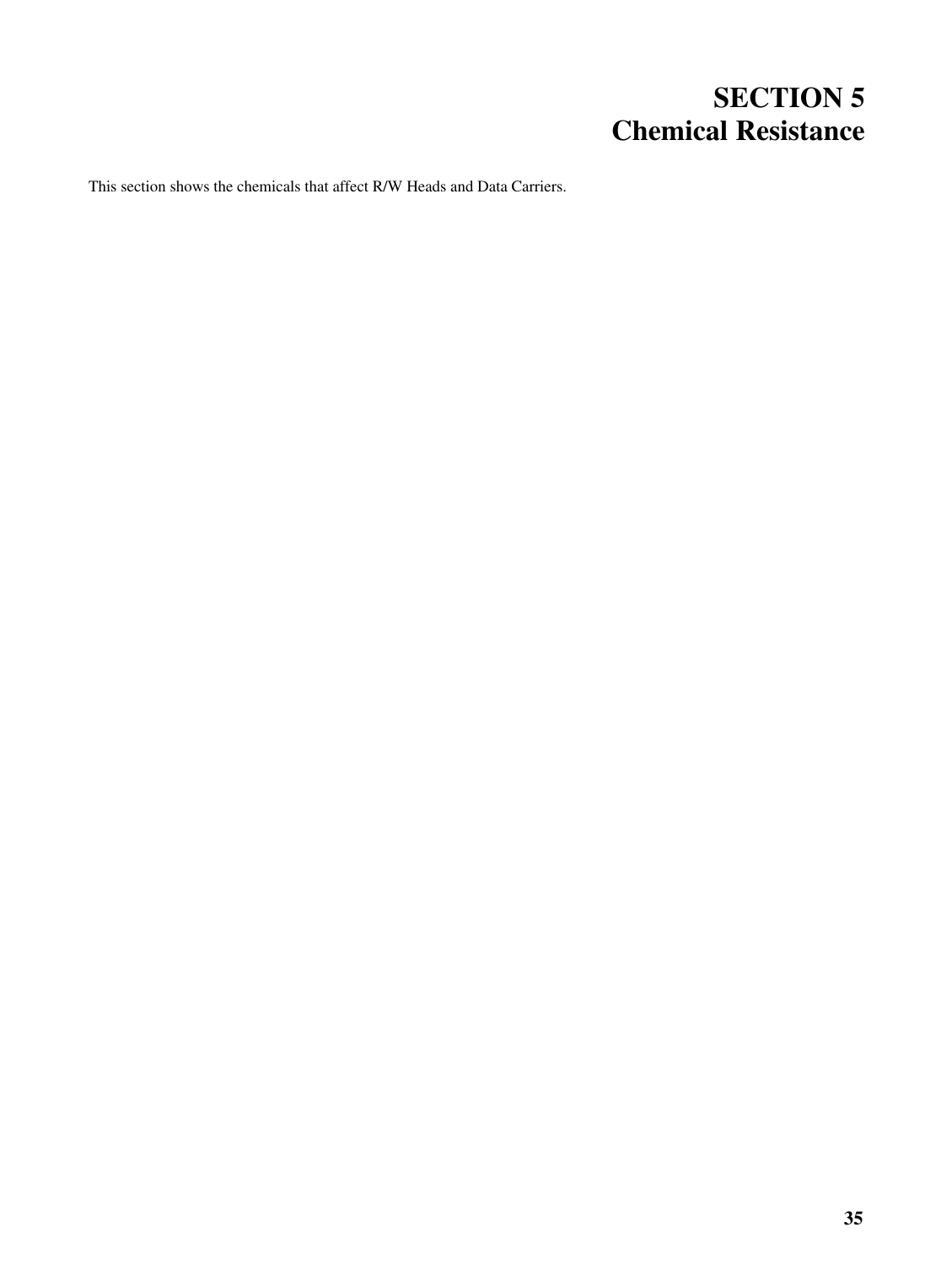R/W Heads and Data Carriers are constructed using both ABS resin and epoxy resin. Referring to the following charts, be sure to use only those chemicals that have no effect on the ABS or epoxy resins and avoid using those chemicals that do have an effect.

Applications requiring explosion-proof capability are not possible.

#### **Chemicals that Cause Warping, Cracking, Etc.**

| <b>Affecting ABS</b>                                                                                                                                                                                                                                                                | <b>Affecting Epoxy</b>                                                                                                                         |
|-------------------------------------------------------------------------------------------------------------------------------------------------------------------------------------------------------------------------------------------------------------------------------------|------------------------------------------------------------------------------------------------------------------------------------------------|
| Trichlene, acetone, xylene, toluene, gasoline, creosol,<br>methylene chloride, phenol, cyclohexane, aqua, regia,<br>chromic acid, sulfuric acid (90% RT), methyl ethyl ketone,<br>aniline, nitrobenzene, monochlorobenzene, pyridine, nitric<br>acid (60% RT), formic acid (80% RT) | Agua regia, chromic acid, sulfuric acid (90% RT), nitric<br>acid (60% RT), ammonia solution, acetone, methylene<br>chloride, phenol, trichlene |

#### **Chemicals that May Cause Discoloring, Swelling, Etc.**

| <b>Affecting ABS</b>                                       | <b>Affecting Epoxy</b>                                     |
|------------------------------------------------------------|------------------------------------------------------------|
| Hydrochloric acid, alcohol, Freon, sodium hydroxide,       | Sulfuric acid (10% RT), nitric acid (10% RT), hydrochloric |
| hydrogen peroxide, benzine, sulfuric acid (10% RT), nitric | acid (30% RT), acetic acid (50% RT), calcium hydroxide,    |
| acid (10% RT), phosphoric acid (85% RT), ammonia           | benzine, creosol, alcohol, cyclohexane, toluene, xylene,   |
| solution                                                   | benzine, grease                                            |

#### **Chemicals that Have No Effect**

| <b>ABS</b>                                                                                                                                                                                                                                       | Epoxy                                                                                                                                                 |
|--------------------------------------------------------------------------------------------------------------------------------------------------------------------------------------------------------------------------------------------------|-------------------------------------------------------------------------------------------------------------------------------------------------------|
| Ammonia, kerosine, mineral oil, developer, Yushiroken<br>S50, Chemi-Cool Z, Velocity No. 3, Yushiroken EEE-30Y,<br>petroleum, grease acetate, calcium hydroxide, phosphoric<br>acid (30% RT), hydrochloric acid (10% RT), potassium<br>hydroxide | Ammonia, hydrochloric acid (10% RT), potassium<br>hydroxide, petroleum, gasoline, Yushiroken S50,<br>Chemi-Cool Z, Velocity No. 3, Yushiroken EEE-30Y |

**Precautions for Correct Use** The test results listed were obtained at room temperature (approximately 23°C). Some of the chemicals listed as having no effect may cause problems at higher or lower temperatures.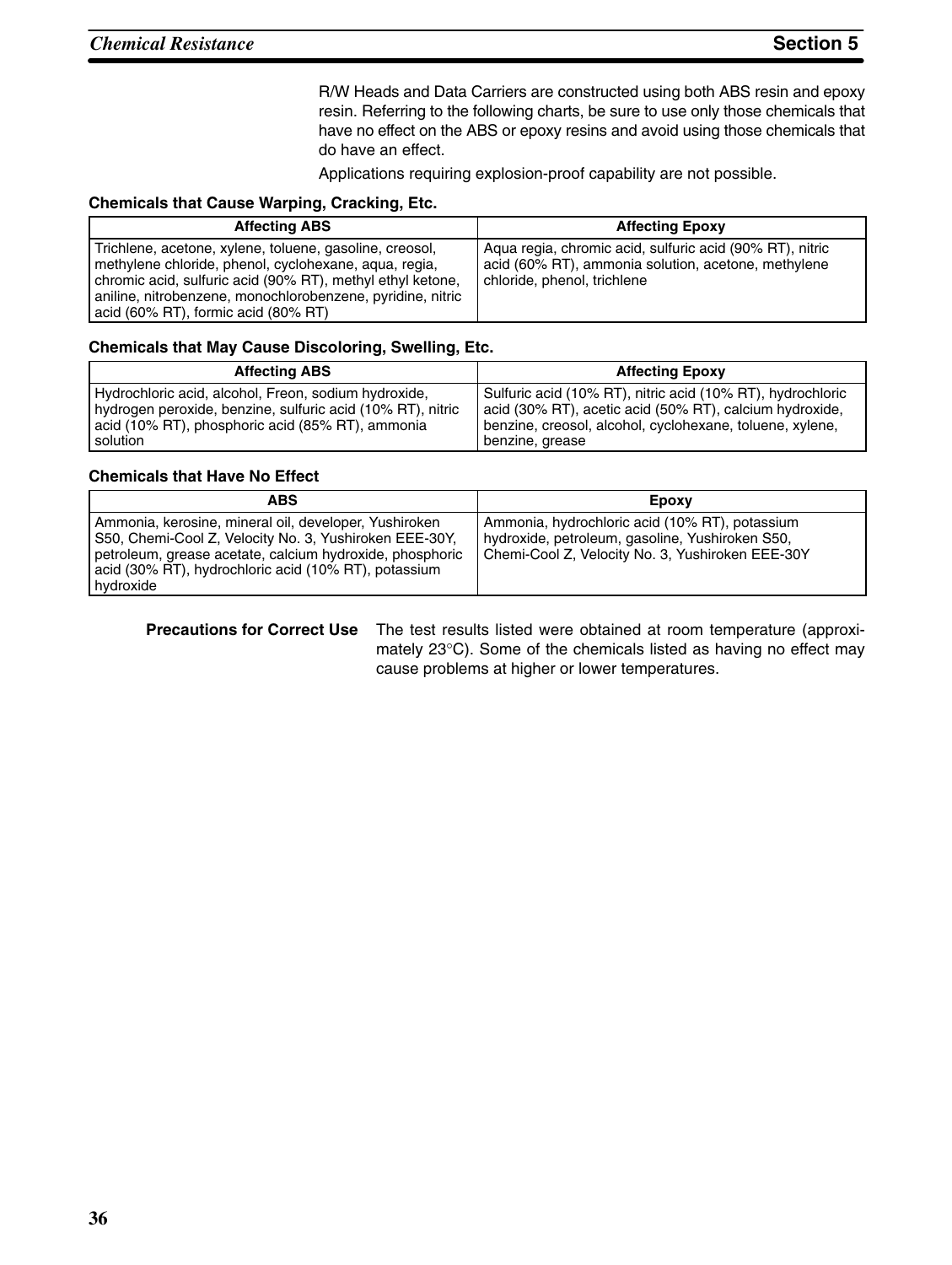# **Appendix A Accessories (Sold Separately)**

| Item                          | <b>Specification</b> | <b>Model</b> | <b>Remarks</b>                                                               |
|-------------------------------|----------------------|--------------|------------------------------------------------------------------------------|
| Extension cable for R/W Heads | 3 <sub>m</sub>       | V600-A45     | The connectors are not                                                       |
|                               | 5m                   | V600-A44     | waterproof.                                                                  |
|                               | 10 <sub>m</sub>      | V600-A40     |                                                                              |
|                               | 20 m                 | V600-A41     |                                                                              |
|                               | 30 m                 | V600-A42     |                                                                              |
| Extension cable for R/W Heads | 3 <sub>m</sub>       | V600-A56     | The connectors are not                                                       |
|                               | 5 <sub>m</sub>       | V600-A55     | waterproof.                                                                  |
|                               | 10 <sub>m</sub>      | V600-A50     |                                                                              |
|                               | 20 m                 | V600-A51     |                                                                              |
|                               | 30 m                 | V600-A52     |                                                                              |
| Special-purpose holder        | For V600-D2KR16 only | V600-A81     | Secured with M3 flat<br>countersunk-head screws<br>(in at least two places). |
| Lithium battery (CR2016)      | For V600-D2KR16 only |              | CR2016 commercially<br>available, with battery<br>cover tool.                |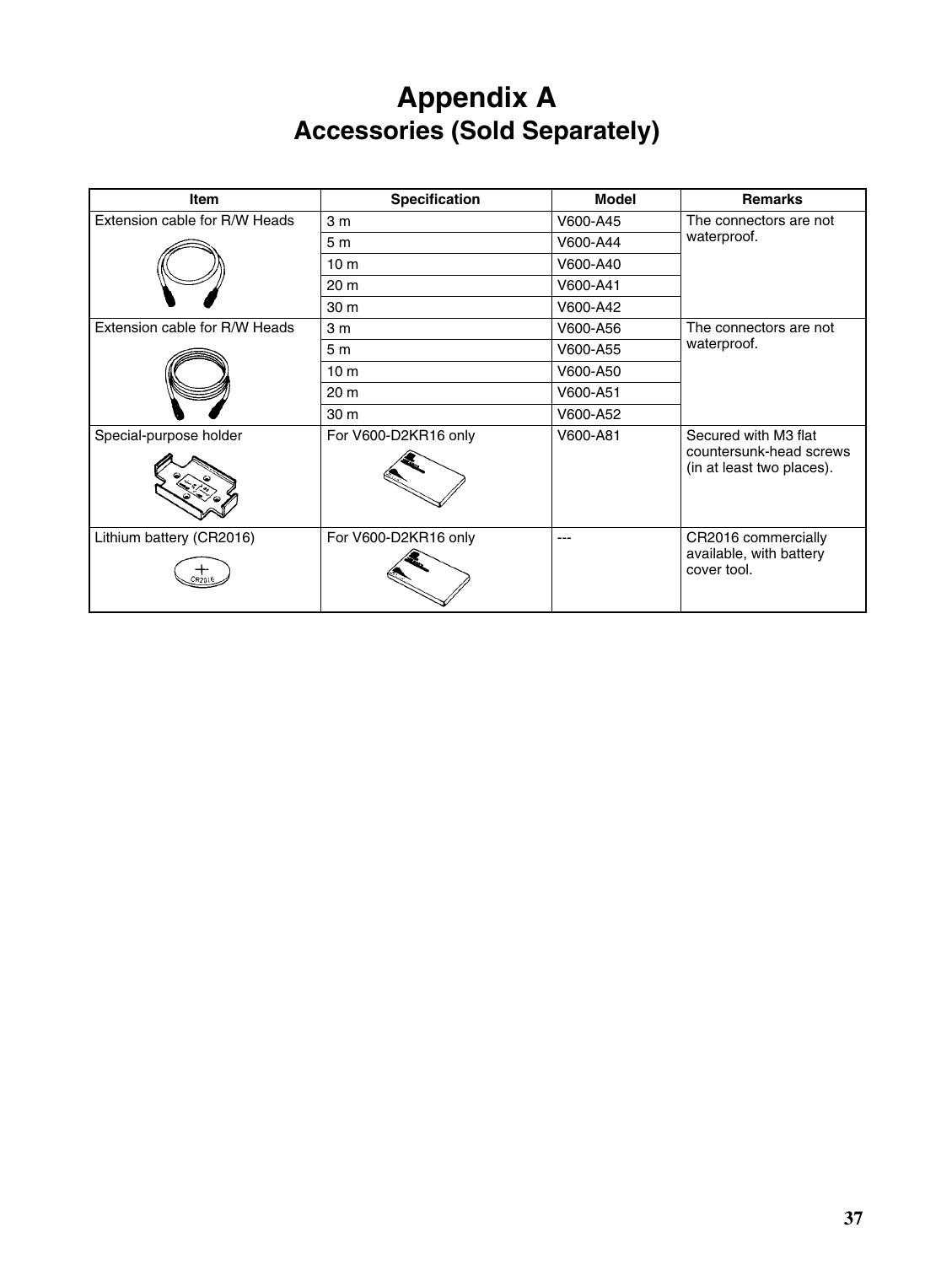# **Appendix B Discontinued Models and Replacements**

### **Discontinued Models**

V600-H6 V600-D2KR01, V600-D8KR01 V600-D2KR02. V600-D8KR02 V600-D2KR03, V600-D8KR03

## **Replacement Models**

V600-H12, V600-H11 V600-D8KR11 V600-D8KR12 V600-D8KR13

OMRON appreciates your continued patronage. In October, 1994, it was announced that production of the 500-kHz-frequency wireless transmission models in the V600-series RFID System would be discontinued in March of 1996. The following information is an update on the models that will be discontinued and the models that will replace them.

### **Background**

- In 1988, OMRON began development and production of the V600-series RFID System in response to customer requests, and provided a line of products in this series.
- Systems such as the V600-series RFID System which use electromagnetic linking are required to be in compliance with laws regulating radio wave transmissions. Within Japan there is no particular problem for ID makers as long as they can demonstrate that they satisfy the prescribed values in the radio wave regulations. And products used in the United States, for example, must receive certification from the Federal Communications Commission (FCC). Accordingly, OMRON received FCC certification for the V600 Series in 1989.
- Subsequently, however, the FCC rules were revised, and models using a frequency of 500 kHz for wireless transmission between read/write heads and data carriers could not be newly sold or delivered (including installation) in the United States as of June 23, 1994.

### **OMRON's Response**

- In response to the above problem, OMRON changed the frequency for all new wireless-transmission products in the V600 Series from 500 kHz to 530 kHz, and in 1991 received formal certification from the FCC. Since then, all subsequent models in this series have also been developed for 530-kHz specifications.
- Taking into consideration the maintenance and support of existing 500-kHz models from June 23, 1994, onwards, the models that OMRON introduced in April, 1994, are completely interchangeable with the earlier models in all respects (such as shape, installation, etc.) except for transmission frequency.

### **Advantages for Customers**

Standardizing all of the V600-series models to 530 kHz offers the following advantages to customers.

- There is no longer any need to distinguish between models exported to the United States, and other countries, and models marketed in Japan. This simplifies the processes of model selection and system design, and reduces the chances of accidentally ordering the wrong models.
- This change makes it easier to combine various read/write heads and data carriers, thereby expanding the options available when selecting models for system design. For example, it is now possible to use a single data carrier in combination with the optimum read/write head for each process in an assembly line.
- For OMRON as well, this change makes it easier to improve production schedules and quality control by integrating product lines.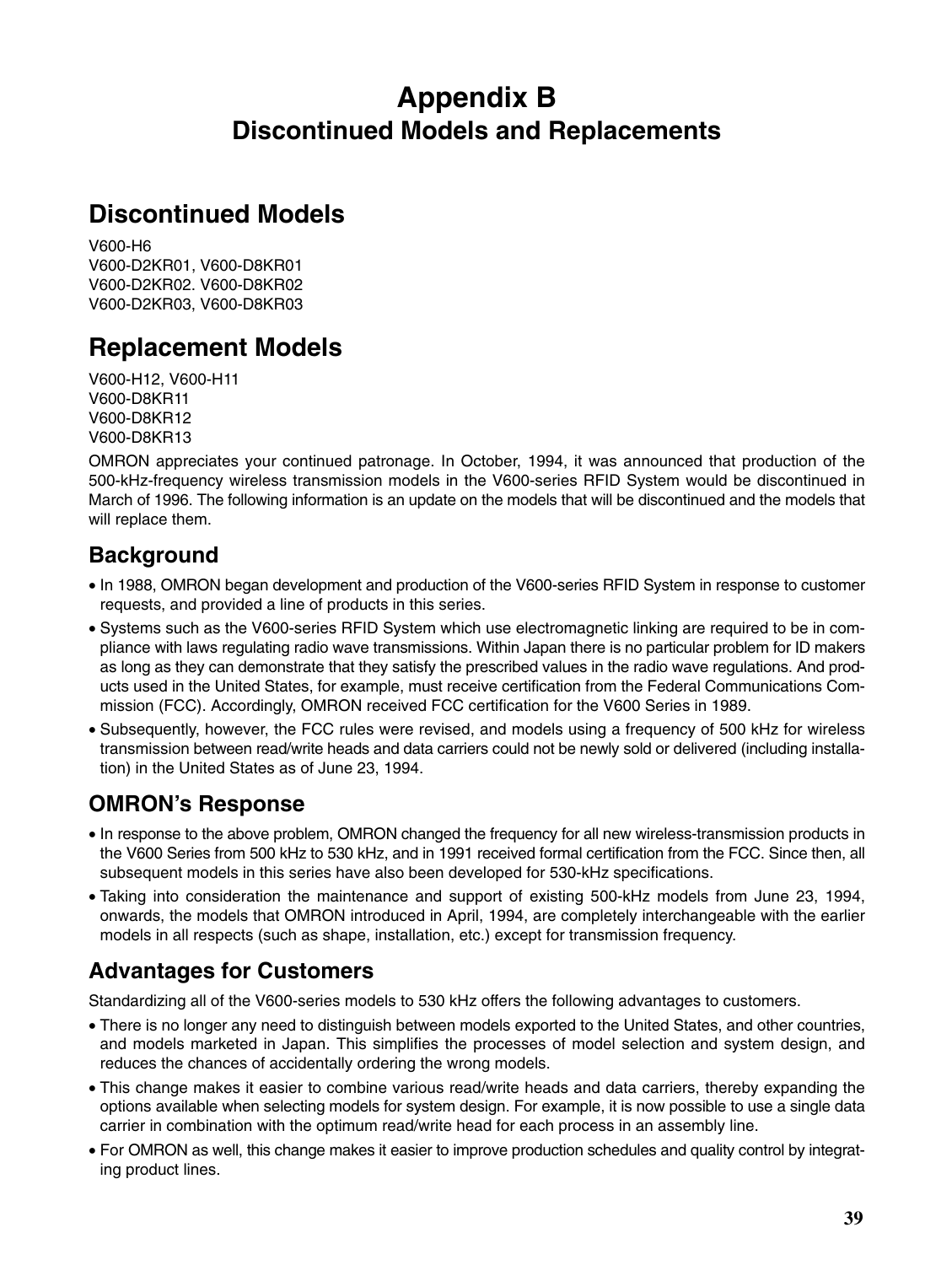### **Materials Provided Here**

The following materials are provided in this appendix:

- Information regarding model changes
- Differences in specifications/performance between 500-kHz and 530-kHz models:
	- 530-kHz model specifications/performance
	- 500-kHz model specifications/performance
- Combining 500-kHz and 530-kHz models:

To some extent there are disadvantages such as a reduction in transmission range from combining 500-kHz and 530-kHz models. Considering the circumstances described above, please upgrade to the replacement models whenever convenient.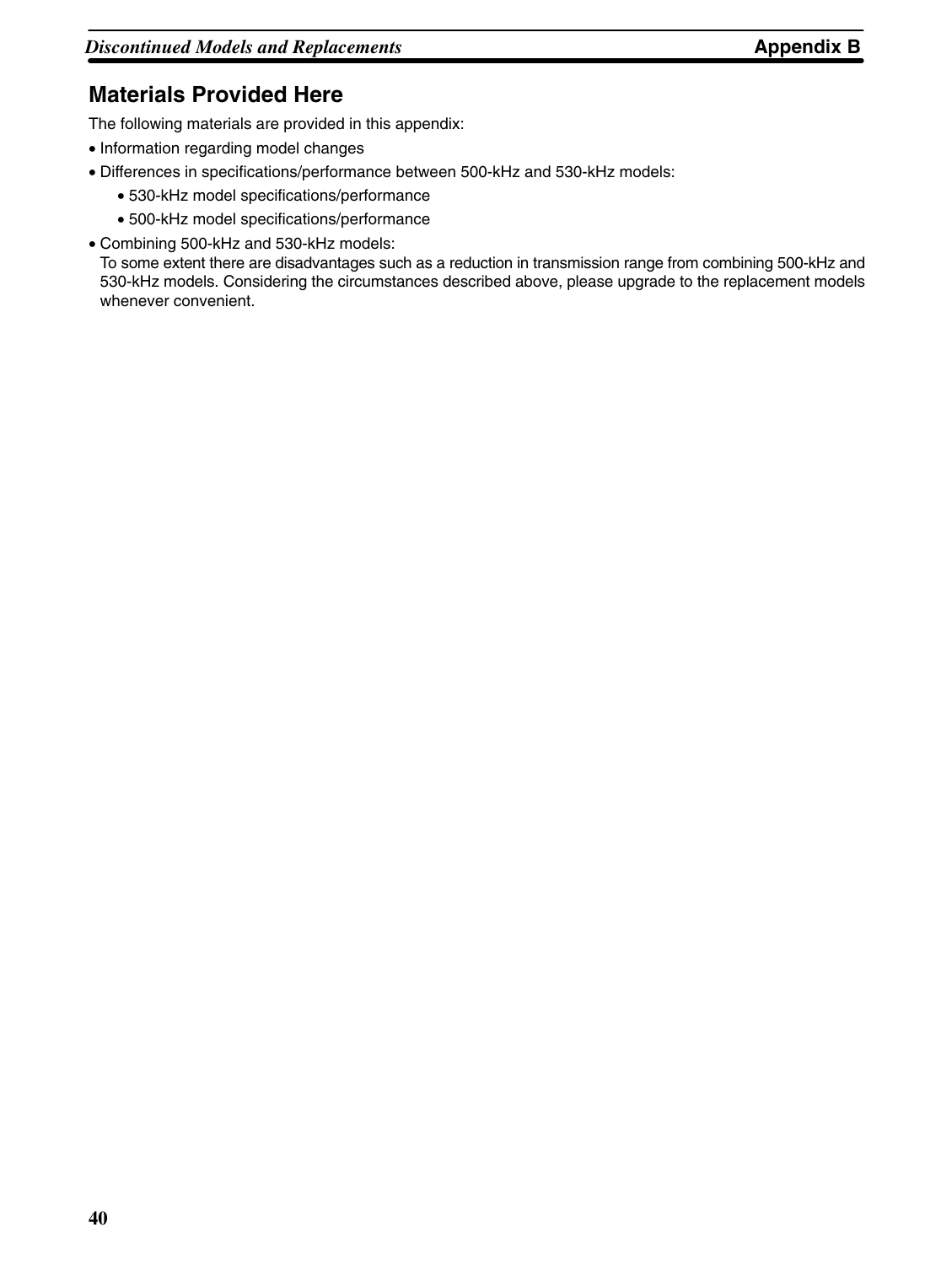### **Model Changes**

### **Discontinued Models**

All 500-kHz models have been discontinued.

R/W head: V600-H06

Data carriers: V600-D2KR01, V600-D8KR01, V600-D2KR02, V600-D8KR02, V600-D2KR03, V600-D8KR03 From now on, please use 530-kHz models.

### **Replacement Models**

The following table shows the models that are replacing each of the discontinued models.

| Discontinued model (500 kHz) | Replacement model (530 kHz)              |
|------------------------------|------------------------------------------|
| V600-H06                     | V600-H11 or V600-H12 (See note 1.)       |
| $V600-D\n\neg$ KR01          | V600-D8KR11 or V600-D8KR04 (See note 2.) |
| V600-D8KR02                  | V600-D8KR12                              |
| V600-D8KR03                  | V600-D8KR13                              |

- **Note** 1. The V600-H12 has the same specifications as thee V600-H06 except for the transmission range. The V600-H11 is a compact, low-cost model.
	- 2. The V600-D8KR11 can be flush-mounted in a metal casing. If the V600-DKR04 flush-mounted, the restriction illustrated below applies. (In the V600-DKR04 diagram, the transmission range changes according to distance *x*.

#### **V600-D8KR11**

#### **V600-DKR04**



The following diagrams show the effect of the surrounding metal on the transmission range.



Gap between R/W Head and metal (*x*) Gap between R/W Head and metal (*x*)

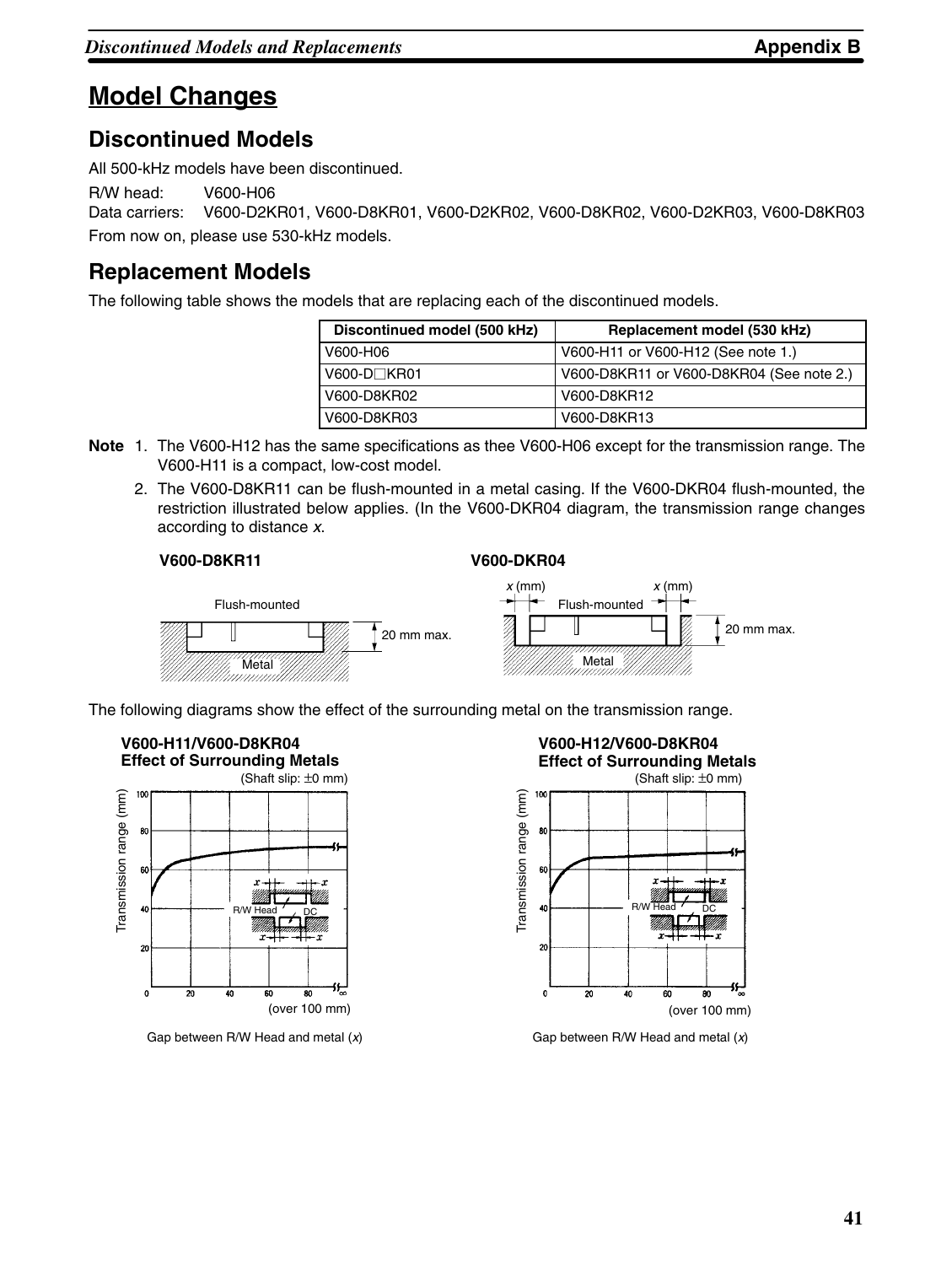# **Specifications and Performance of 530-kHz Models**

### **Data Carriers**

**V600-D8KR11 V600-D8KR12 V600-D8KR13 V600-D8KR04 V600-D8KF04**

| <b>Item</b>                                    | <b>Model</b>                                                                                                                                          |                                                                 |                                                                                           |                                        |                                    |  |
|------------------------------------------------|-------------------------------------------------------------------------------------------------------------------------------------------------------|-----------------------------------------------------------------|-------------------------------------------------------------------------------------------|----------------------------------------|------------------------------------|--|
|                                                | (Standard type)<br>V600-D8KR11                                                                                                                        | (Compact type)<br>V600-D8KR12                                   | (Thin type)<br><b>V600-D8KR13</b>                                                         | (Mid-range type)<br><b>V600-D8KR04</b> | (Battery-less type)<br>V600-D8KF04 |  |
|                                                |                                                                                                                                                       |                                                                 |                                                                                           |                                        |                                    |  |
| Memory<br>capacity                             | 8K bytes                                                                                                                                              |                                                                 |                                                                                           |                                        |                                    |  |
| Memory type                                    | SRAM (volatile memory)                                                                                                                                |                                                                 |                                                                                           |                                        | FeRAM<br>(non-volatile<br>memory)  |  |
| Transmission<br>range                          |                                                                                                                                                       | (Refer to transmission range specifications on following page.) |                                                                                           |                                        |                                    |  |
| Battery<br>service life<br>(See note.)         | 8 years                                                                                                                                               | Data-holding time:<br>10 years                                  |                                                                                           |                                        |                                    |  |
| Number of<br>data<br>read/write<br>conversions | No limit (up to the extent of the battery service life).<br>1,000 million times                                                                       |                                                                 |                                                                                           |                                        |                                    |  |
| Error<br>detection                             | 16-bit CRC error detection is used in both directions of transmission.                                                                                |                                                                 |                                                                                           |                                        |                                    |  |
| Operating<br>temperature                       | –25°C to 70°C                                                                                                                                         |                                                                 |                                                                                           |                                        |                                    |  |
| Storage<br>temperature                         | $-40^{\circ}$ C to 70 $^{\circ}$ C                                                                                                                    |                                                                 |                                                                                           |                                        |                                    |  |
| Operating<br>humidity                          | 35% to 95% RH                                                                                                                                         |                                                                 |                                                                                           |                                        |                                    |  |
| Storage<br>humidity                            | 35% to 95% RH                                                                                                                                         |                                                                 |                                                                                           |                                        |                                    |  |
| Degree of<br>protection                        |                                                                                                                                                       |                                                                 | Meets or exceeds IEC60529 IP67 and JEM IP67G standards for submersion and oil-resistance. |                                        |                                    |  |
| Vibration<br>resistance                        | 10 to 500 Hz, 2.0-mm double amplitude; acceleration: 150 m/s <sup>2</sup> ; one sweep in each of three axis<br>directions, three sweeps in 11 minutes |                                                                 |                                                                                           |                                        |                                    |  |
| Shock                                          | 1,000 m/s <sup>2</sup> three times each in X, Y, Z directions<br>500 $m/s2$ three<br>times each in X, Y,<br>Z directions                              |                                                                 |                                                                                           |                                        |                                    |  |
| <b>Dimensions</b>                              | 86 x 54 x 20 (mm)                                                                                                                                     | 65 x 40 x 15 (mm)                                               | 86 x 54 x 10.3<br>(mm)                                                                    | 86 x 54 x 20 (mm)                      |                                    |  |
| Weight                                         | Approx. 170 g                                                                                                                                         | Approx. 70 g                                                    |                                                                                           | Approx. 160 g                          | Approx. 150 g                      |  |

Note The battery service life shown here is the value that can be expected at 55°C, 100 bytes/access, and 1,000 accesses/day.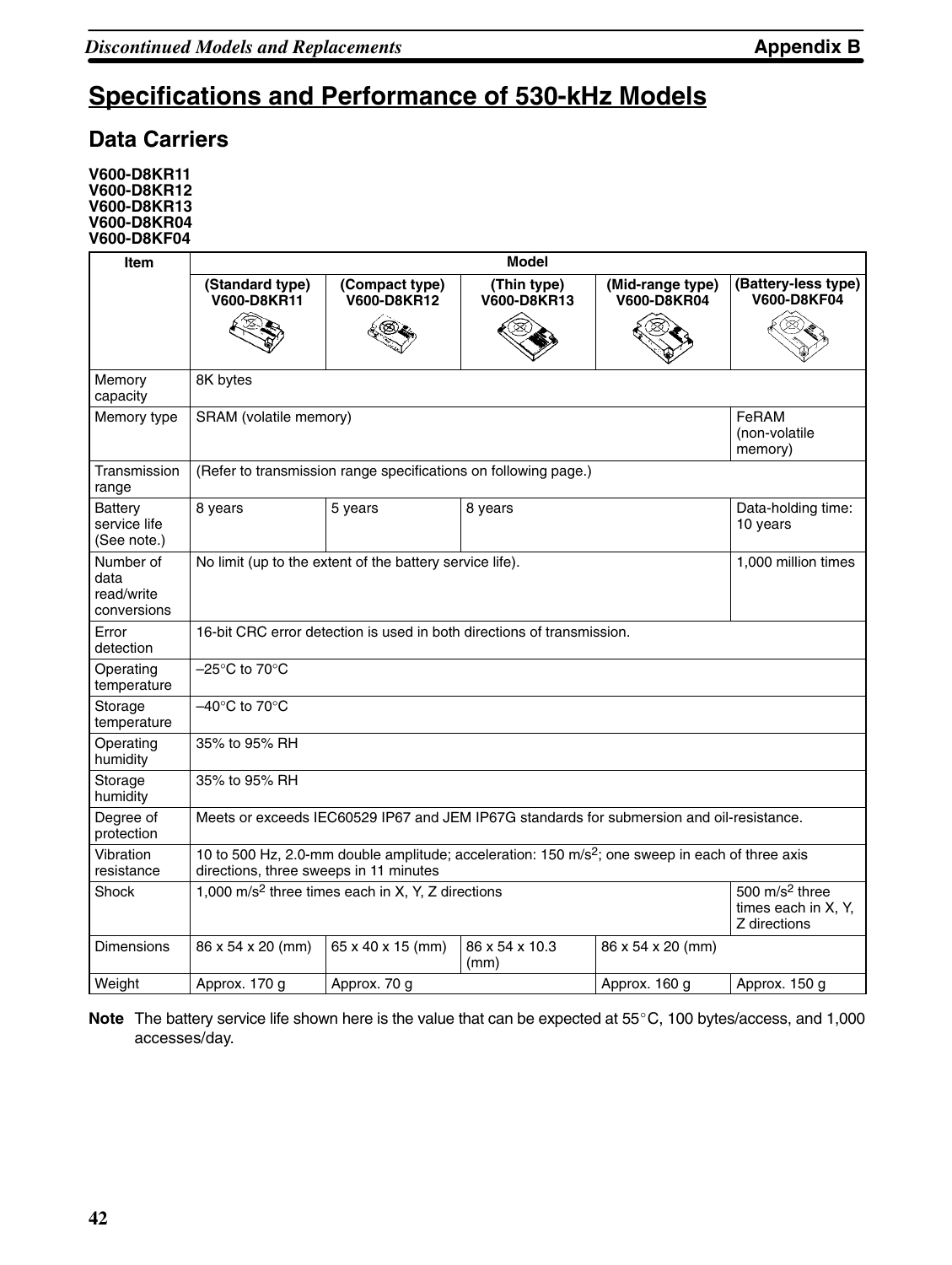### **R/W Heads**

**V600-H11 V600-H12**

| <b>Item</b>           | Model                                                                                                                     |                                    |  |  |
|-----------------------|---------------------------------------------------------------------------------------------------------------------------|------------------------------------|--|--|
|                       | V600-H11                                                                                                                  | V600-H12                           |  |  |
|                       |                                                                                                                           |                                    |  |  |
| Operating frequency   | 530 kHz                                                                                                                   |                                    |  |  |
| Operating temperature | $-10^{\circ}$ C to 60 $^{\circ}$ C                                                                                        | $-25^{\circ}$ C to 70 $^{\circ}$ C |  |  |
| Storage temperature   | –25°C to 75°C                                                                                                             | –40°C to 85°C                      |  |  |
| Operating humidity    | 35% to 95% RH                                                                                                             |                                    |  |  |
| Storage humidity      | 35% to 95% RH                                                                                                             |                                    |  |  |
| Degree of protection  | Meets or exceeds IEC60529 IP67 and JEM IP67G<br>standards for submersion and oil-resistance.                              |                                    |  |  |
| Vibration resistance  | 10 to 500 Hz, 2.0-mm double amplitude; acceleration:<br>150 m/s <sup>2</sup> (about 15 G); X, Y, Z directions, 30 minutes |                                    |  |  |
| Shock resistance      | 500 m/s <sup>2</sup> (about 50 G) three times each in X, Y, Z<br>direction                                                |                                    |  |  |
| <b>Dimensions</b>     | 53 x 40 x 23 (mm)                                                                                                         | $100 \times 70 \times 30$ (mm)     |  |  |
| Weight                | Approx. $650$ g (with 10-m)<br>cable)                                                                                     | Approx. 1 kg (with 10-m<br>cable)  |  |  |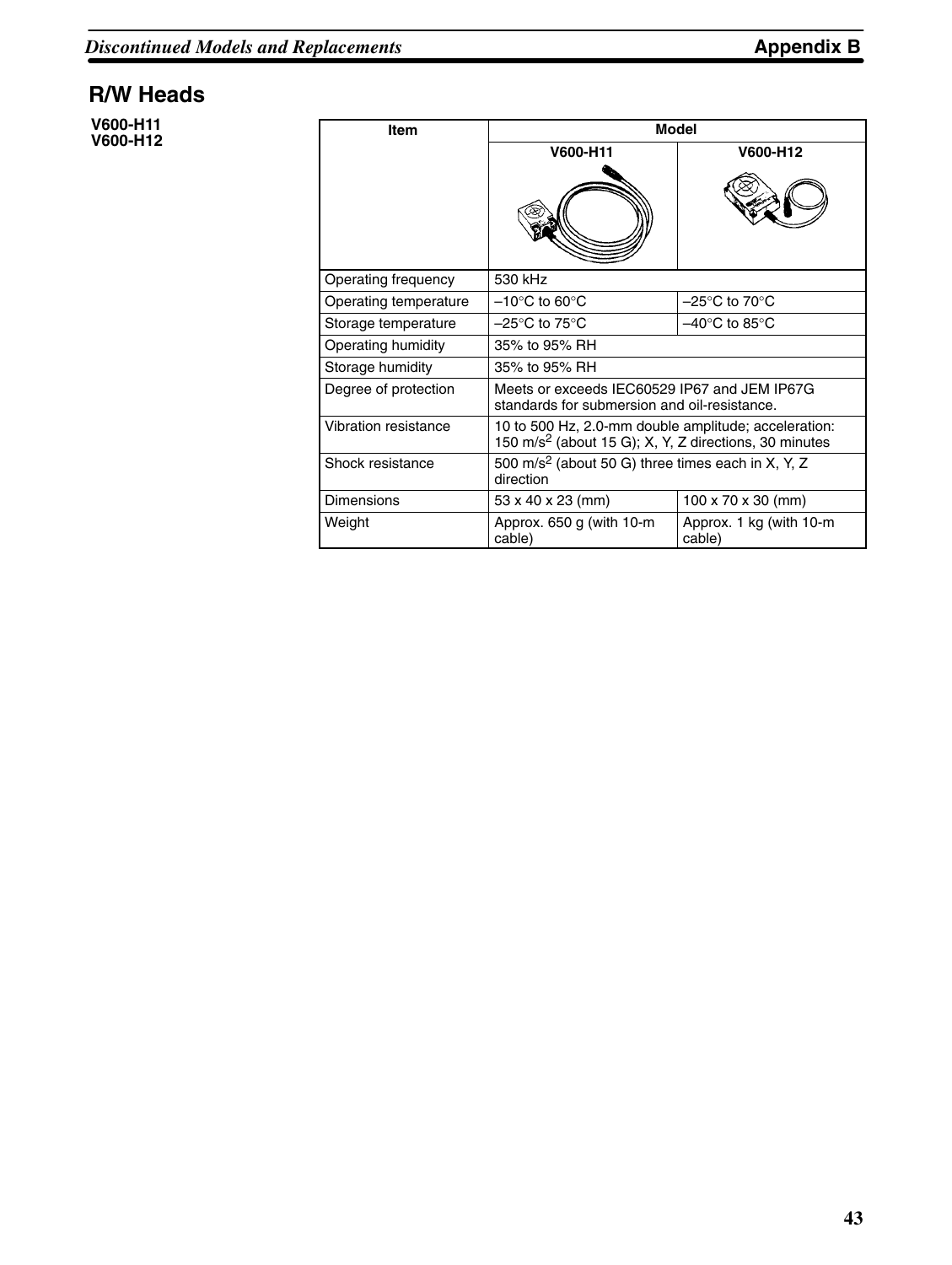### **Transmission Range Specifications (Recommended Operating Area)**

### **When Combined With V600-H11**

| <b>Item</b> |            | Model                         |             |             |             |                                                               |                         |
|-------------|------------|-------------------------------|-------------|-------------|-------------|---------------------------------------------------------------|-------------------------|
|             |            | V600-D8KR11                   | V600-D8KR12 | V600-D8KR13 | V600-D8KR04 | V600-D8KF04                                                   |                         |
| Range       | Stationary | Flush-mounted<br>within metal | 10 to 50 mm | 5 to 40 mm  | 10 to 30 mm | Refer to<br>Graph A and                                       | Refer to<br>Graph C and |
|             |            | Surface-mounted<br>on metal   | 10 to 55 mm | 5 to 45 mm  | 10 to 30 mm | the<br>transmission<br>area<br>area<br>diagrams.<br>diagrams. | the<br>transmission     |
|             | Moving     | Flush-mounted<br>within metal | 30 to 50 mm | 25 to 40 mm | 15 to 30 mm |                                                               |                         |
|             |            | Surface-mounted<br>on metal   | 30 to 55 mm | 25 to 45 mm | 15 to 30 mm |                                                               |                         |

(Shaft slip: ±10 mm)





The transmission range in the specifications is satisfied even if the back panel is not metal.

### **When Combined With V600-H12**

| Item  |            |                               | Model              |             |             |                                |
|-------|------------|-------------------------------|--------------------|-------------|-------------|--------------------------------|
|       |            |                               | <b>V600-D8KR11</b> | V600-D8KR12 | V600-D8KR13 | <b>V600-D8KR04</b>             |
| Range | Stationary | Flush-mounted<br>within metal | 10 to 40 mm        | 5 to 25 mm  | 10 to 35 mm | Refer to Graph<br>B and the    |
|       |            | Surface-mounted on<br>metal   | 15 to 45 mm        | 10 to 30 mm | 15 to 40 mm | transmission<br>area diagrams. |
|       | Moving     | Flush-mounted<br>within metal | 20 to 40 mm        | 15 to 25 mm | 20 to 35 mm |                                |
|       |            | Surface-mounted on<br>metal   | 25 to 45 mm        | 20 to 30 mm | 25 to 40 mm |                                |

(Shaft slip: ±10 mm)



The restrictions illustrated in the above diagram apply when the V600-D8KR04 is flush-mounted in a metal casing.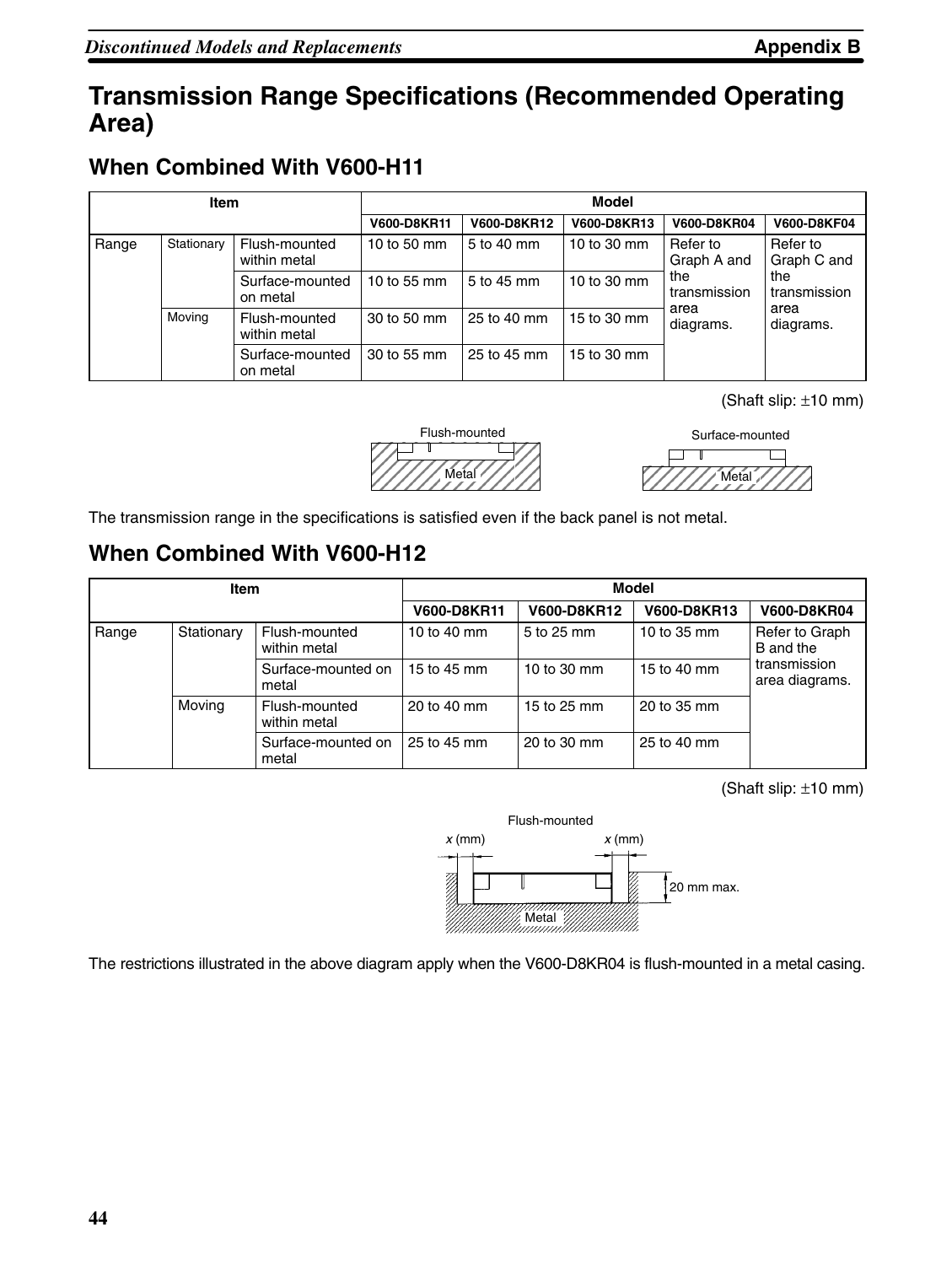### **Transmission Area Diagrams**

The following diagrams are representative examples. The unit of measurement used is mm.

### **Graph A**



# **Specifications and Performance of 500-kHz Models**

### **Data Carrier**

**V600-D2KR01, V600-D8KR01 V600-D2KR02, V600-D8KR02 V600-D2KR03, V600-D8KR03**

| <b>Item</b>                              |                                                                                                                                                                   | <b>Model</b>                                                    |                                   |  |  |
|------------------------------------------|-------------------------------------------------------------------------------------------------------------------------------------------------------------------|-----------------------------------------------------------------|-----------------------------------|--|--|
|                                          | <b>V600-D2KR01</b><br><b>V600-D8KR01</b>                                                                                                                          | <b>V600-D2KR02</b><br><b>V600-D8KR02</b>                        | V600-D2KR03<br><b>V600-D8KR03</b> |  |  |
|                                          |                                                                                                                                                                   |                                                                 |                                   |  |  |
| Memory capacity                          | 2K bytes/8K bytes                                                                                                                                                 |                                                                 |                                   |  |  |
| Memory type                              | SRAM (volatile memory)                                                                                                                                            |                                                                 |                                   |  |  |
| Battery service life                     |                                                                                                                                                                   | (Refer to transmission range specifications on following page.) |                                   |  |  |
| Battery life (See note.)                 | 8 years                                                                                                                                                           | 5 years                                                         | 8 years                           |  |  |
| Number of data<br>read/write conversions | No limit (up to the extent of the battery service life)                                                                                                           |                                                                 |                                   |  |  |
| Error detection                          | 16-bit CRC error detection is used in both directions of transmission.                                                                                            |                                                                 |                                   |  |  |
| Operating temperature                    | $-25^{\circ}$ C to 70 $^{\circ}$ C                                                                                                                                |                                                                 |                                   |  |  |
| Storage temperature                      | $-40^{\circ}$ C to 70 $^{\circ}$ C                                                                                                                                |                                                                 |                                   |  |  |
| Operating humidity                       | 35% to 95% RH                                                                                                                                                     |                                                                 |                                   |  |  |
| Storage humidity                         | 35% to 95% RH                                                                                                                                                     |                                                                 |                                   |  |  |
| Degree of protection                     | Meets or exceeds IEC60529 IP67 and JEM IP67G standards for submersion and<br>oil-resistance.                                                                      |                                                                 |                                   |  |  |
| Vibration resistance                     | 10 to 500 Hz, 2.0-mm double amplitude; acceleration: 150 m/s <sup>2</sup> (about 15 G); one sweep in<br>each of three axis directions, three sweeps in 11 minutes |                                                                 |                                   |  |  |
| Shock resistance                         | 1,000 m/s <sup>2</sup> (about 100 G) three times each in X, Y, Z directions                                                                                       |                                                                 |                                   |  |  |
| <b>Dimensions</b>                        | 86 x 54 x 20 (mm)<br>65 x 40 x 15 (mm)<br>86 x 54 x 10.3 (mm)                                                                                                     |                                                                 |                                   |  |  |
| Weight                                   | Approx. 170 g                                                                                                                                                     |                                                                 | Approx. 70 g                      |  |  |

**Note** The battery service life shown here is the value that can be expected at 55°C, 100 bytes/access, and 1,000 accesses/day.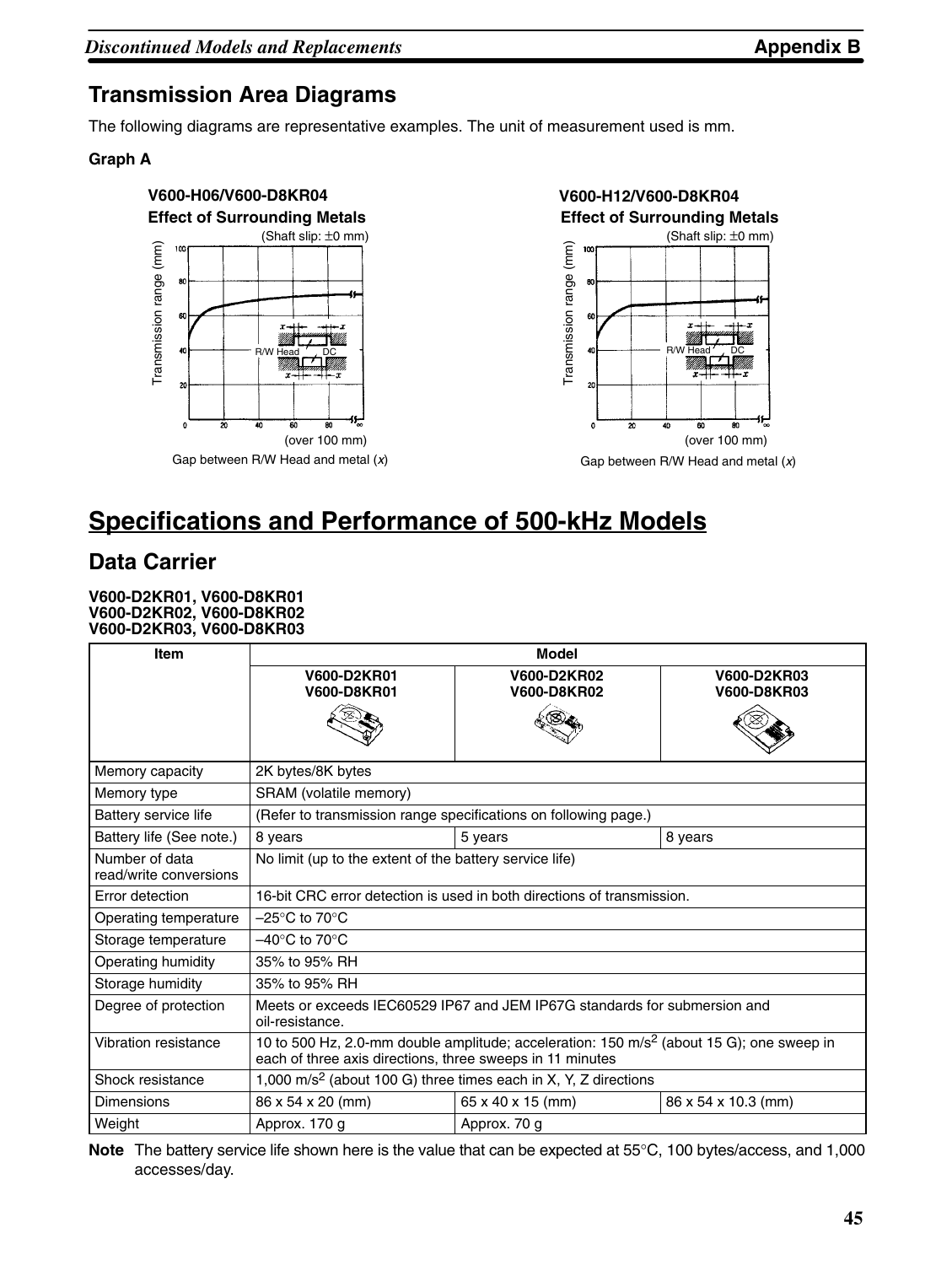### **R/W Head**

**V600-H06**

| <b>Item</b>           | Model                                                                                                                                                                |
|-----------------------|----------------------------------------------------------------------------------------------------------------------------------------------------------------------|
|                       | V600-H06                                                                                                                                                             |
|                       |                                                                                                                                                                      |
| Operating frequency   | 500 kHz                                                                                                                                                              |
| Operating temperature | $-25^{\circ}$ C to 70 $^{\circ}$ C                                                                                                                                   |
| Storage temperature   | $-40^{\circ}$ C to 85 $^{\circ}$ C                                                                                                                                   |
| Operating humidity    | 35% to 95% RH                                                                                                                                                        |
| Storage humidity      | 35% to 95% RH                                                                                                                                                        |
| Degree of protection  | Meets or exceeds IEC60529 IP67 and JEM IP67G<br>standards for submersion and oil-resistance.                                                                         |
| Vibration resistance  | 10 to 500 Hz, 2.0-mm double amplitude; acceleration:<br>150 m/s <sup>2</sup> (about 15 G); one sweep in each of three<br>axis directions, three sweeps in 11 minutes |
| Shock resistance      | 500 m/s <sup>2</sup> (about 50 G) three times each in X, Y, Z<br>direction                                                                                           |
| Dimensions            | 100 x 70 x 30 (mm)                                                                                                                                                   |
| Weight                | Approx. 1 kg (with 10 m cable)                                                                                                                                       |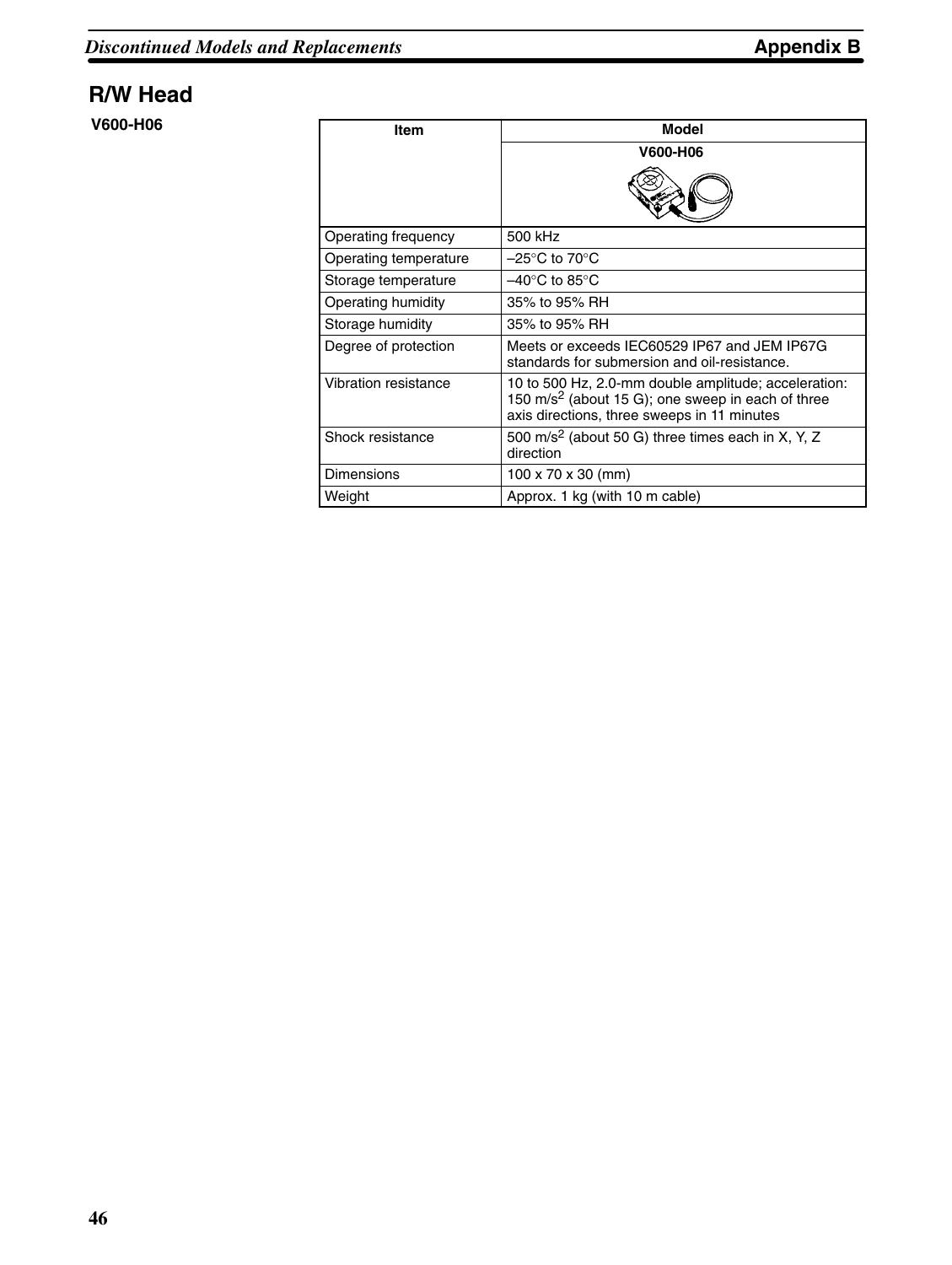## **Transmission Range Specifications (Recommended Operating Area)**

### **When Combined With V600-H06**

| <b>Item</b>              |            |                            | Model                             |                                   |                                          |
|--------------------------|------------|----------------------------|-----------------------------------|-----------------------------------|------------------------------------------|
|                          |            |                            | V600-D2KR01<br><b>V600-D8KR01</b> | V600-D2KR02<br><b>V600-D8KR02</b> | <b>V600-D2KR03</b><br><b>V600-D8KR03</b> |
| Range                    | Stationary | Flush-mounted within metal | 10 to $35 \text{ mm}$             | 5 to 25 mm                        | 10 to 35 mm                              |
|                          |            | Surface-mounted on metal   | 15 to 45 mm                       | 10 to 30 mm                       | 15 to 40 mm                              |
|                          | Moving     | Flush-mounted within metal | 20 to 35 mm                       | 15 to 25 mm                       | 20 to 35 mm                              |
| Surface-mounted on metal |            | 25 to 40 mm                | 20 to 30 mm                       | 25 to 40 mm                       |                                          |

(Shaft slip: ±10 mm)





The transmission range in the specifications is satisfied even if the back panel is not metal.

### **Transmission Area Diagrams**

The following diagrams are representative examples. The unit of measurement used is mm.





**V600-DKR03 and V600-H06**







**Note** All mounting conditions shown here are for metal back panel mounting.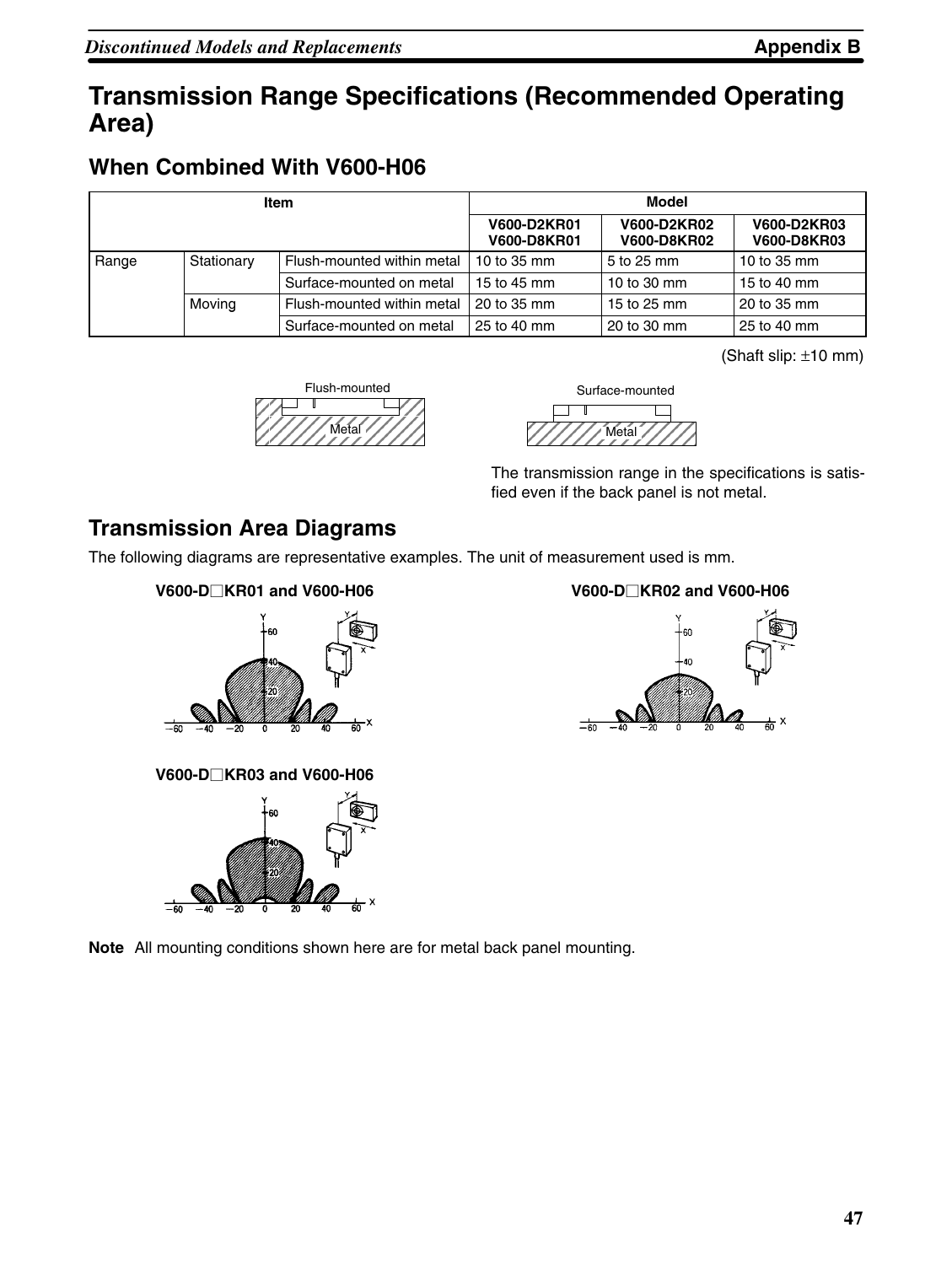## **Combining 500-kHz and 530-kHz Models**

### **Transmission Range Specifications (Recommended Operating Area)**

It is possible to use 500-kHz models and 530-kHz models in combination, but the transmission ranges are different.

### **1) 500-KhZ R/W Head Combined With 530-kHz DC**

### • **Combined With V600-H06**

| <b>Item</b>         |        |                               | Model       |             |             |                                |
|---------------------|--------|-------------------------------|-------------|-------------|-------------|--------------------------------|
|                     |        |                               | V600-D8KR11 | V600-D8KR12 | V600-D8KR13 | <b>V600-D8KR04</b>             |
| Stationary<br>Range |        | Flush-mounted<br>within metal | 10 to 35 mm | 5 to 25 mm  | 10 to 30 mm | Refer to Graph<br>A and the    |
|                     |        | Surface-mounted on<br>metal   | 15 to 40 mm | 10 to 30 mm | 15 to 35 mm | transmission<br>area diagrams. |
|                     | Moving | Flush-mounted<br>within metal | 20 to 35 mm | 15 to 25 mm | 20 to 30 mm |                                |
|                     |        | Surface-mounted on<br>metal   | 25 to 40 mm | 20 to 30 mm | 25 to 35 mm |                                |

(Shaft slip: ±10 mm)





The transmission range in the specifications is satisfied even if the back panel is not metal.



The restrictions illustrated in the above diagram apply when the V600-D8KR04 is flushmounted in a metal casing. (The data varies depending on range *x*.)

**V600-H06/V600-D8K04 Effect of Surrounding Metals Graph A**

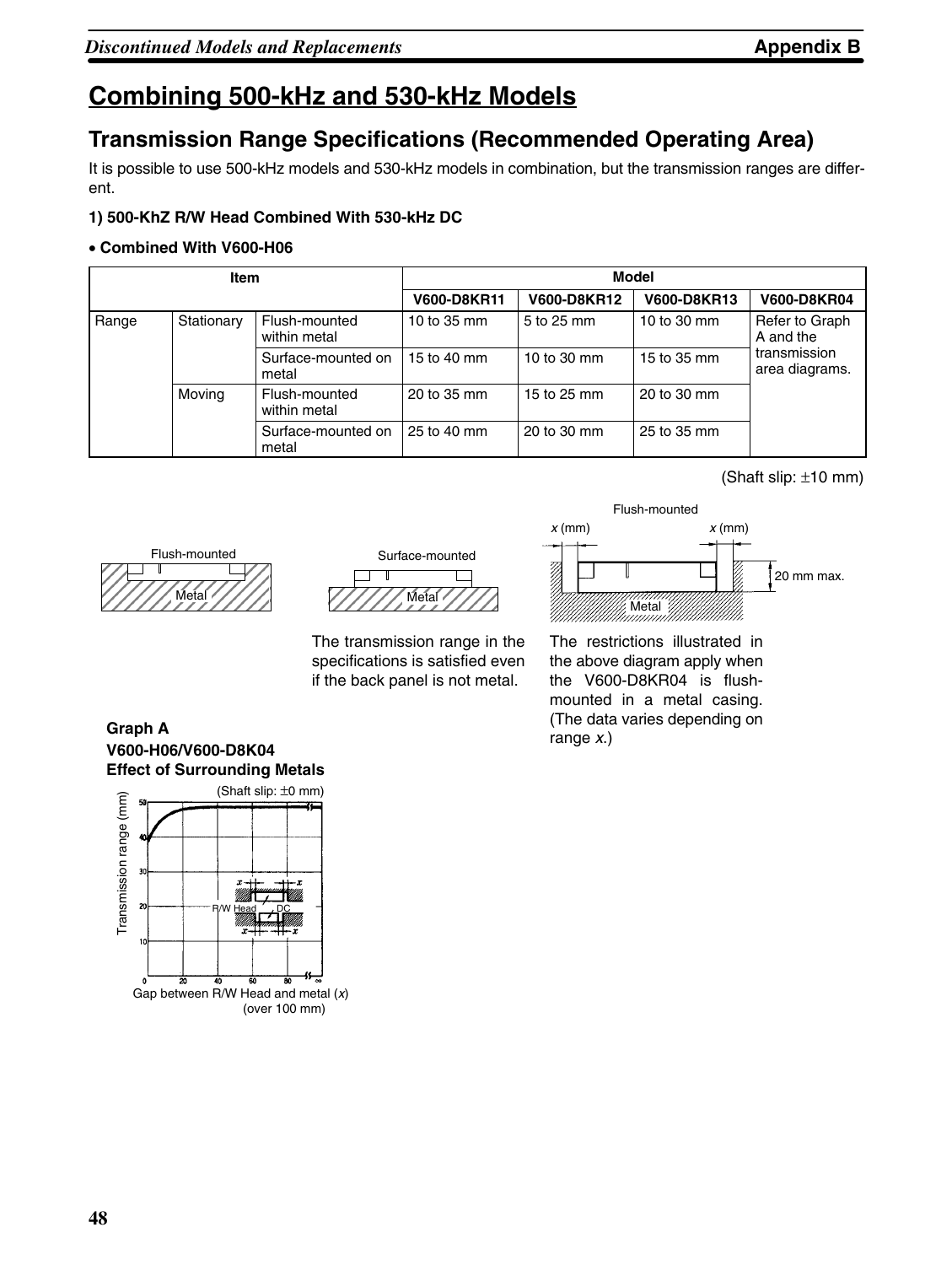### **1) 530-KhZ R/W Head Combined With 500-kHz DC**

#### • **Combined With V600-H12**

| <b>Item</b>                                                      |  |                            | Model                             |                                   |                                          |
|------------------------------------------------------------------|--|----------------------------|-----------------------------------|-----------------------------------|------------------------------------------|
|                                                                  |  |                            | V600-D2KR01<br><b>V600-D8KR01</b> | V600-D2KR02<br><b>V600-D8KR02</b> | <b>V600-D2KR03</b><br><b>V600-D8KR03</b> |
| Stationary<br>Range                                              |  | Flush-mounted within metal | 10 to 30 mm                       | l 5 to 20 mm                      | 10 to 30 mm                              |
|                                                                  |  | Surface-mounted on metal   | 15 to 35 mm                       | 10 to 25 mm                       | 15 to 35 mm                              |
| Moving<br>Flush-mounted within metal<br>Surface-mounted on metal |  | 20 to 30 mm                | 15 to 20 mm                       | 20 to 30 mm                       |                                          |
|                                                                  |  | 25 to 35 mm                | 20 to 25 mm                       | 25 to 35 mm                       |                                          |

(Shaft slip: ±10 mm)

#### • **Combined With V600-H11**

| <b>Item</b>                        |                                          |                            | Model                             |                                   |                                   |
|------------------------------------|------------------------------------------|----------------------------|-----------------------------------|-----------------------------------|-----------------------------------|
|                                    |                                          |                            | V600-D2KR01<br><b>V600-D8KR01</b> | V600-D2KR02<br><b>V600-D8KR02</b> | V600-D2KR03<br><b>V600-D8KR03</b> |
| Range                              | Flush-mounted within metal<br>Stationary |                            | 5 to 25 mm                        | 5 to 20 mm                        | 5 to 20 mm                        |
| Movina<br>Surface-mounted on metal |                                          | 5 to 30 mm                 | 5 to 25 mm                        | 5 to 25 mm                        |                                   |
|                                    | Stationary                               | Flush-mounted within metal | 15 to 25 mm                       | 15 to 20 mm                       | 15 to 20 mm                       |
| Moving<br>Surface-mounted on metal |                                          | 15 to 30 mm                | 15 to 25 mm                       | 15 to 25 mm                       |                                   |

(Shaft slip: ±10 mm)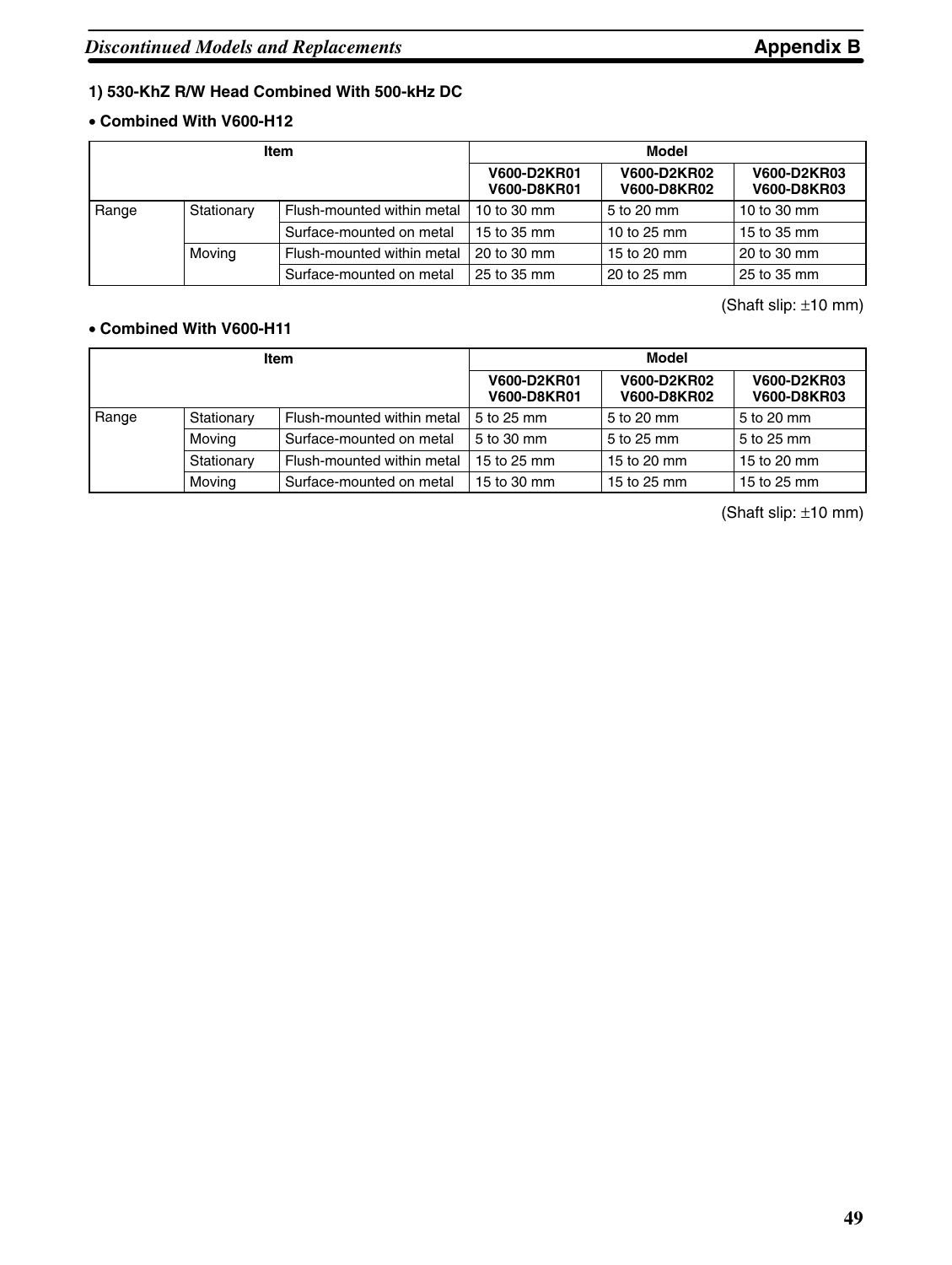### **Transmission Area Diagrams**

The following diagrams are representative examples. The unit of measurement used is mm.







**V600-DKR03 and V600-H12**





**V600-DKR03 and V600-H11**



**Note** All mounting conditions shown here are for metal back panel mounting.



**V600-DKR01 and V600-H12 V600-DKR02 and V600-H12**



**V600-DKR01 and V600-H11 V600-DKR02 and V600-H11**

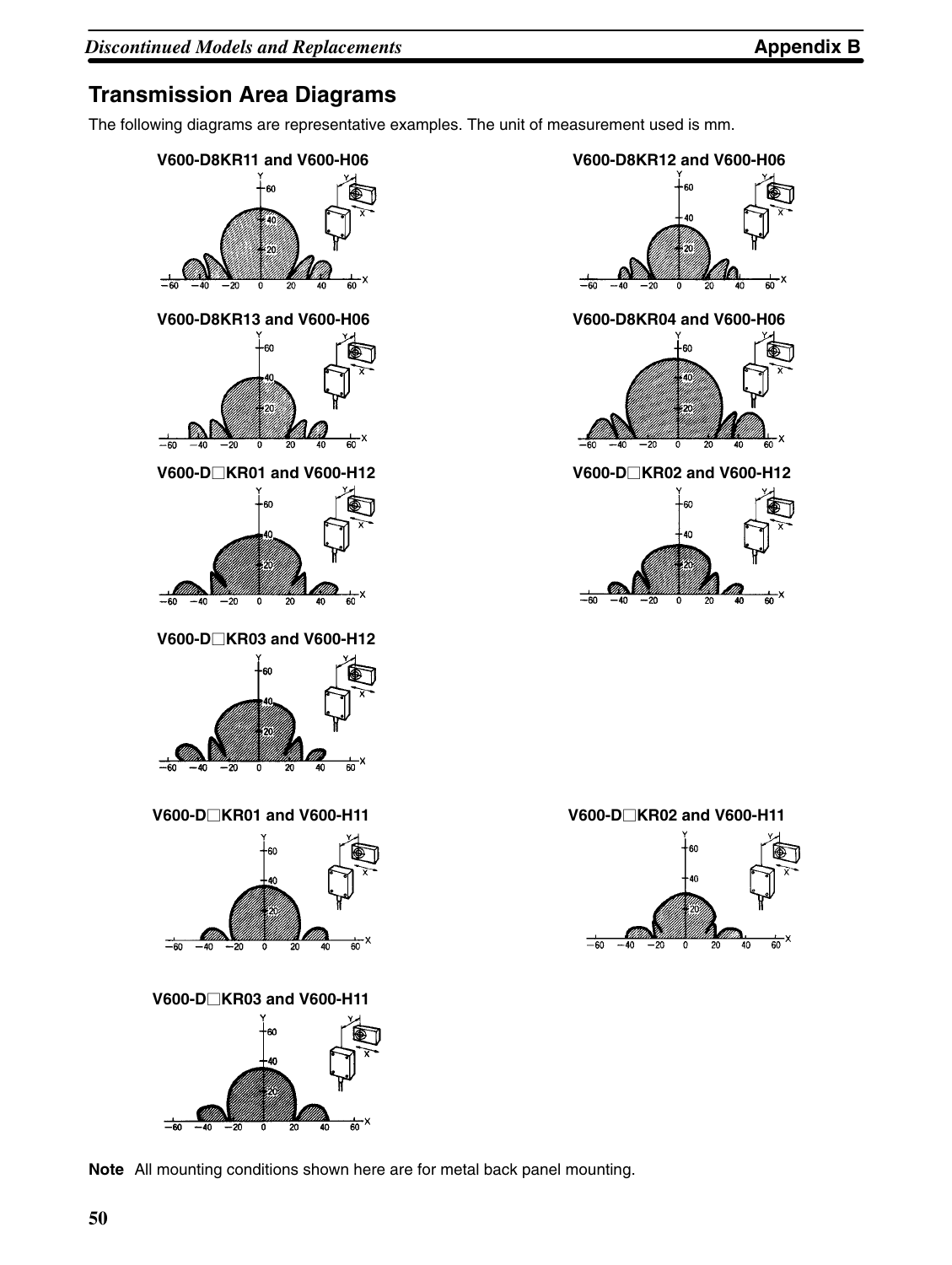### **Dimensions**

**V600-H06/12**



#### **V600-H11**



| Case material | ABS resin           |
|---------------|---------------------|
| Fill resin    | Epoxy resin         |
| Cable         | PVC (oil-resistant) |

**Note** The connector is not water- or oil-resistant.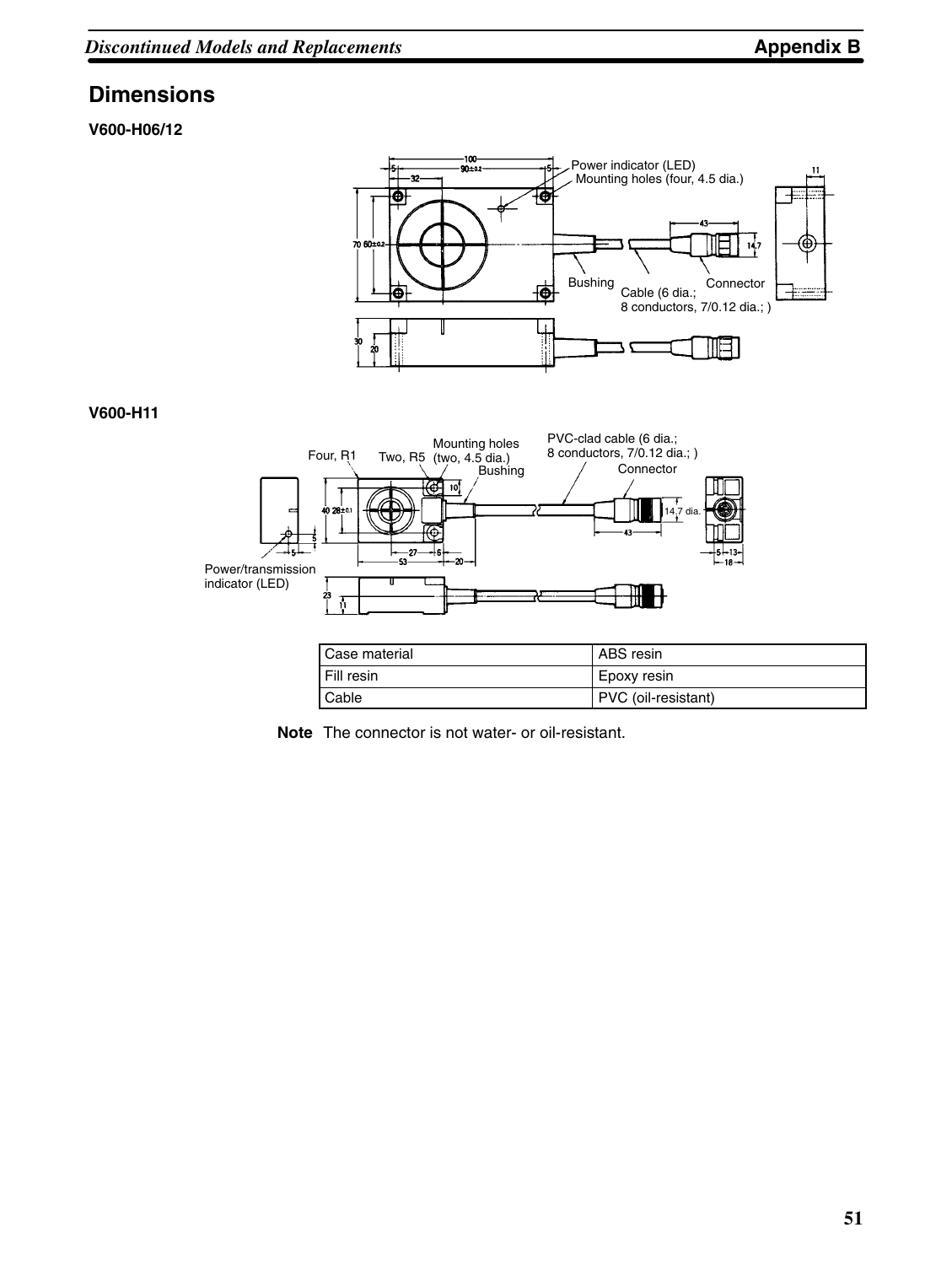#### **V600-DKR01 V600-D8KR11**



#### **V600-DKR03 V600-D8KR13**







| Case material | ABS resin   |
|---------------|-------------|
| Fill resin    | Epoxy resin |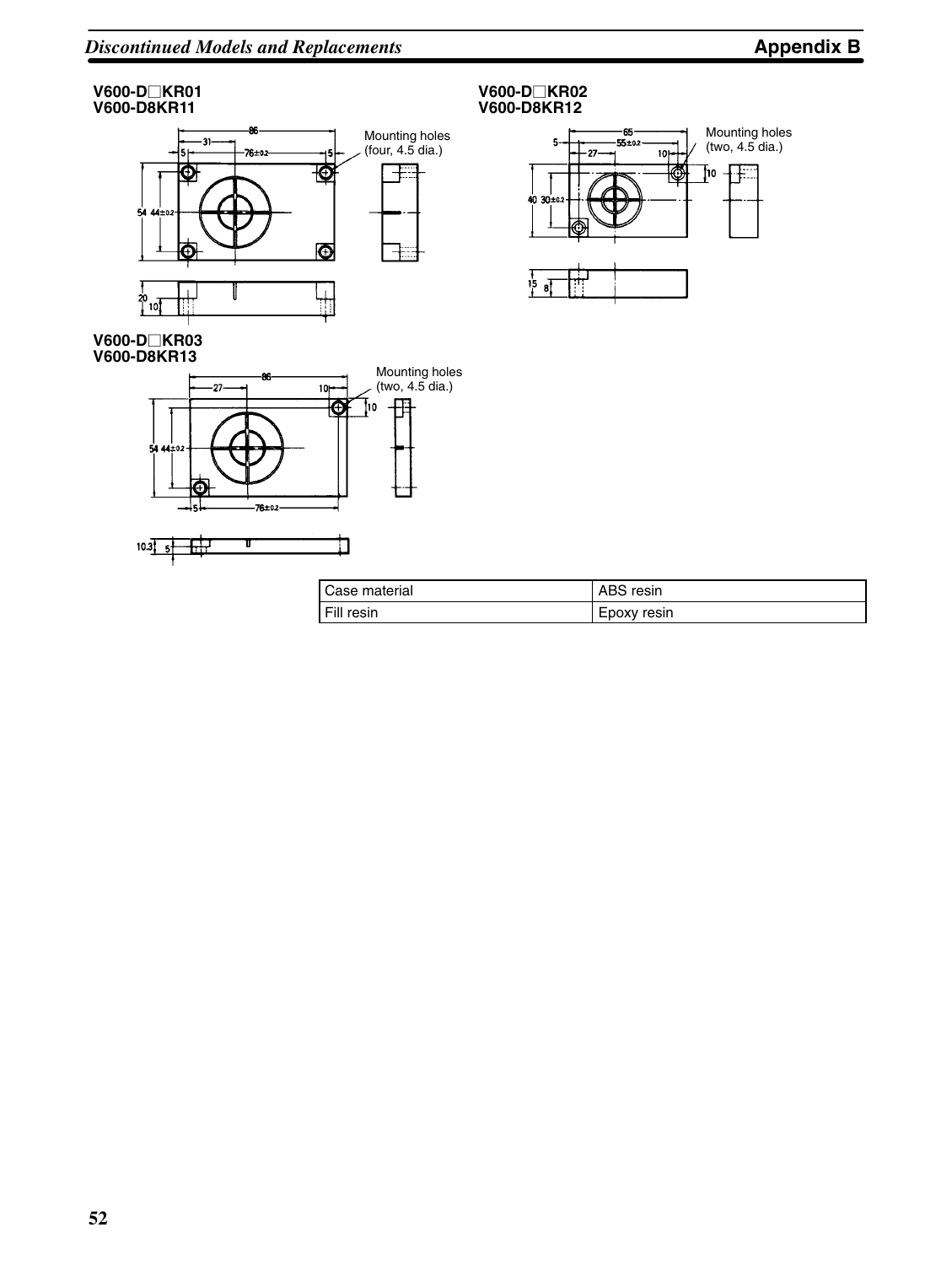# **Appendix C Other Series**

Except for the transmission frequency, the specifications of the above 470-kHz models are exactly the same as those of the V600-H07, V600-H12, V600-D2KR11, and V600-D8KR12. For details, refer to *Appendix B Discontinued Models and Replacements*.